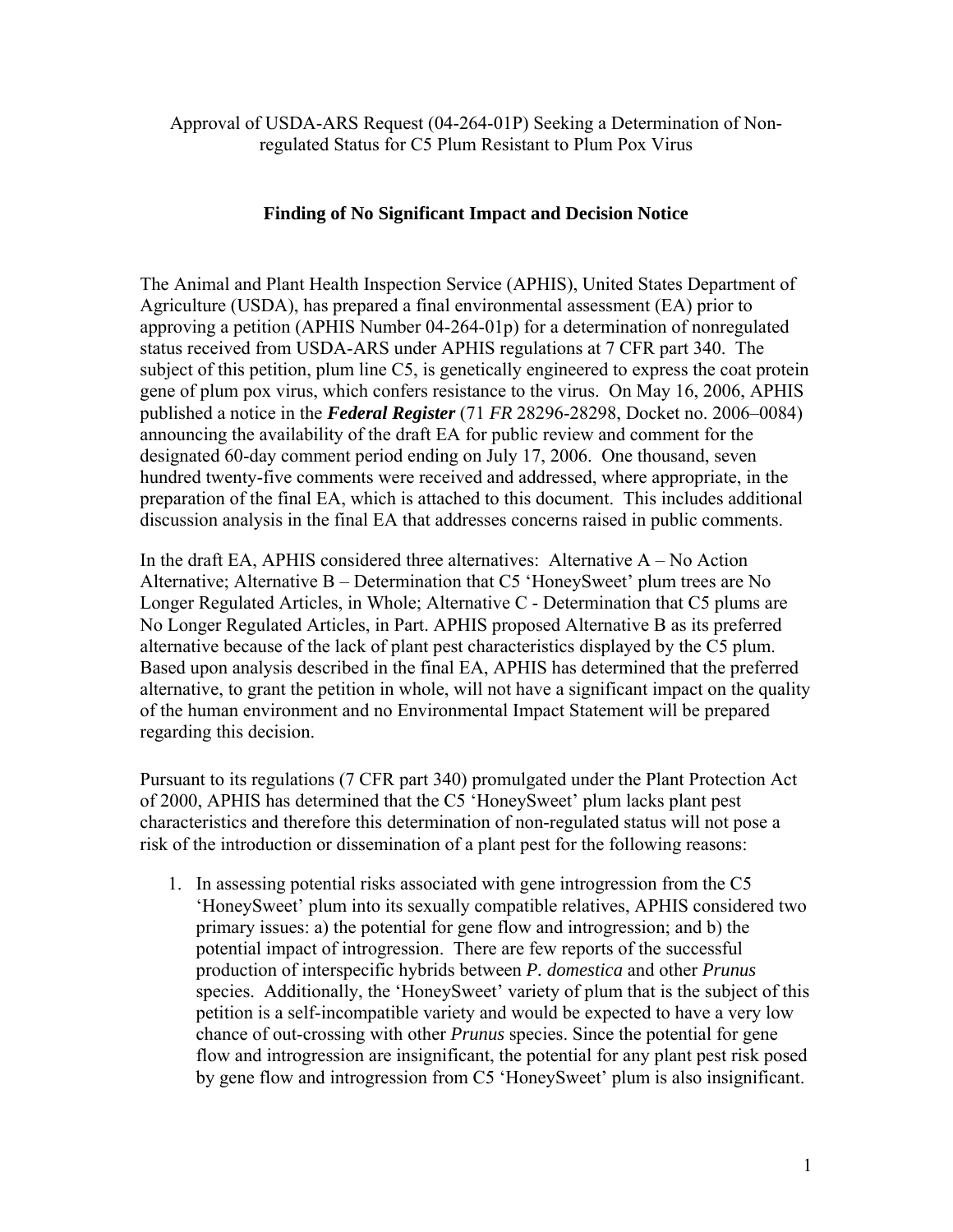- 2. The C5 'HoneySweet' plum is a highly domesticated variety, and like other domesticated plums, is unlikely to thrive in unmanaged ecosystems. Therefore, it is unlikely that there would be any weed impact, nor any plant pest risk posed by a determination of nonregulated status for the C5 'HoneySweet' plum variety.
- 3. 'HoneySweet' plum relies upon a RNA gene silencing mechanism for resistance to plum pox virus and does not produce the plum pox virus coat protein or any other novel proteins. Nucleic acids (*i.e.*, RNA and DNA) are present in all living organisms and are not known to have any toxic properties. Nucleic acids are considered to be "generally recognized as safe" (GRAS) by the U.S. Food and Drug Administration (FDA) (FDA 1992) and exempt from the requirement of a tolerance under the Federal Food Drug and Cosmetic Act by the U.S. Environmental Protection Agency (EPA) (EPA 2001). Because of these characteristics, there are unlikely to be any adverse impacts on non-target organisms, including beneficial organisms and threatened or endangered species.
- 4. The C5 'HoneySweet' plum does not exhibit any traits that would be expected to cause increased weediness or invasiveness. Unconfined use of the C5 plum should not lead to increased weediness of other plum species. The C5 plum has been engineered to resist infection by plum pox virus. Other than its resistance to plum pox virus, the C5 plum does not exhibit any change in disease or pest susceptibility. Based on this analysis, there is no apparent potential for significant impact on biodiversity and no apparent plant pest risk.
- 5. In assessing risks posed by viral interactions, APHIS considered the potential for recombination, heterologous encapsidation and synergy. Extensive scientific knowledge is available about plum pox virus, and other members of the potyvirus group, based upon research performed around the world. Analysis of all available scientific information suggests that the likelihood of development of new viruses, or viruses with novel/altered properties is very low to non-existent. The low likelihood of risk posed by viral interactions suggests the lack of a plant pest risk in C5 'HoneySweet' plum.
- 6. While plum pox virus distribution is currently limited in the United States, if C5 'HoneySweet' plum were to be grown commercially, the impact on the environment would likely be no different than from cultivation of other domesticated plums. If, in the future, plum pox virus becomes more widespread or invasive, the C5 plum could provide a measure of resistance against the virus disease and provide growers with an alternative to other domesticated plums which are susceptible to the virus. Further, given the plum pox virus is considered an invasive species in the United States, wide-scale deployment of C5 plum could help reduce potential virus inoculum in the environment, similar to what has occurred with papaya ringspot resistant papaya in Hawaii (Gonsalves et al. 2004).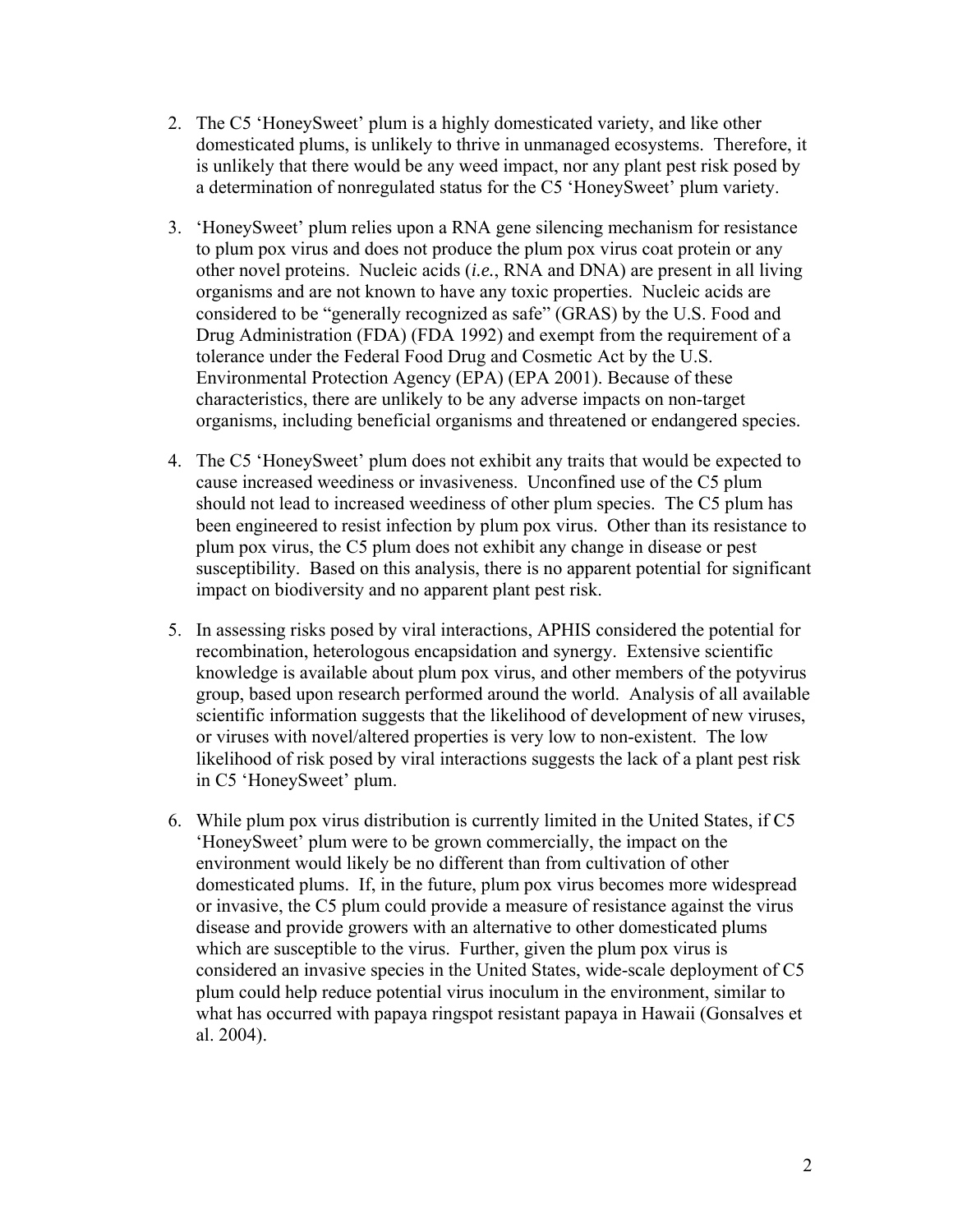Based upon the above information, APHIS has concluded that C5 'HoneySweet' plum is not a plant pest and hereby approves APHIS petition no. 04-264-01p. Therefore, C5 'HoneySweet' plums will no longer be considered regulated articles under the regulations at 7 CFR part 340.

Bevuly from

Deputy Administrator **Biotechnology Regulatory Services** Animal and Plant Health Inspection Service U.S. Department of Agriculture JUN 27 2007 Date: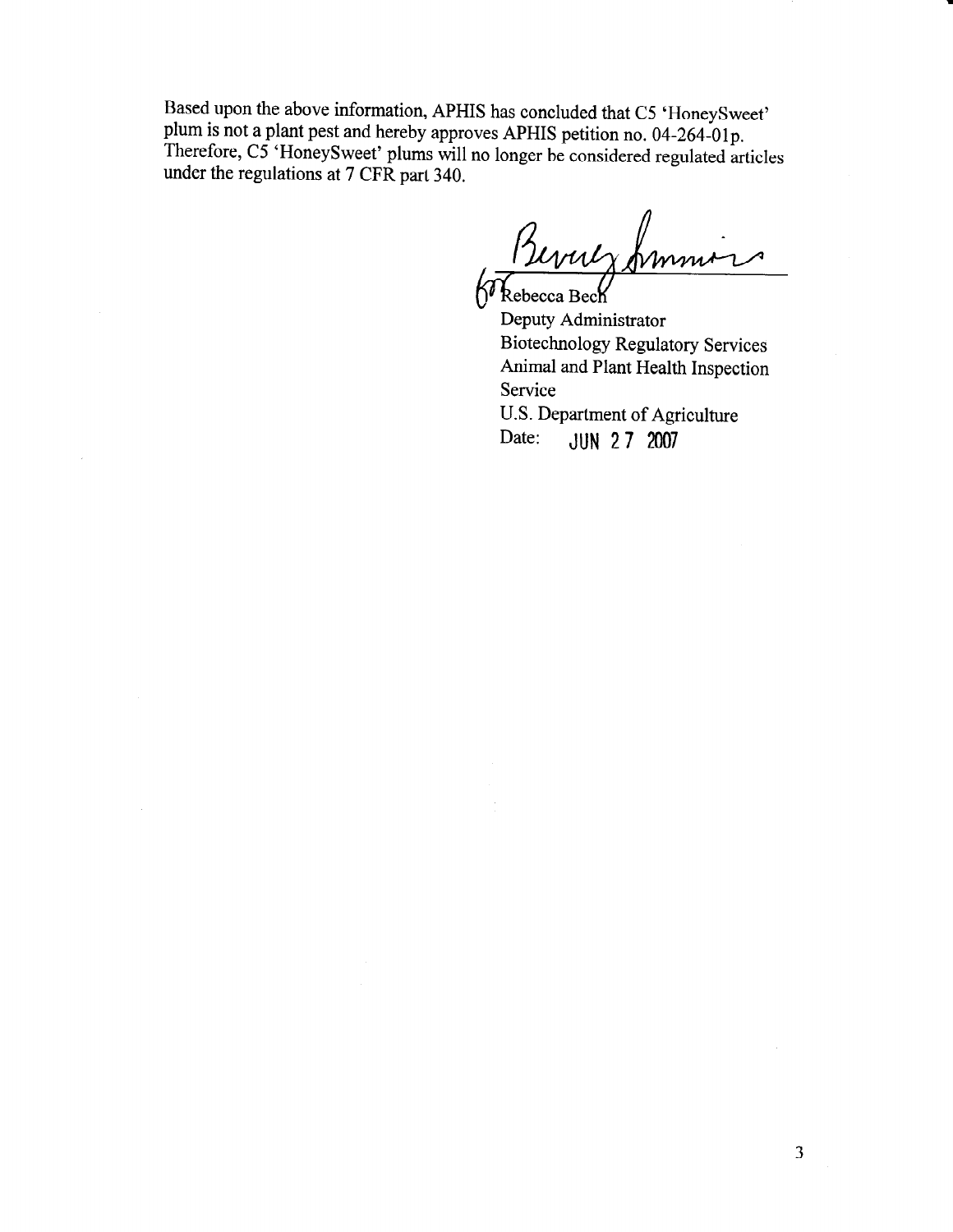### **Attachment to Finding of No Significant Impact and Decision Notice Response to Comments APHIS No. 04-264-01p**

APHIS received 1,725 comments by the close of the comment period. These comments came from state farm bureaus, organic growers, growers associations, consumer groups, agriculture support industries, academic professionals and individuals. There were 1,708 respondents that did not support granting the petition for non-regulated status to the C5 plum. The majority of the comments in opposition of deregulation were similar in content. There were 17 comments that supported deregulation.

The majority of academic researchers, as well as the state farm bureaus that submitted comments, support granting non-regulated status to the C5 plum. They state that there is a need for a plum tree that is resistant to plum pox virus and cite the lack of alternative methods of control for the disease. The majority of those who submitted comments opposing granting non-regulated status were submitted by organic grower or consumer groups, organic growers, those who favor organic agriculture or those who are opposed to genetic engineering technology in general. Many of those commentors that do not support the petition expressed concern about cross-pollination of their organic or conventional plum crops. In addition, many individuals expressed concerns that certain domestic and foreign markets may be closed to growers who cannot guarantee a nongenetically engineered product. The comments raised several issues and each is addressed below.

Several comments suggested that gene flow from the C5 plum to conventional or organic plum may impact exports of conventional or organic plum. There were a number of issues that were considered by APHIS when addressing these comments during review of the petition for non-regulated status, including: APHIS' authority; plum biology; and plum compatibility groups.

APHIS authority under the Plant Protection Act requires APHIS to assess the potential for being a plant pest by the organism under consideration for a determination of nonregulated status. In the assessment of C5 plum, APHIS used data submitted by the developer, as well as all other available scientific literature to assess whether the C5 plum is a plant pest and whether widespread deployment of C5 plum could cause an adverse plant pest effect. APHIS analysis has determined that pollen derived from C5 plums is not a plant pest.

Plum biology plays a significant role as well in the discussion of any suggested impacts on conventional or organic plum growers/exporters. Plum trees are normally propagated by grafting, not by seed. This is significant because when plum trees are pollinated and produce fruit, the flesh of the resulting fruit is solely derived from the maternal tree. Therefore, in the event that pollen flow was to occur from a transgenic plum tree to a non-transgenic plum tree, the resulting flesh of the fruit of the pollinated non-transgenic plum tree would still be non-transgenic. While the seed of the plum would be derived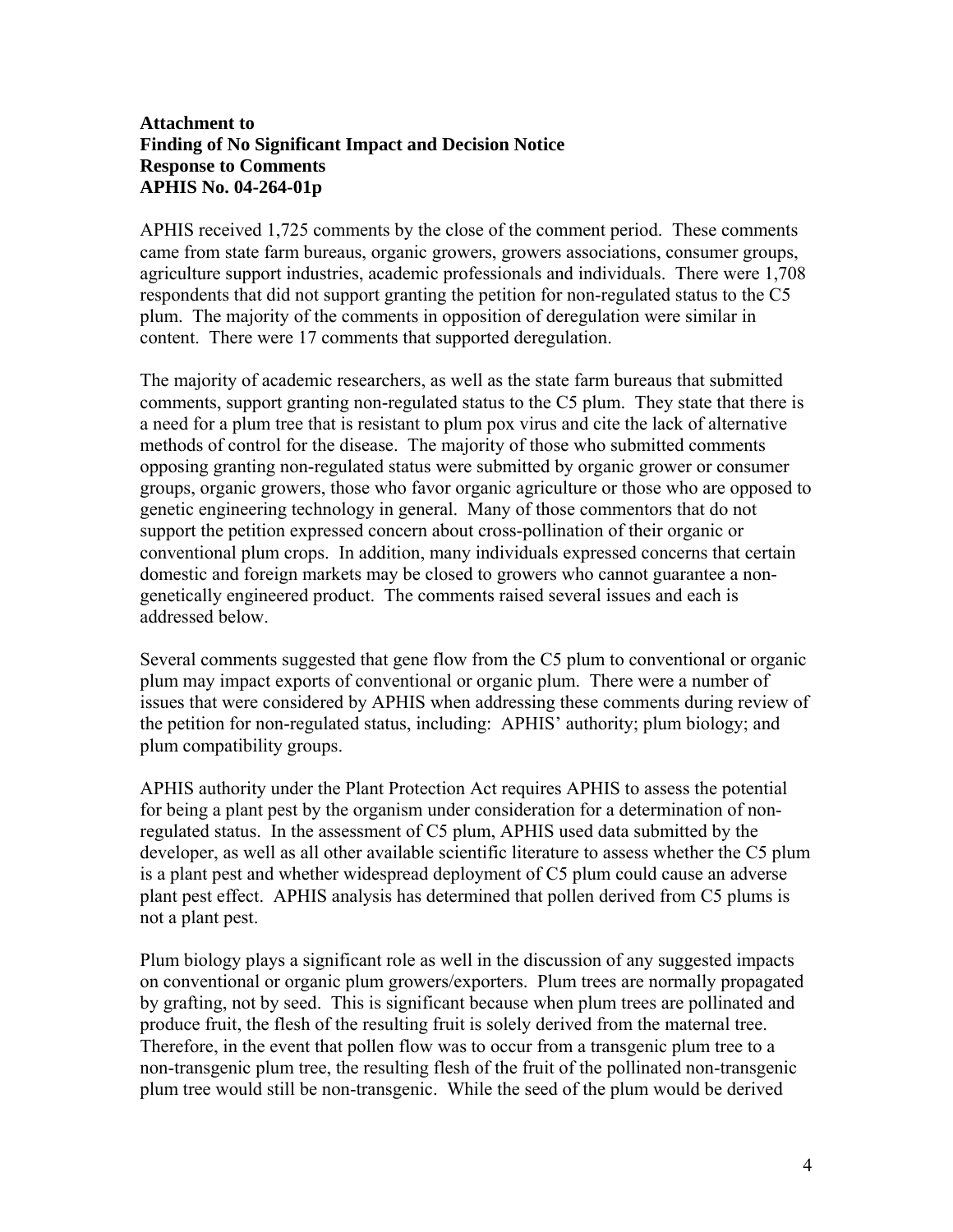from both parents, these seeds are not used for food or feed purposes because of the high levels of cyanide; nor are these seeds normally used for producing new trees, as plum trees are normally propagated by grafting, not by seed.

The final issue considered for this group of comments is the ability of plum species to hybridize. The C5 'HoneySweet' plum, is of the genus and species *Prunus domestica* L. *Prunus domestica* is not native to the United States (USDA/NRCS 2006). It will hybridize with other *Prunus domestica* L. trees if they are of a compatible group (Nyeki 1997) including the Bullace or Damson plum (not native to the United States) which is variously classified as *Prunus domestica* L. ssp. *insititia* (L.) Schneid., *Prunus* ×*domestica* L. var. *insititia* (L.) Boivin (pro nm.), or *Prunus insititia* L. (USDA/NRCS 2006).

*Prunus domestica,* the European or prune plum, which is the species that is the subject of this petition for non-regulated status, does not normally interbreed with other *Prunus*  species such as those that are native to the United States and colloquially termed "native plum varieties." This does not exclude man-made hybrids that may be produced through artificial methods including direct application of large amounts of pollen from one species onto stigmas of another species, in vitro embryo culture, and special germination techniques for the rescue of interspecific seedlings. In a list of over 750 of "The varieties of plums derived from native American species" (Wright 1915) there were no varieties classified as hybrids of *P. domestica* and only one that was specifically bred that had *P. domestica* listed in its pedigree as a parent in a cross three generations separated from the final variety ('Alhambra').

There are few reports of the successful production of interspecific hybrids between *P. domestica* and other *Prunus* species. According to the developer of the C5 'Honeysweet' plum, one of the most extensive reports involving *P. domestica* hybrids was published by Olden (Olden 1965). In this report *P. domestica* was used as a female and also as a male parent with each of the following *Prunus* species or hybrids: *americana, besseyi, hortulana, nigra, salicina* x *americana, salicina* x *munsoniana, salicina* x *simonii, salicina, simonii* x *americana,* and *simonii* x *salicina* x *munsoniana*. In total, 35,751 flowers were cross-pollinated. From these, 210 plants were produced (0.5%) and of this total 181 were the product of hybridization of *P. domestica* with *P. nigra* (Canada plum) (96 seedlings, 0.26%) and *P. salicina* (Japanese plum) (85 seedlings, 0.23%). When *P. domestica* was used as a pollen parent, only 17 hybrid seedlings were produced. This suggests that what little gene flow may occur between *P. domestica* and the species tested would be in the direction of species pollen entering the *P. domestica* plum orchard. Transgenic *P. domestica* pollen that would leave the orchard would be much less likely to hybridize with other *Prunus* species. As part of this same study (Olden 1965), both selfcompatible and self-incompatible *P. domestica* varieties were tested for their ability to hybridize with diploid plums. Of 14,857 flowers pollinated, a total of 192 seedlings were produced (1.3%). With self-incompatible *P. domestica* varieties (10 were tested, 4833 flowers pollinated), only 2 hybrid seedlings were produced (0.04%). These hybrids were from *P. nigra* while hybridizations of *P. domestica* x *P. salicina*, *P. simonii*, *P. americana*, and *P. munsoniana* failed.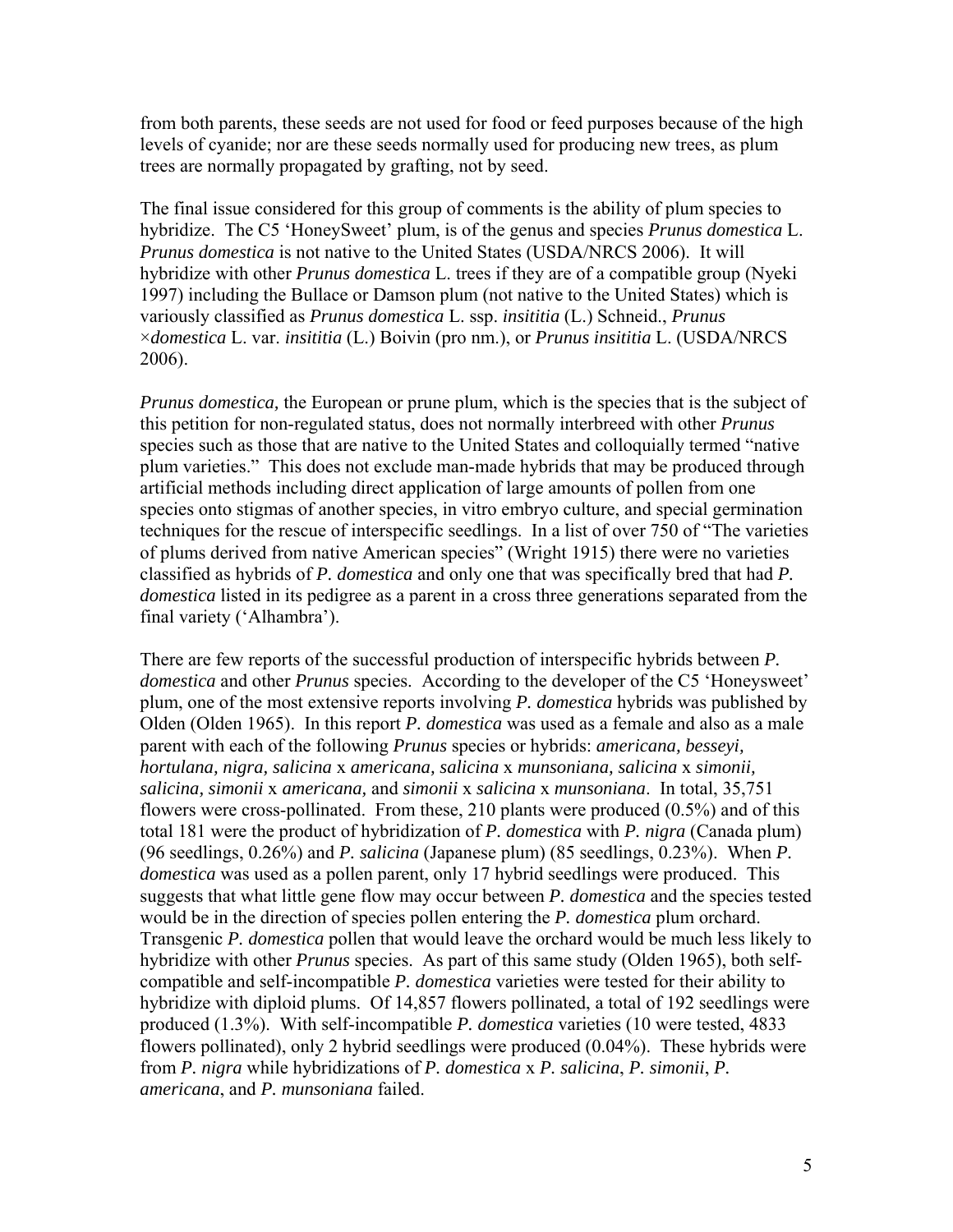'HoneySweet' is a self-incompatible variety and, therefore, from the data presented in this study it is expected to have a very low chance of out-crossing with diploid *Prunus* species. The weakness of the relatively few hybrids of *P. domestica* that were produced was also noted by Olden: "The weakness of many hybrids as traced already in the germinating seeds and stunted embryos were found not being able to break the stones and grow out. Several seedlings died soon due to weak growth and poor development and from 225 germinating seeds only 129 plants survived. A great deal of the weak hybrids derived from the cross *P. domestica* x *P. nigra* which, however, is of special interest for further breeding for hardiness." Finally, the few hybrids of *P. domestica* x *P. nigra* that were produced generally showed a low degree of fertility (Olden 1965), essentially acting as a genetic dead end.

These data, taken together, suggest that there is little chance for gene flow from genetically engineered plums to native species in the United States based on 1) very low percentages of fruit set from artificial or "forced" hybridization; 2) the tendency for hybrids to be produced using *P. domestica* as a female parent rather than as a male or pollen parent; 3) the extremely low hybridization rate with self-incompatible *P. domestica* ('HoneySweet' being self-incompatible); 4) the weakness of hybrid seedlings; and 5) the low fertility of hybrids that do survive.

One commenter in support of deregulation suggested that organic growers would not be significantly impacted by deregulation of C5 plum. Similar to the assessment provided in Section VI.7 of the final EA, this commenter discussed the issue of propagation by grafting, rather than seed, which reduces concerns about organic growers using nonorganic trees. In addition, the commenter discussed that the flesh of the fruit is derived from the mother tree and because of this, even if gene flow was to occur between transgenic and organic trees, the flesh of the fruit from the organic tree would be nontransgenic. Finally, this commenter discussed the issue of wild plums versus cultivated plums. The commenter indicated that the plums that are consumed are a different species than wild plum and because of the very low level of potential cross-pollination, there would likely be no difference compared to conventional plums. APHIS agrees with these comments.

APHIS received several comments inferring that the approval of C5 plums would be a precedent-setting step by USDA, allowing for approval of other tree varieties in the future. The C5 plum has undergone an assessment of its potential for increased plant pest risk based upon the information provided by the developer, as well as all other available information. A determination of non-regulated status for C5 plum would not result in predetermination of non-regulated status for other engineered trees in the future by APHIS. Each year, developers apply for permits to conduct field trials on a wide range of plant species (including trees) with a wide range of phenotypes (ISB 2006). However, for a variety of reasons, only selected products advance to the point where a petition for non-regulated status is submitted by developers. APHIS has no influence on which particular species a developer might choose to petition for non-regulated status.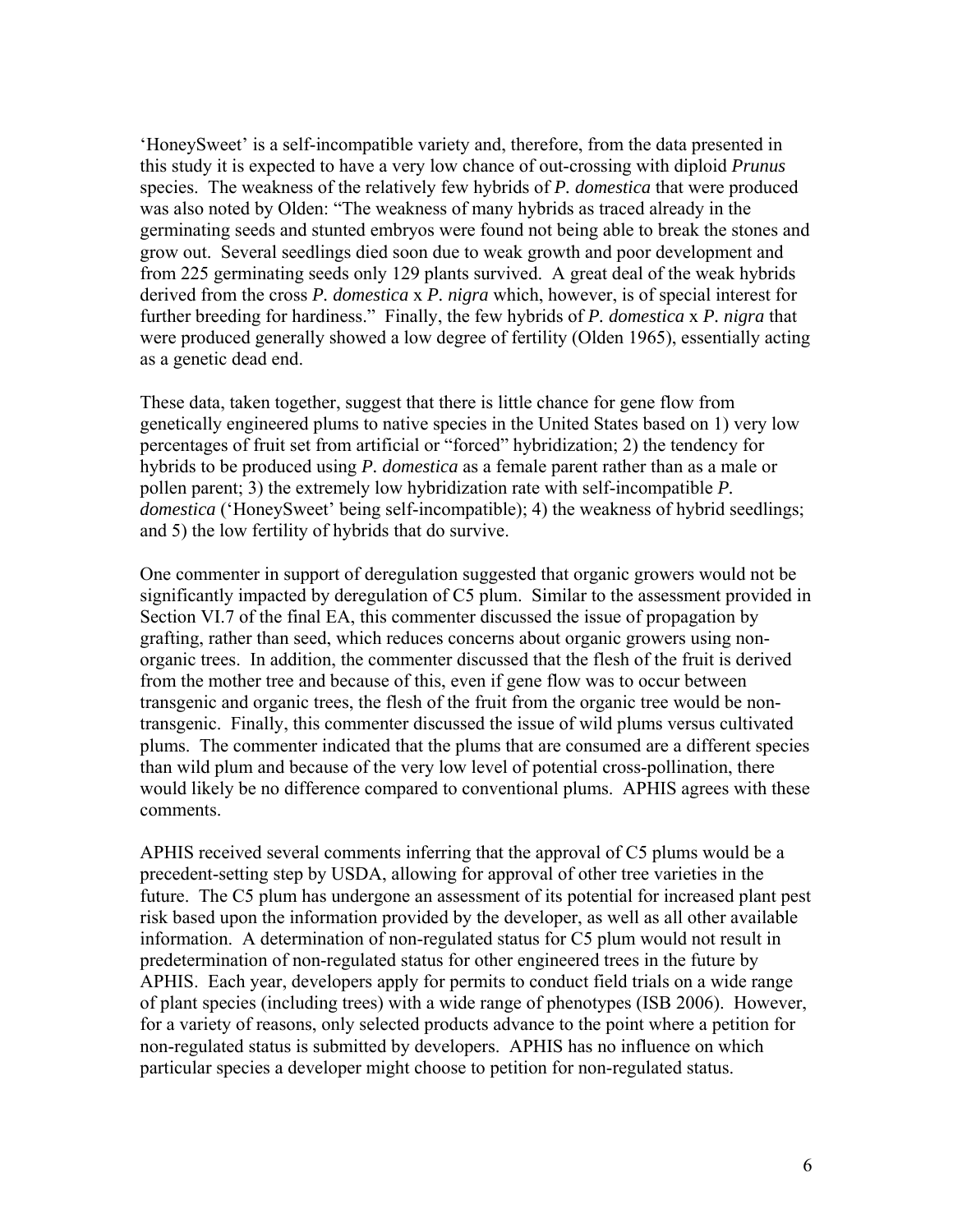Between 1992 and 2006, APHIS has deregulated a number of genetically engineered plants, including one tree – papaya ringspot resistant papaya (USDA/APHIS 2006). Each submission/crop has been reviewed individually and a safety determination for each was based upon the characteristics of that crop/trait combination, and data provided by the developer. All future submissions will be handled in the same manner. If applications for non-regulated status for other trees are received in the future, APHIS will assess them based upon all available data that pertains to that specific crop/trait combination.

Some comments expressed concern about the genetic stability of the inserted genes in the C5 plum trees. These comments questioned the stability of these genes over the lifetime of the tree. In addition, these comments discussed the possibility of viral recombination and creation of new viruses.

As discussed in Appendix B.5 of the final EA, data provided by the developer indicates stable inheritance of the of the PPV CP gene. This conclusion is supported by laboratory data showing that inheritance of the PPV CP gene followed the expected Mendelian segregation. In addition, 10 years of field tests of C5 trees, in multiple locations and environments, have shown the virus resistance to be stable.

Section VI.5.2 of the final EA contains a discussion about the likelihood of virus recombination occurring and the resulting potential to present a plant pest risk. As discussed in the final EA, it is common in nature to find plants that are infected with multiple viruses. The presence of more than one virus in an infected plant provides the opportunity for viral interactions, including recombination. However, based upon published literature and unpublished data collected by researchers, natural development of functional recombinant viruses producing new and/or different diseases are not common.

Theoretically, virus sequences incorporated into a plant genome could generate a new virus, if a series of unlikely events were to occur. Whether such recombination could occur and whether the recombinant could pose a significant risk are the important questions. In considering this issue, two primary questions must be considered about potential recombination in transgenic viral coat protein (VCP)-expressing plants: 1) Are any recombinants formed likely to be successful in competition with parental viruses? 2) Are these recombinants likely to be different from those that naturally occur? According to Bruening (2000), it is highly unlikely given the high background of recombination known to occur naturally in mixed infections of both crop and wild plants that the risks would be any different (Bruening 2000). The 2005 EPA SAP Panel (EPA 2006) agreed and stated that, "It was agreed that recombination rarely results in an incrementally higher probability of a virus arising with new, and possibly undesirable properties."

In addition to considering the likelihood of recombination occurring, important consideration should be given to the risk posed by recombination, under the unlikely scenario that it were to occur. It is widely accepted that recombination is a significant part of virus evolution. However, the frequency of recombination that results in some significant outcome is considered to be extremely low. The 2004 and 2005 EPA SAP Panels (EPA 2004; EPA 2006) agreed that the important questions are not the relative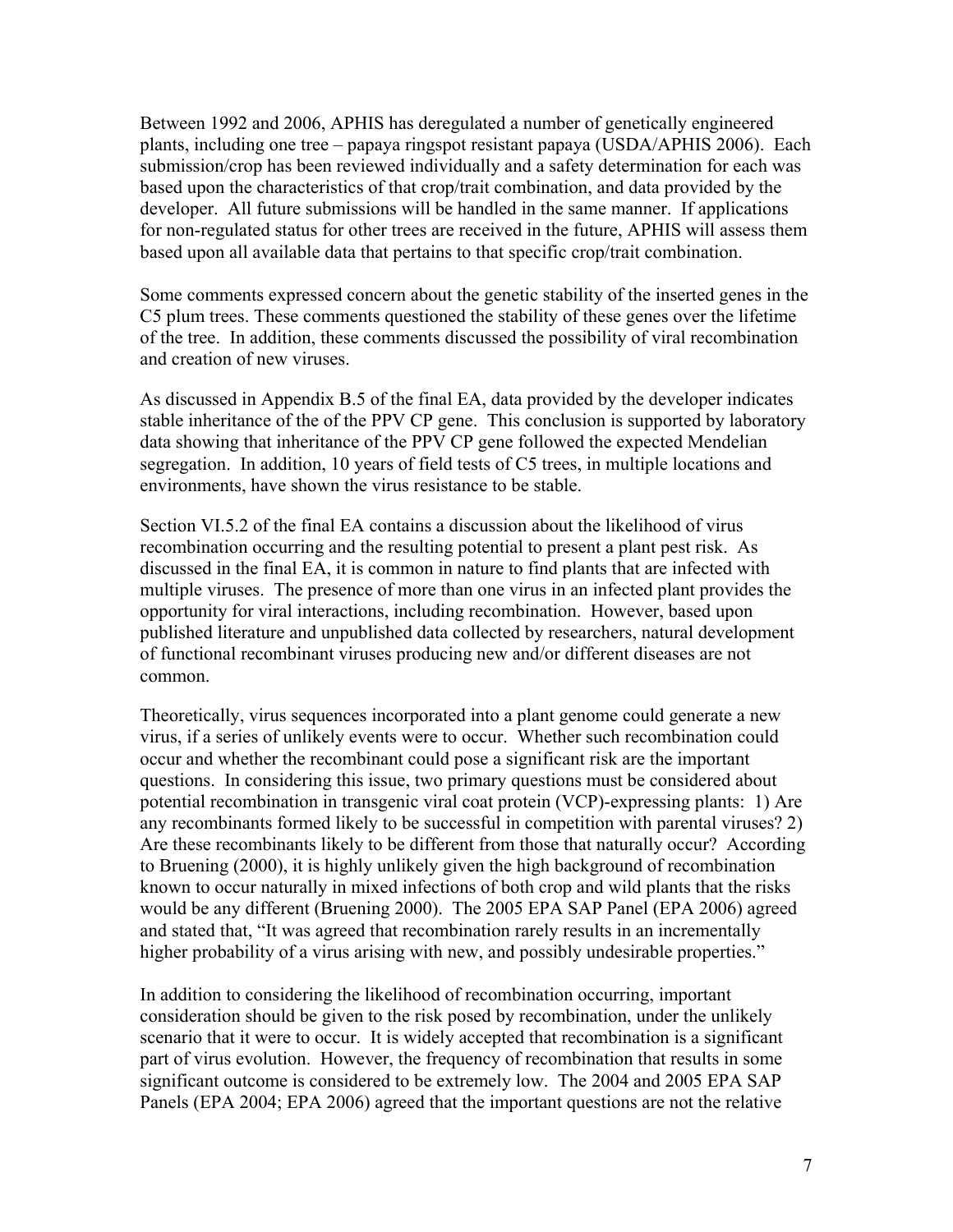likelihood for recombination to occur, but rather whether recombinants in transgenic plants are different from those in non-transgenic plants and whether they are viable. The 2005 SAP Panel further stated that, "While the discussion was wide-ranging, the consequences of any viable recombination event were considered to be minimal. This conclusion was based on the fact that nearly every plant on the planet is harboring multiple virus infections with both closely related and taxonomically distinct viruses, with essentially no new viruses emerging with substantially different properties and causing wide pandemics or undesirable environmental effects. Since we have had the ability to identify viruses, essentially all new viruses that have emerged as major pathogens pre-existed and have emerged due to altered host genotypes, cultural practices, or change in climate. This conclusion is also strongly supported by the results of 10 years or more of field experience with transgenic crops. " (EPA 2006).

Therefore, based upon available scientific information, it appears very unlikely that widespread deployment of C5 plum trees would increase the likelihood for recombination to occur between the PPV coat protein and other viruses. It is even less likely that any resulting recombinant would cause new or different disease characteristics.

Somewhat related to the issue of gene stability is the issue of fitness. Several comments questioned the fitness of the C5 plum trees, relative to that of non-transformed trees. In addressing this issue, APHIS-BRS considered two primary issues: differences between the C5 plum and its non-transgenic comparator and whether plum pox virus naturally plays a role in controlling plum trees in natural settings. In terms of how the C5 plum differs from its non-transgenic comparator, the data provided by the developer shows that the only significant difference is the presence of the PPV coat protein gene in the C5 plum. Agronomic, phenotypic and composition data show that there are no significant differences that would suggest that the C5 plum would be more competitive in a natural environment than wild or non-transgenic plum trees. Currently in the United States, PPV is not considered to be widespread nor is it a virus that inhibits the growth of a significant portion of wild or cultivated plum populations. While the virus has been detected in some areas of Pennsylvania, Michigan and New York and is considered to be an invasive species (USDA/APHIS 2006), its impact to this point has been very limited geographically. Therefore, widespread use of the C5, PPV resistant trees would not be expected to alter the natural populations of plums in the United States. The only scenario in which APHIS-BRS can envision the C5 plum being more competitive than nontransgenic plum would be in a location where PPV is widely prevalent and causes significant destruction of non-transgenic trees. Given the known devastation that the virus can cause, such a result is not unexpected as the C5 trees would provide a measure of resistance against the virus disease.

Some comments questioned the need for a plum pox virus resistant tree variety. Some of these comments suggested that there was no need for a virus resistant tree when the virus was not present in the United States Other comments suggested that either traditional breeding and/or chemical control were a more appropriate means of virus control.

Recent reports have shown that PPV has again been detected in Pennsylvania, and for the first time, PPV has been detected in New York and Michigan (Agriculture 2006;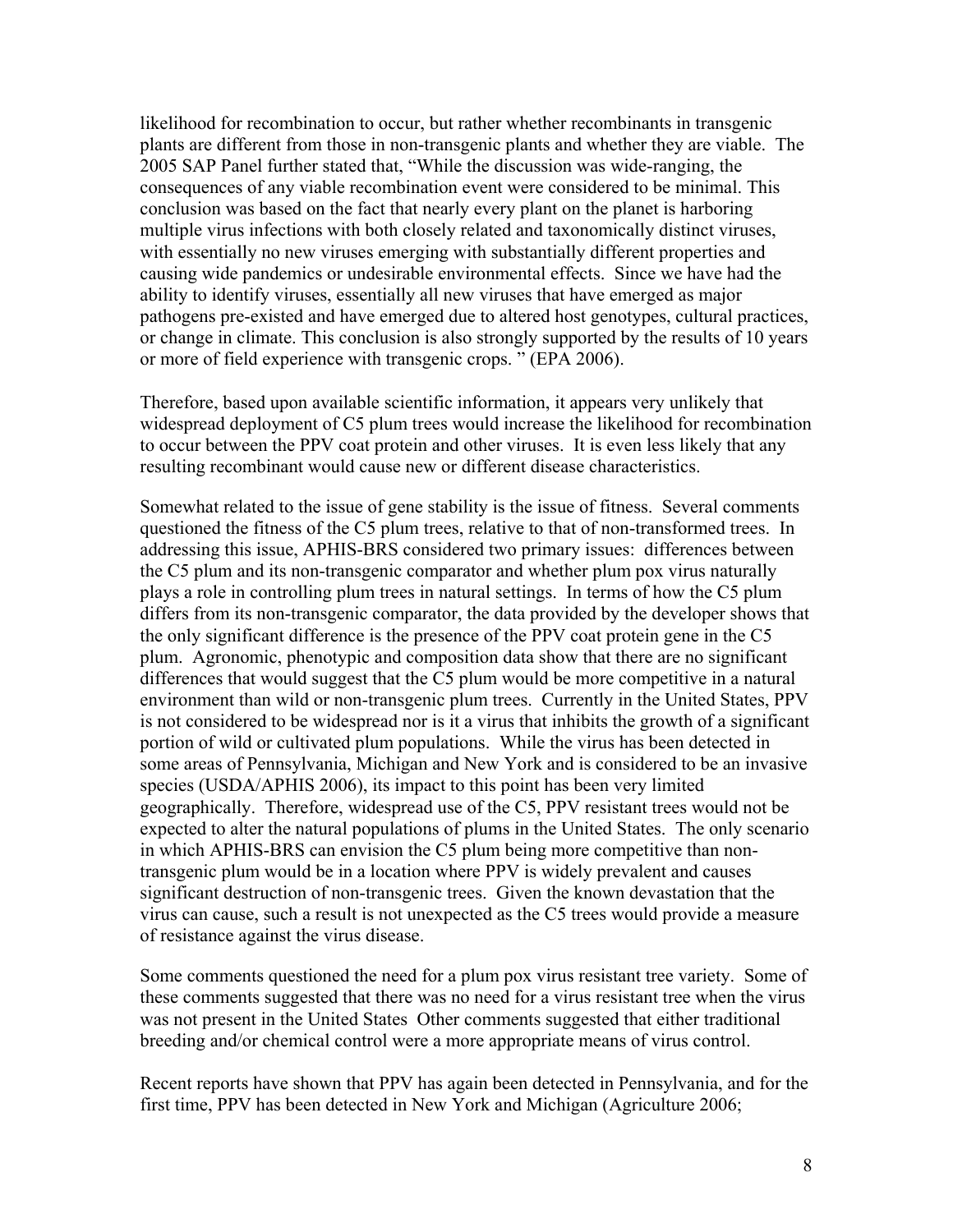USDA/APHIS 2006; USDA/APHIS 2006). While PPV eradication efforts have been conducted in Pennsylvania for several years (USDA/APHIS 2004), eradication is not efficient and not always 100% effective. As stated in Section V.A.1 of the final EA, plum pox virus can be spread over short distances and long distances by insect vectors and infected propagative material respectively (Scorza 1994; Isac, Preda et al. 1998; Kegler, Fuchs et al. 1998; Lopez-Moya, Fernandez-Fernandez et al. 2000; Gianessi 2002; Hull 2004). Given the presence of the virus in parts of Canada that border the northcentral and northeastern United States, it is likely that the virus will continually be a threat to the United States for the foreseeable future.

APHIS regulations require a determination as to whether the transgenic plant variety that is the subject of a petition for non-regulated status poses more of a plant pest risk than its non-transgenic counterpart. While the APHIS assessment does not focus solely on whether or not the transgenic variety fulfills a particular perceived or actual need, such issues can be taken into consideration when assessing the potential for increased plant pest risk. In the case of the C5 plum, PPV is considered to be an invasive species by USDA. Given the invasive status of the virus and the lack of other effective control measures, it is possible that the C5 plum, if commercialized, could play a role in control or eradication of PPV in the United States

Finally, as discussed in the final EA, greater than 50 years of traditional breeding for plum pox disease resistance has had only limited success (Fuchs, Gruntzig et al. 1998; Hartmann 1998; Minoiu, Maxim et al. 1998; Paprstein and Karesova 1998; Ravelonandro, Scorza et al. 2000; Moustafa, Badenes et al. 2001; Gianessi 2002). In addition, unlike other plant pests, plant viruses cannot be controlled by chemical or biological pesticides. While insecticides have been used to help control insect vectors of plant viruses, these insecticides can only help slow down the spread of a virus disease from plant to plant. Virus infected plants are not impacted by application of pesticides.

Other comments questioned APHIS' consideration of potential impacts on bees and animals. Some of the same comments questioned whether the potential impact on consumers of honey was considered. APHIS considered data submitted by the developer, as well as numerous other scientific resources in its assessment of potential impacts on non-target organisms, including bees and other pollinator species (see Section VI.3 of the final EA). In this assessment, consideration was given to whether wide-spread cultivation of C5 plum would pose a greater risk than its non-transgenic counterpart.

Available data shows that the C5 plum differs genetically from its non-transgenic counterpart only in the addition of the coat protein gene from PPV. Nucleic acids, RNA and DNA, are essential components of all life-forms. Nucleic acids are non-toxic and non-allergenic. There have not been reports in available scientific literature that suggest that nucleic acids can cause adverse effects on non-target organisms, including pollinators. The EPA has exempted residues of nucleic acids that are part of plantincorporated protectants (PIPs) from the requirement of a tolerance because of their known safety - they are non-toxic and ubiquitous in all foods and feeds (EPA 2001).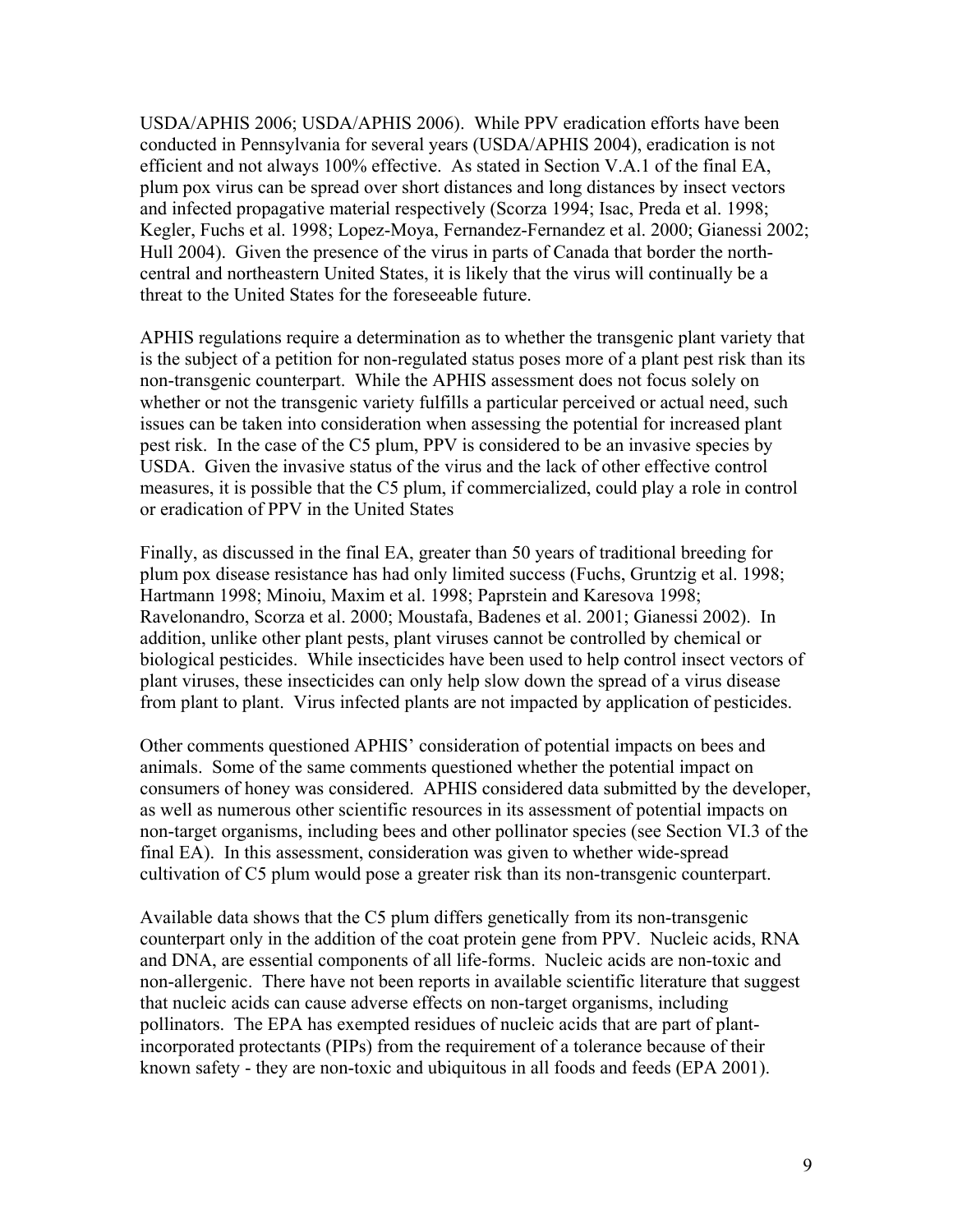Therefore, based on the knowledge that non-target organisms will only be exposed to non-toxic RNA, there is virtually no potential for adverse effects to non-target organisms.

Further, the developers of C5 plum have shown through laboratory and field studies that the C5 plum does not produce any virus coat protein or other non-native proteins. Plant viruses are ubiquitous in the environment which provides opportunities for constant exposure to non-target organisms (Hull 2004). While production of the PPV coat protein would not significantly increase the risk of adverse effects on non-target insects and animals, the lack of any coat protein production in the C5 plum further supports APHIS' conclusions that there is not an increased risk for non-target organisms.

Finally, as discussed in Section VI.8 of the final EA, APHIS' analysis of data on agronomic performance, disease and insect susceptibility, and compositional profiles of the plums indicate no significant differences between C5 plum and non-transgenic counterparts that would be expected to cause either a direct or indirect adverse effect on non-target organisms. Field trials conducted over a 10 year period with the C5 plum in both the United States and Europe have not shown any observable significant differences between the C5 plum and non-transgenic controls. Because of this, there is no scientific reason to expect that the transformed C5 plum trees themselves would have a negative impact on non-target organisms. In addition to the APHIS-BRS environmental assessment, the developer is in the process of completing a consultation with the FDA for a food and feed safety analysis.

Other comments questioned the safety of the small RNAs that are responsible for providing resistance in C5 plum. One comment specifically points out the use of RNA interference (RNAi) gene therapy and its potential for adverse human health effects. As discussed above, the safety of nucleic acids is widely accepted. Both RNA and DNA are part of all food products that we consume. Further, given that plant viruses infect a tremendous amount of the fruits and vegetables that we consume, it is highly likely that humans have been exposed to the same or similar viral RNA that may be expressed in a coat-protein expressing plant. In terms of the concern about RNAi used in gene therapy, such RNA's would be specifically designed and intended for targeted use in humans, and they would be significantly different than those found in the C5 plum.

A few comments expressed concern about the presence of the *nptII* kanamycin resistance marker gene in the construct inserted into the C5 plum and its potential transfer to soil bacteria and then to animal pathogens. As discussed in Appendix B.2, the *nptII* gene is a commonly used marker gene and is found in soil-inhabiting *Escherichia coli*. These bacteria are not plant or human pathogens, and do not cause disease symptoms or the production of infectious agents in plants. If such a transfer was going to occur, the presence of the *nptII* gene in normal populations of soil-inhabiting *E. coli* would provide ample opportunity for such. This conclusion is supported in opinions developed by both the U.S. FDA and the European Food Safety Authority.

In 1998, FDA developed draft guidance on the use of antibiotic resistance markers in transgenic plants [\(http://www.cfsan.fda.gov/~dms/opa-armg.html](http://www.cfsan.fda.gov/%7Edms/opa-armg.html)). In this document,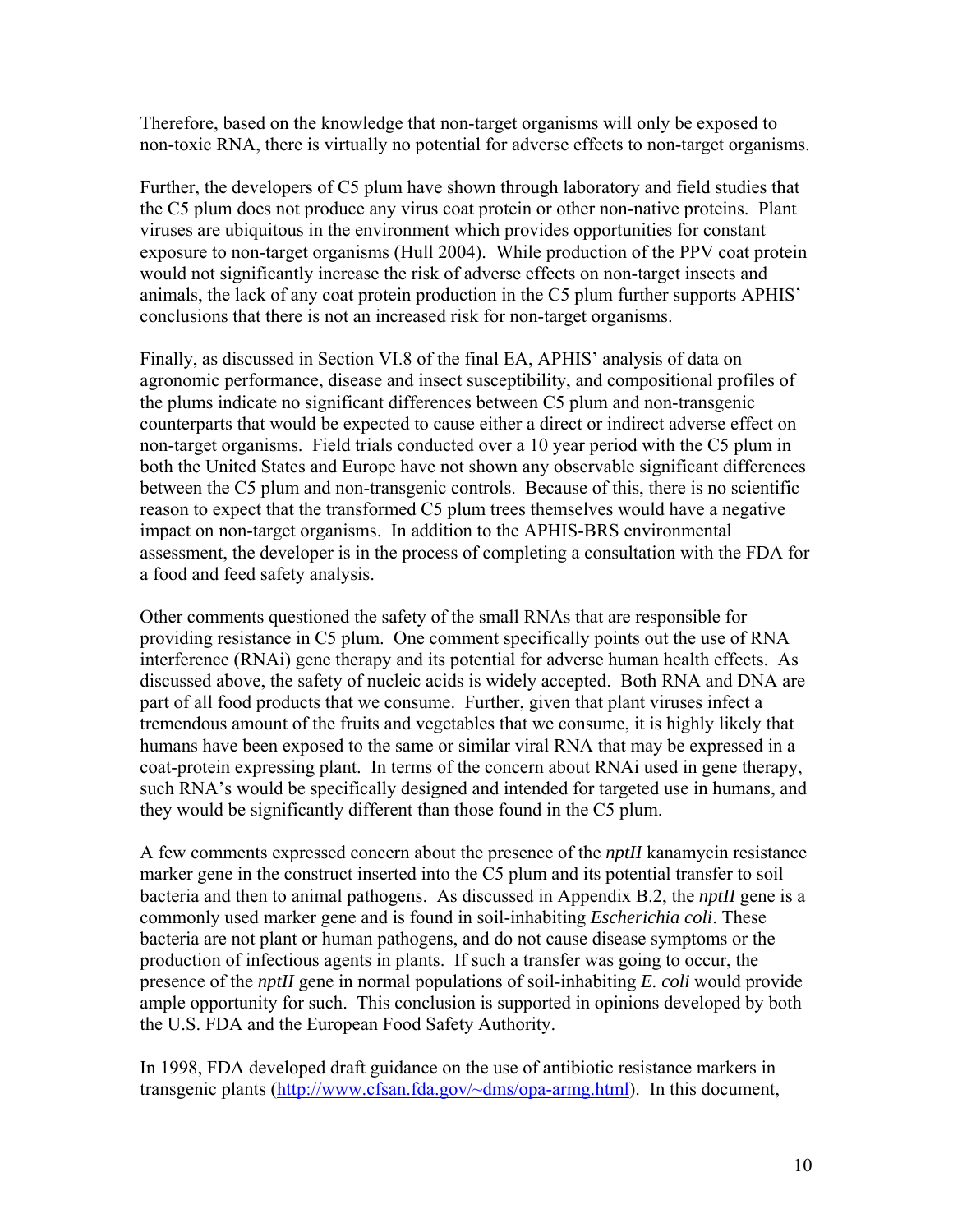FDA concluded that the likelihood of such transfer of antibiotic resistance is remote. In this draft guidance the FDA stated, "FDA acknowledges that the likelihood of transfer of an antibiotic resistance marker from plants to microorganisms in the gut or in the environment is remote and that, such transfer, if any, would likely be insignificant when compared to transfer between microorganisms, and in most cases, would not add to existing levels of resistance in bacterial populations in any meaningful way."

Further, to evaluate safety, the European Food Safety Authority reviewed the antibiotic selection markers used in genetically engineered plants (http://www.efsa.eu.int/science/gmo/gmo\_opinions/384\_en.html). In this 2004 document, various antibiotic resistance genes were assigned into groups based on the criteria of therapeutic use in humans and in animals and presence in the environment; Group I is composed of kanamycin and hygromycin resistance genes. The opinion states that because of the frequency of horizontal transfer plants to other organisms is very rare, previous existence in the environment and the history of use of the kanamycin resistance, that there is no rationale for restricting Group I antibiotics.

Several comments suggested that there has been no short-term or long-term safety testing or feeding trials for toxicity and other potential adverse effects of the genes inserted into the GE plum trees on human or animal health. Section II.A and II.B discuss the roles of USDA and FDA as part of the coordinated framework for regulation of genetically engineered organisms and products. The USDA is responsible for ensuring that the organism or product does not cause an increased plant pest risk. The FDA assesses the food and feed safety of products produced through genetic engineering. In addition, the EPA is responsible for assessing the safety of the pesticidal product to ensure that it will not cause unreasonable adverse effects on the environment. The EPA is also responsible for assessing the safety of the pesticidal product found in food and feed.

As discussed above, C5 plums express the coat protein gene from PPV. Based upon molecular biology, composition, and field data, the C5 plums differ from their nonengineered counterparts only by addition of this one gene. There is no scientific reason to expect that the PPV coat protein gene could have adverse effects on living organisms. APHIS' analysis of the composition of the plum fruit did not reveal any differences between the C5 plum and its non-transgenic comparators that would suggest the risk of adverse effects. Finally, a complete food safety analysis of the C5 plum will be conducted by FDA as part of their biotechnology consultation process.

Several comments in support of granting non-regulated status suggested that use of the C5 trees could act to reduce pest pressure by reducing the potential inoculum of PPV and reduce the need/use of pesticides. APHIS agrees with these conclusions. When consideration is given to the limited host range of PPV, if plums were removed as the primary source/reservoir of the virus, then the potential for disease spread would be significantly reduced. In some areas of the world where virus disease is significant enough, some growers use pesticides to control the insect vectors of plant viruses. While use of pesticides has no impact on the viruses themselves, they can in some instances, reduce the spread of plant viruses. Therefore, if C5 trees were used in areas of high pest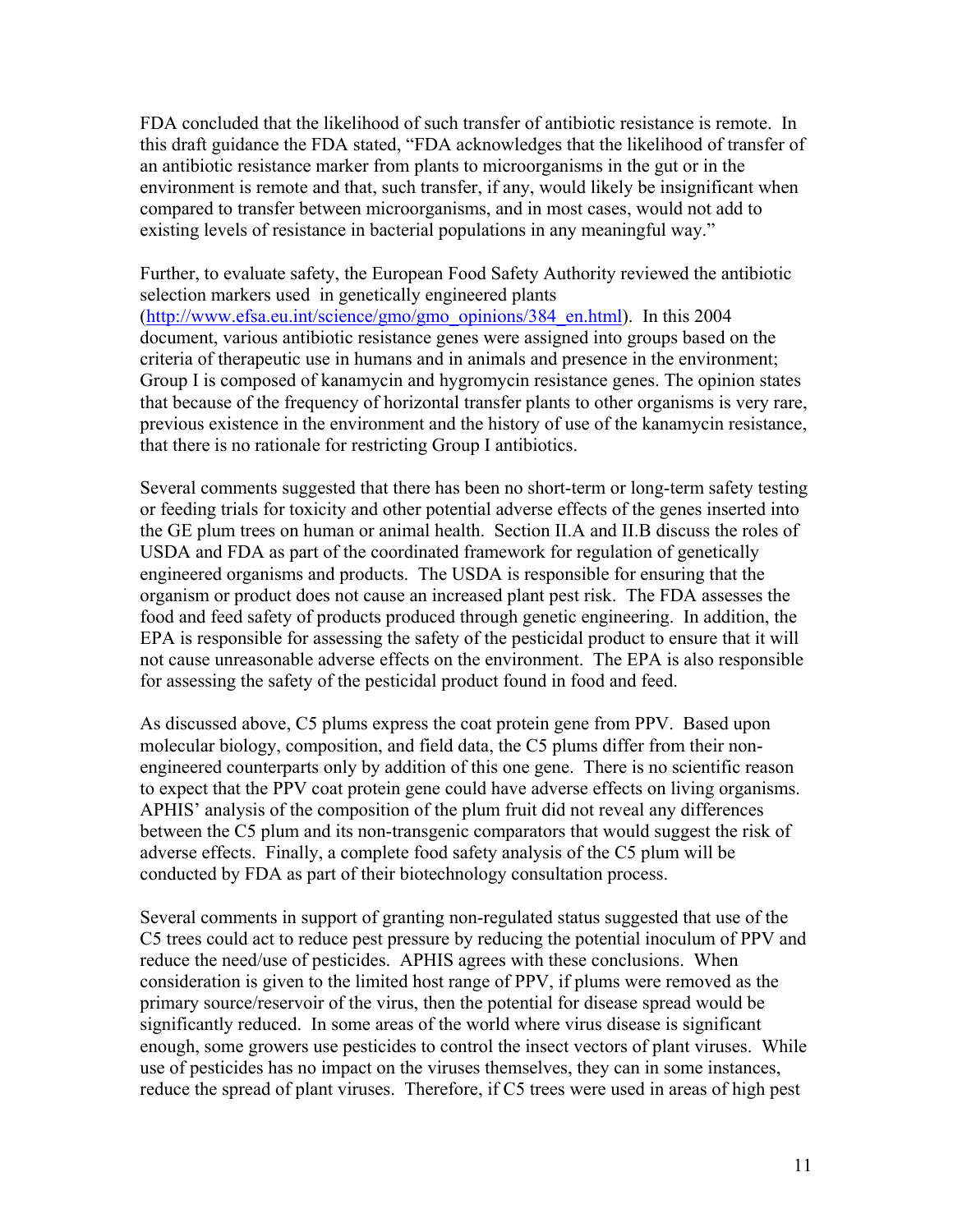and insect pressure, there could be a reduction in the amount of pesticides used to control the insect vectors of PPV.

### **References**

Agriculture, P. D. o. (2006). First Plum Pox Virus Findings Confirmed for 2006 Surveillance Season.

Bruening, G. (2000). "Transgenes are revolutionizing crop production." California Agriculture 54(4): 36-46.

EPA (2001). Exemption From the Requirement of a Tolerance Under the Federal Food, Drug, and Cosmetic Act for Residues of Nucleic Acids that are Part of Plant-Incorporated Protectants (Formerly Plant-Pesticides). 40 CFR Part 174.

EPA (2004). Issues associated with the development of a type of plant-incorporated protectant (PIP), specifically those based on plant viral coat proteins (PVCP-PIPS), Environmental Protection Agency Scientific Advisory Panel.

EPA (2006). Plant-Incorporated Protectants Based on Virus Coat Protein Genes: Science Issues Associated with the Proposed Rule

FDA (1992). Statement of Policy: Foods Derived from New Plant Varieties. Federal Register (57 FR 22984).

Fuchs, E., M. Gruntzig, et al. (1998). "Investigation on the plum pox virus resistance in different apricot genotypes." Acta Virologica. English Ed 42(4): 222.

Gianessi, L. P., Silvers, C.S., Sankula, S. & Carpenter, J.E. (2002). Plant Biotechnology: Current and potential impact for improving pest management in U.S. agriculture. An analysis of 40 Case Studies - Viral Resistant Stone Fruit, NCFAP - National Center for Food and Agricutural Policy.

Gonsalves, D., C. Gonsalves, et al. (2004). "Transgenic Virus Resistant Papaya: From Hope to Reality for Controlling Papaya Ringspot Virus in Hawaii." **APSnet: 12.** 

Hartmann, W. (1998). "Breeding of plums and prunes resistant to plum pox virus." Acta Virologica. English Ed 42(4): 230.

Hull, R. (2004). Matthew's Plant Virology. San Diego, CA, Elsevier Acadamic Press.

Isac, M., S. Preda, et al. (1998). "Aphid species--vectors of plum pox virus." Acta Virologica. English Ed 42(4): 233.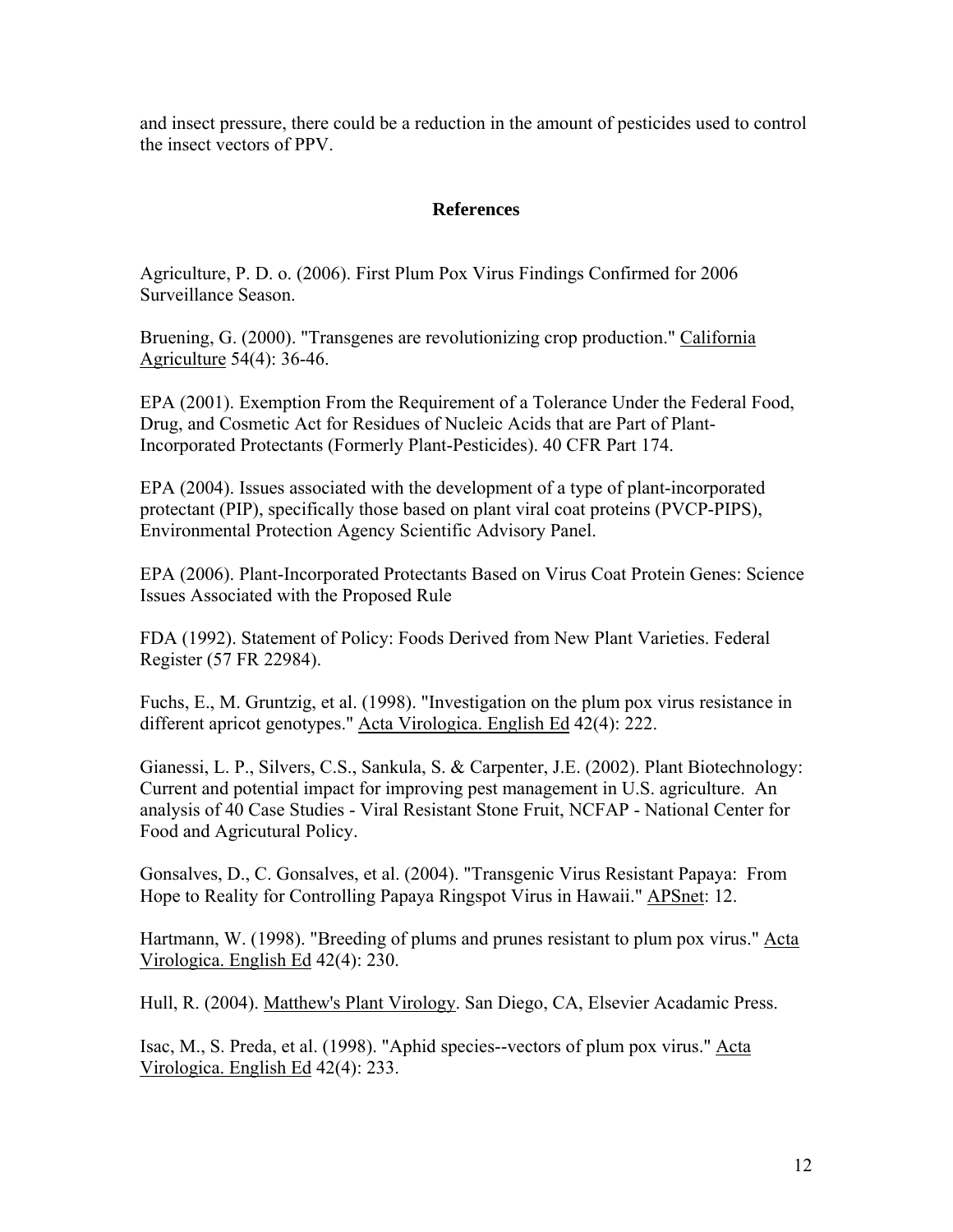ISB. (2006). "Information Systems for Biotechnology - Field Test Release Permits for the U.S. - Virus Resistance Phenotype." from [http://www.isb.vt.edu/cfdocs/fieldtests3.cfm.](http://www.isb.vt.edu/cfdocs/fieldtests3.cfm)

Kegler, H., E. Fuchs, et al. (1998). "Some results of 50 years of research on the resistance to plum pox virus." Acta Virologica. English Ed 42(4): 200.

Lopez-Moya, J. J., M. R. Fernandez-Fernandez, et al. (2000). "Biotechnological aspects of plum pox virus." Journal of Biotechnology 76(2-3): 121.

Minoiu, N., A. Maxim, et al. (1998). "New results concerning the plum pox virus epidemiology and resistance of plum cultivars, hybrids and rootstocks." Acta Virologica. English Ed 42(4): 244.

Moustafa, T. A., M. L. Badenes, et al. (2001). "Determination of resistance to sharka (plum pox) virus in apricot." Scientia Horticulturae 91(1-2): 59.

Nyeki, J., Szabo, Z. (1997). "Cross-incompatibility in stone fruits." Acta Hort. 437: 213- 217.

Olden, E. J. (1965). Interspecific plum crosses. Fjalkestad, Sweden, Balsgard Fruit Breeding Inst.

Paprstein, F. and R. Karesova (1998). "Testing of plum germplasm for sensitivity to plum pox." Acta Virologica. English Ed 42(4): 257.

Ravelonandro, M., R. Scorza, et al. (2000). "The use of transgenic fruit trees as a resistance strategy for virus epidemics: the plum pox (sharka) model." Virus Research **71**(1-2): 63.

Scorza, R., Ravelonandro, M., Callahan, A.M., Cordts, J., Fuchs, M., Dunez, J. and Gonsalves, D. (1994). "Transgenic plums (Prunus domestica L.) express the plum pox virus coat protein gene." Plant Cell Reports 14: 18-22.

USDA/AMS (2006). National Organic Program.

USDA/APHIS (2004). Plum Pox Virus Surveillance and Eradication: 2004 Report prepared by PA Department of Agriculture and USDA APHIS Plant Protection and Quarantine.

USDA/APHIS (2006). National Invasive Species Information Center - Plum Pox.

USDA/APHIS. (2006). "Petitions of Nonregulated Status Granted or Pending by Aphis." from [http://webdev/brs/not\\_reg.html](http://webdev/brs/not_reg.html).

USDA/APHIS (2006). USDA Laboratory Confirms Plum Pox Virus in Michigan.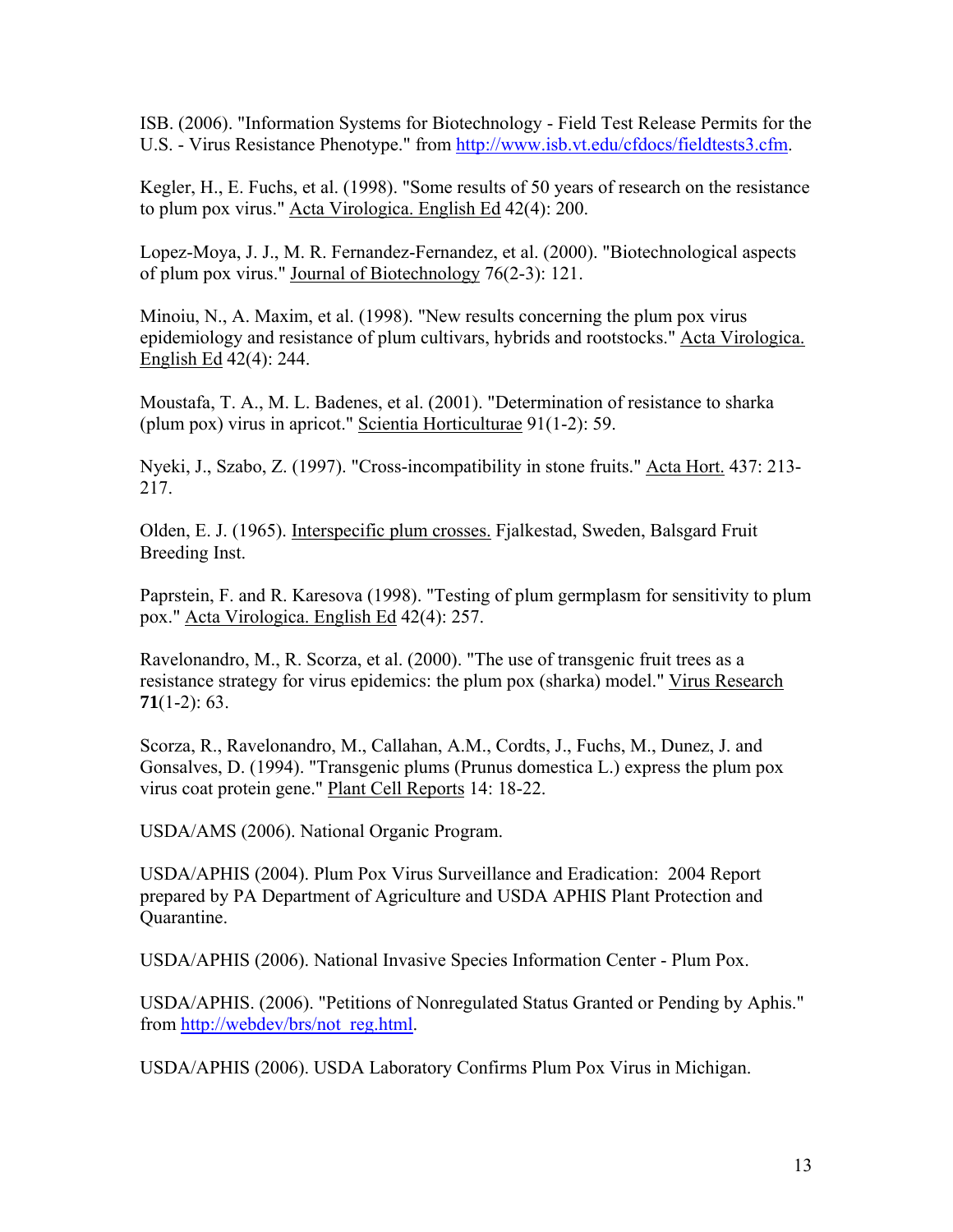USDA/APHIS (2006). USDA Laboratory Confirms Plum Pox Virus in New York. L. a. P. Affairs.

USDA/NRCS (2006). National Resources Conservation Service - Plants Database.

USDA/NRCS (2006). Natural Resources Conservation Service - Plants Database.

Wright, W. F. (1915). The varities of plums derived from native American species., USDA Bulletin. 172: 44.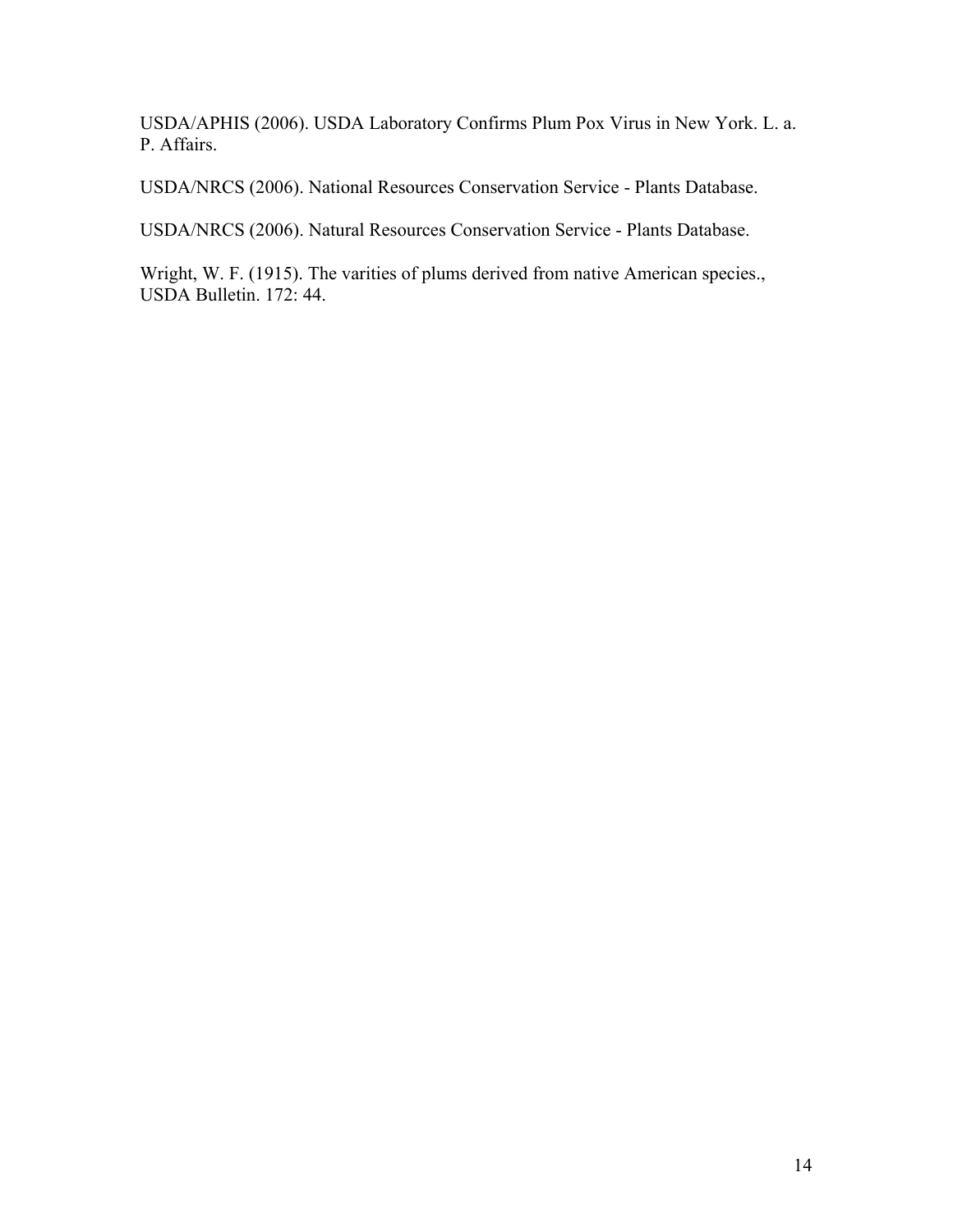# USDA/APHIS Final Environmental Assessment

# In response to USDA-ARS Petition 04-264-01P seeking a Determination of Non-regulated Status for C5 Plum Resistant to Plum Pox Virus

OECD Unique Identifier ARS-PLMC5-6

U.S. Department of Agriculture Animal and Plant Health Inspection Service Biotechnology Regulatory Services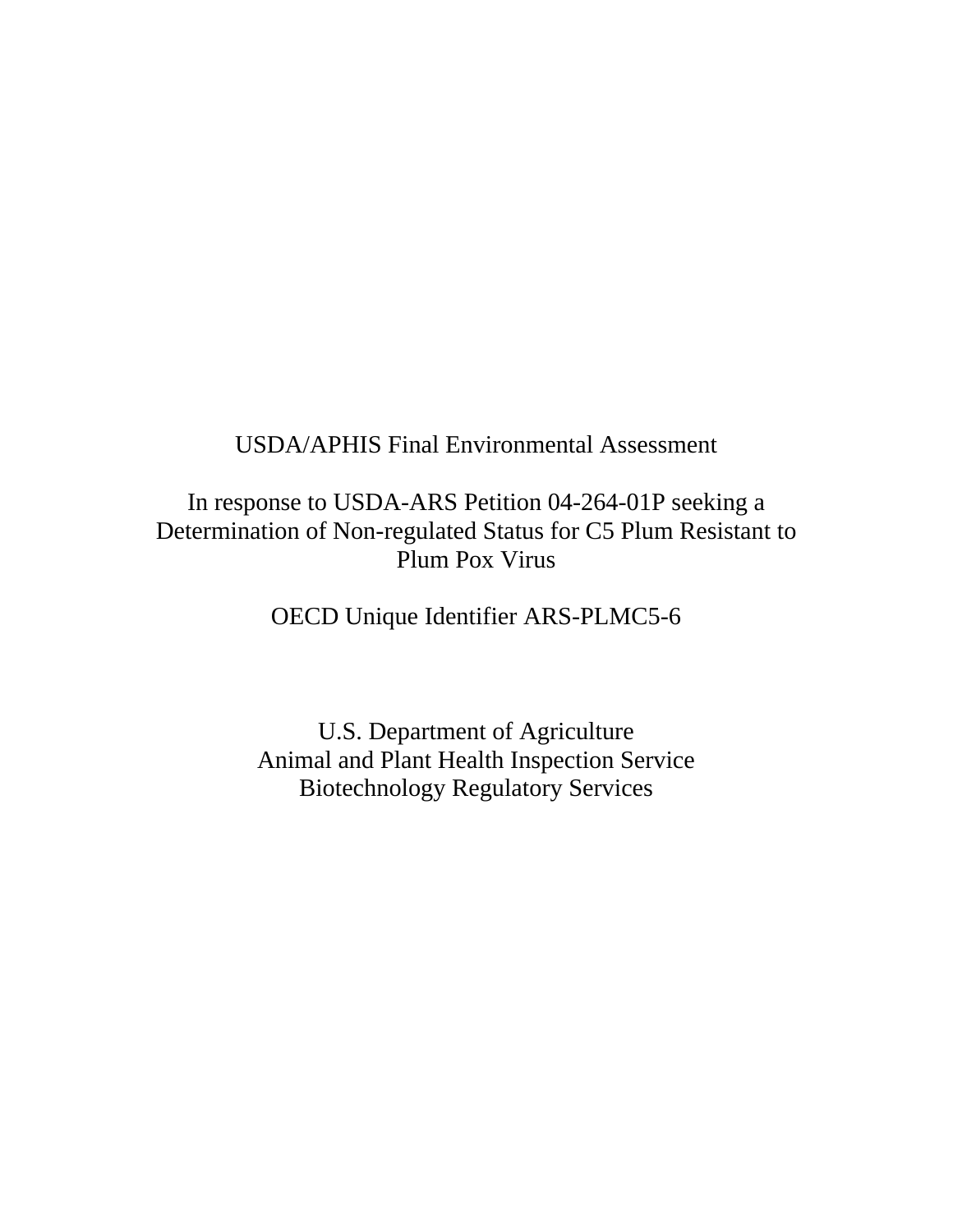# <span id="page-15-0"></span>TABLE OF CONTENTS

| Ι.    |                                                                                                                                                                 |    |
|-------|-----------------------------------------------------------------------------------------------------------------------------------------------------------------|----|
| II.   |                                                                                                                                                                 |    |
| Ш.    |                                                                                                                                                                 |    |
| IV.   |                                                                                                                                                                 |    |
| V.    | B. DETERMINATION THAT C5 PLUM TREES ARE NO LONGER REGULATED ARTICLES, IN WHOLE  5<br>C. DETERMINATION THAT C5 PLUMS ARE NO LONGER REGULATED ARTICLES, IN PART 5 |    |
|       |                                                                                                                                                                 |    |
|       |                                                                                                                                                                 |    |
| VI.   |                                                                                                                                                                 |    |
|       | 1. POTENTIAL IMPACTS FROM GENE INTROGRESSION FROM C5 PLUM INTO ITS SEXUALLY<br>3. POTENTIAL IMPACT ON NON-TARGET ORGANISMS, INCLUDING BENEFICIAL ORGANISMS AND  |    |
|       |                                                                                                                                                                 |    |
|       |                                                                                                                                                                 |    |
|       | 5. POTENTIAL FOR VIRAL INTERACTIONS AND DEVELOPMENT OF NEW VIRUSES  16                                                                                          |    |
|       |                                                                                                                                                                 |    |
|       |                                                                                                                                                                 |    |
|       |                                                                                                                                                                 |    |
|       |                                                                                                                                                                 |    |
|       |                                                                                                                                                                 |    |
|       |                                                                                                                                                                 |    |
| VII.  | CONSIDERATION OF EXECUTIVE ORDERS, STANDARDS AND TREATIES                                                                                                       |    |
|       |                                                                                                                                                                 |    |
| VIII. |                                                                                                                                                                 |    |
| IX.   |                                                                                                                                                                 |    |
| X.    | <b>AGENCY CONTACT.</b>                                                                                                                                          | 34 |
|       | SUMMARY TABLE OF DATA SUBMITTED WITH PETITION 04-264-01P<br><b>APPENDIX A:</b><br><b>FOR C5 PLUM</b>                                                            |    |
|       | APPENDIX B: SUMMARY OF PETITION DATA AND INFORMATION CONSIDERED IN                                                                                              |    |
|       |                                                                                                                                                                 |    |
|       |                                                                                                                                                                 |    |
|       |                                                                                                                                                                 |    |
|       |                                                                                                                                                                 |    |
|       |                                                                                                                                                                 |    |
|       |                                                                                                                                                                 |    |
|       |                                                                                                                                                                 |    |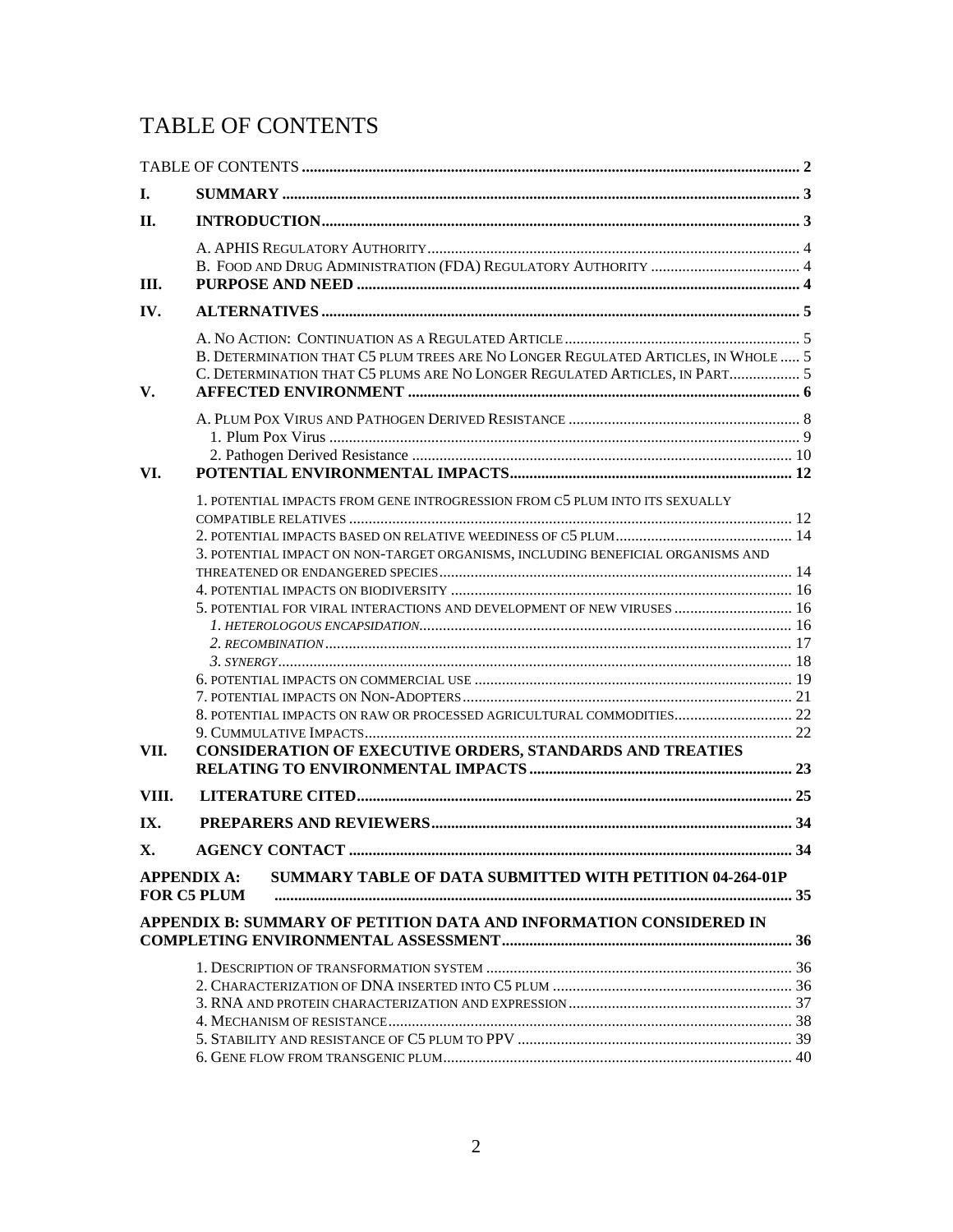# **I. Summary**

The Animal and Plant Health Inspection Service of the United States Department of Agriculture (USDA-APHIS), has prepared an Environmental Assessment (EA) in response to a petition (APHIS Number 04-264-01p) from USDA, Agricultural Research Service (USDA-ARS). The petition requested a determination of non-regulated status for genetically engineered (transformed) ARS-PLMC5-6 plum (*Prunus domestica* L.) derived from their transformation event C5 (referred to hereafter as C5 plum). The genetically engineered C5 'HoneySweet'[1](#page-16-0) plum (*Prunus domestica)* was developed to resist infection by plum pox virus (PPV). This C5 plum is currently a regulated article under USDA regulations at 7 CFR part 340, and as such, interstate movements, importations, and field tests of C5 plum have been conducted under a permit issued by APHIS (Permit #95-205-02r). USDA-ARS petitioned APHIS requesting a determination that C5 plum does not present a plant pest risk and that C5 plum and its progeny derived from crosses with other non-regulated plum should no longer be regulated articles under these APHIS regulations.

# **II. Introduction**

 $\overline{a}$ 

Plum pox (also referred to as Sharka disease) is the most devastating virus disease in plums and other *Prunus* species and considered an invasive species in the United States. Once established, plum pox virus can occur over a broad area and cause significant losses, with estimates of 100 million stone fruit trees in Europe currently infected (APSnet 2000). While disease severity can vary between plum cultivars, the impact on susceptible cultivars can result in 80-100% loss of yield (APSnet 2000). In plums and other *Prunus* species*,* fruit deformation is a characteristic of disease infection. In addition, other virus symptoms can appear on leaves, fruits, flowers, and seeds. Leaves and fruit can show yellow (chlorotic) and brown (necrotic) ring patterns, as well as yellow bands or blotches (APSnet 2000).

C5 plum was developed by using genetic engineering techniques to introduce the plum pox virus (PPV) coat protein (CP) gene into plum trees. Incorporation of the PPV-CP gene into the plum via *Agrobacterium*-mediated transformation does not cause plant disease, but rather enables C5 plum to resist infection by PPV. The PPV-CP gene was introduced into the plum as part of genetic construct that also included two plantexpressible genetic marker genes, *nptII and uidA (gus)*. These marker genes enable researchers to easily select those plant tissues that have been successfully transformed with the genetic construct.

PPV coat protein gene expression in C5 plum is under the control of the cauliflower mosaic virus (CaMV) 35S promoter, however, expression of the PPV coat protein gene in C5 plum does not result in production of PPV coat protein. The DNA regulatory

<span id="page-16-0"></span><sup>&</sup>lt;sup>1</sup> C5 plum has been patented under the name 'HoneySweet' US PP15,154 P2.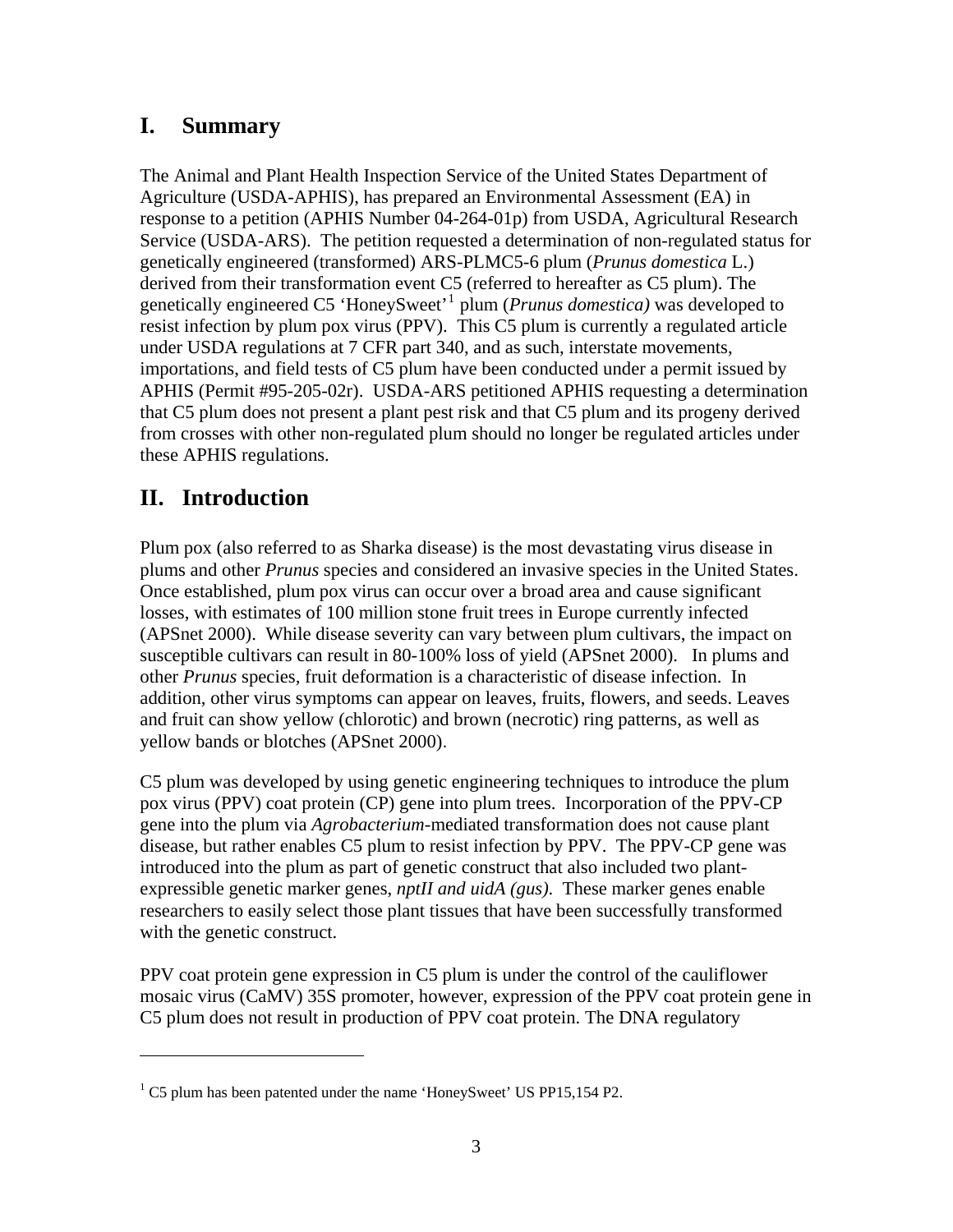sequences derived from the plant pathogens *Agrobacterium tumefaciens* and CaMV cannot cause plant disease by themselves or in conjunction with the genes that they regulate in the C5 plum.

Analysis of the C5 plum shows that it exhibits the characteristics of resistance based upon gene silencing. Multiple years of field trials of C5 and other transgenic plums have been conducted in both the United States and Europe. These field trials have provided evidence that C5 plum resistance to plum pox disease is both effective against the major serotypes of PPV and stable under field conditions.

In accordance with APHIS procedures for implementing the National Environmental Policy Act (NEPA) (7 CFR part 372), this EA has been prepared for C5 plum in order to specifically address the potential for impact to the human environment through the unconfined cultivation and use in agriculture of the regulated article.

# **A. USDA regulatory authority**

APHIS regulations at 7 CFR part 340, which were promulgated pursuant to authority granted by the Plant Protection Act (7 U.S.C. 7701-7772), regulate the introduction (importation, interstate movement, or release into the environment) of certain genetically engineered organisms and products. An organism is no longer subject to the regulatory requirements of 7 CFR part 340 when it is demonstrated not to present a plant pest risk. A genetically engineered organism is considered a regulated article if the donor organism, recipient organism, vector or vector agent used in engineering the organism belongs to one of the taxa listed in the regulations and is also a plant pest, or if there is reason to believe that it is a plant pest. These plum trees have been considered regulated articles because they were genetically engineered with regulatory sequences and a viral coat protein gene derived from plant pathogens.

Section 340.6 of the regulations, entitled "Petition for Determination of Nonregulated Status," provides that a person may petition the Agency to evaluate submitted data and determine that a particular regulated article does not present a plant pest risk, and therefore, should no longer be regulated. If APHIS determines that the regulated article is unlikely to present a greater plant pest risk than the unmodified organism, the Agency can grant the petition in whole or in part. In such a case, APHIS authorizations (i.e., permits or notifications) would no longer be required for field testing, importation, or interstate movement of the non-regulated article or its progeny.

## **B. Food and Drug Administration (FDA) Regulatory Authority**

The FDA policy statement concerning regulation of products derived from new plant varieties, including those genetically engineered, was published in the Federal Register on May 29, 1992, and appears at 57 FR 22984-23005. Under this policy, FDA uses what is termed a consultation process to ensure that human food and animal feed safety issues or other regulatory issues (e.g., labeling) are resolved prior to commercial distribution of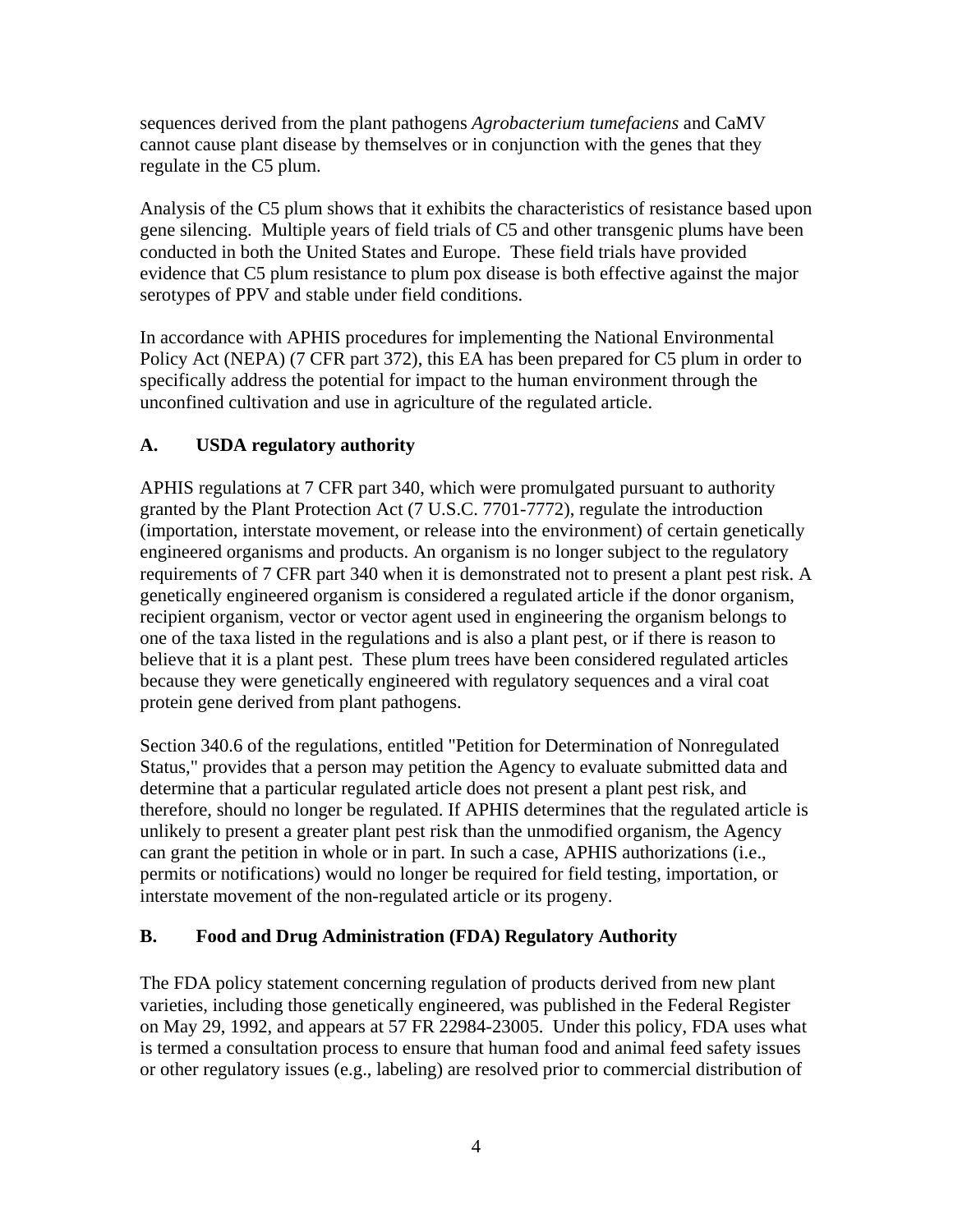bioengineered food. USDA-ARS has submitted a food and feed safety and nutritional assessment summary to FDA for the C5 plum.

# **III. PURPOSE and NEED**

The developer of the C5 plum trees, USDA-ARS, submitted a petition to USDA-APHIS requesting that APHIS make a determination that these plum trees shall no longer be considered regulated articles under 7 CFR part 340. Under regulations in 7 CFR part 340, APHIS is required to give a determination on the petition for nonregulated status. APHIS has prepared this EA before making a determination on the status of C5 plum as regulated articles under APHIS regulations.

This EA was prepared in compliance with the National Environmental Policy Act (NEPA) of 1969 as amended, (42 USC 4321 *et seq.*) and the pursuant implementing regulations (40 CFR 1500-1508; 7 CFR § 1b; 7 CFR part 372).

# **IV. ALTERNATIVES**

# **A. No Action: Continuation as a Regulated Article**

Under the Federal "no action" alternative, APHIS would not alter the current regulatory status of the C5 plum. Under this alternative, C5 plum trees would continue to be regulated articles under the regulations at 7 CFR part 340. Permits issued or notifications acknowledged by APHIS would still be required for introductions of C5 plum trees. APHIS might choose this alternative if there were insufficient evidence to demonstrate the lack of plant pest risk from the unconfined cultivation of plum trees engineered to express the coat protein of PPV. Under this alternative, the petition would be denied.

## **B. Determination that C5 plum trees are No Longer Regulated Articles, in Whole**

Under this alternative, C5 plums would no longer be regulated articles under the regulations at 7 CFR part 340. Permits issued or notifications acknowledged by APHIS would no longer be required for introductions of plum pox virus resistant plum derived from this transformation event. APHIS might choose this alternative if there were sufficient evidence to demonstrate the lack of plant pest risk from the unconfined cultivation of plum trees engineered to express the coat protein gene of PPV and marker genes (*nptII* and *gus*).

## **C. Determination that C5 plums are No Longer Regulated Articles, in Part**

The regulations at 7 CFR § 340.6(d)(3)(i) state that APHIS may "approve the petition in whole or in part." APHIS might approve a petition in part if this partial approval would mitigate a potential plant pest risk. Appropriate conditions and/or limitations would be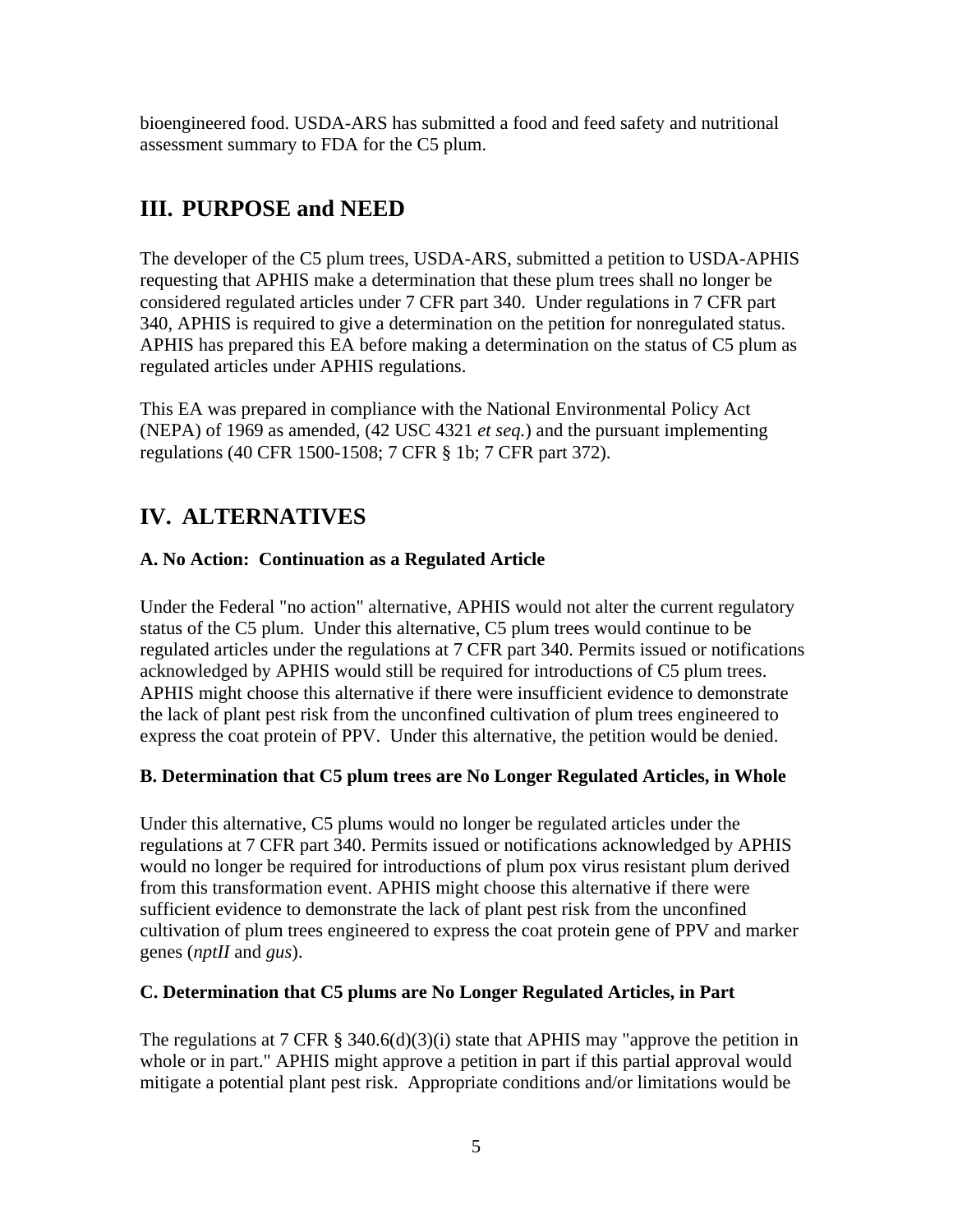placed on the importation, interstate movement, and environmental release of C5 plum trees to mitigate plant pest risks.

## **Preferred Alternative**

APHIS has chosen Alternative B as the preferred alternative. This is based upon the lack of plant pest characteristics in the C5 plum variety.

# **Alternative Eliminated from further Consideration**

APHIS has eliminated Alternative C from further consideration based upon the analysis included in this EA. APHIS has utilized all available scientific information, in addition to data supplied by the developer, to reach a determination that there is not likely to be a plant pest risk posed by potential widespread deployment of the C5 'HoneySweet' plum trees. Because APHIS is not able to envision a scenario where mitigation of any plant pest risk posed by these trees would be necessary, selection of Alternative C would not provide an outcome different from selection of Alternative B, the preferred alternative.

# **V. Affected Environment**

Plum species (*Prunus domestica*) are found native throughout the Northern Hemisphere with descriptions of plum dating back 2000 years (OECD 2002). The OECD Consensus Document on *Prunus* species <http://www.olis.oecd.org/olis/2002doc.nsf/LinkTo/envjm-mono(2002)13> provides a thorough overview on the biology of plum.

*Prunus domestica* (European or common plum) is an apparent natural alloploid between *P. cerasifera* which is diploid and *P. spinosa* which is tetraploid (OECD 2002). Many *P. domestica* cultivars are self-incompatible and may be cross-incompatible or crosscompatible. Pollen spread normally occurs via insect vectors (e.g., bees). Pollen of *Prunus* species is normally not spread by wind, and self-pollination typically requires mechanical intervention of insects (OECD 2002). Most cultivated *Prunus* species (e.g., peach, nectarine, etc.) are diploid and do not naturally hybridize with *P. domestica* which is hexaploid (OECD 2002). This does not exclude man-made hybrids that may be produced through artificial methods including direct application of large amounts of pollen from one species onto stigmas of another species, in vitro embryo culture, and special germination techniques for the rescue of interspecific seedlings. In a list of over 750 of "The varieties of plums derived from native American species" (Wright 1915) there were no varieties classified as hybrids of *P. domestica* and only one that was specifically bred that had *P. domestica* listed in its pedigree as a parent in a cross three generations separated from the final variety ('Alhambra'). While the *Prunus* OECD Consensus Document reports that sterile hybrids are normally produced between peach (*P. persica* ) and *P. domestica*, there are reports of successful crosses between apricot *(P. armeniaca)* and other plum groups with *P. domestica* (OECD 2002).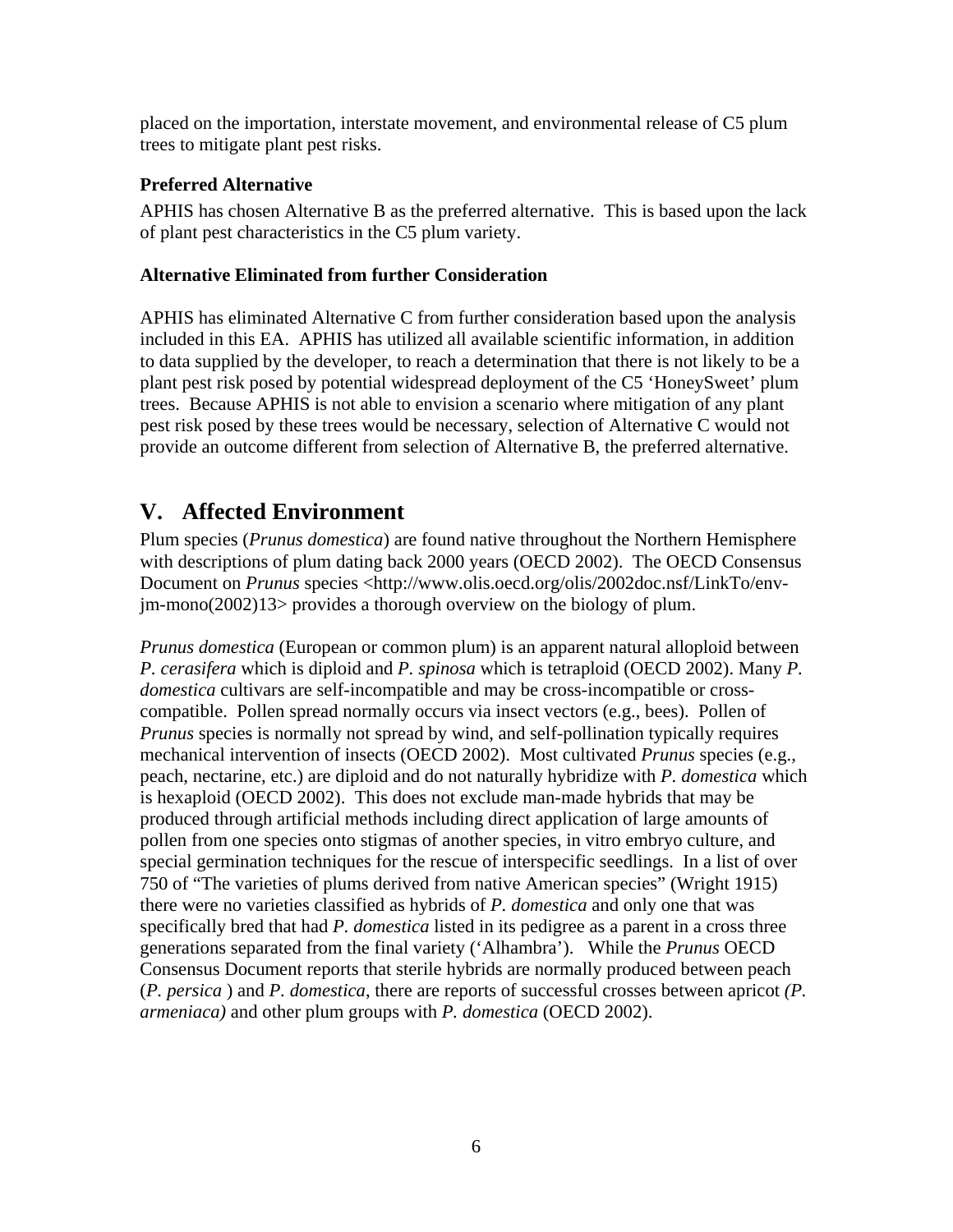While it is physically possible, introgression<sup>[2](#page-20-0)</sup> between cultivated *Prunus* sp. and wild relatives has been rarely seen (OECD 2002). Escapes of cultivated *Prunus* sp. are frequently found in woods, pastures, and abandoned orchards, but intercrosses with wild populations are very unlikely because wild plums are extremely different in morphology and adaptation. In other words, hybrids could only be expected to survive in a protected environment (OECD 2002). Gene flow<sup>[3](#page-20-1)</sup> to naturalized *Prunus* species in the United States is limited because of ploidy differences (Table 3, page 18-19 of petition) and the limited success of interspecific hybrids produced through controlled breeding.

According to the developer of the C5 'HoneySweet' plum, one of the most extensive reports involving *P. domestica* hybrids was published by Olden (Olden 1965). In this report *P. domestica* was used as a female and also as a male parent with each of the following *Prunus* species or hybrids: *americana, besseyi, hortulana, nigra, salicina* x *americana, salicina* x *munsoniana, salicina* x *simonii, salicina, simonii* x *americana,* and *simonii* x *salicina* x *munsoniana*. In total, 35,751 flowers were cross-pollinated. From these, 210 plants were produced (0.5%) and of this total 181 were the product of hybridization of *P. domestica* with *P. nigra* (Canada plum) (96 seedlings, 0.26%) and *P. salicina* (Japanese plum) (85 seedlings, 0.23%). When *P. domestica* was used as a pollen parent, only 17 hybrid seedlings were produced. This suggests that what little gene flow may occur between *P. domestica* and the species tested would be in the direction of species pollen entering the *P. domestica* plum orchard. Transgenic *P. domestica* pollen that would leave the orchard would be much less likely to hybridize with other *Prunus* species. As part of this same study (Olden 1965), both self-compatible and selfincompatible *P. domestica* varieties were tested for their ability to hybridize with diploid plums. Of 14,857 flowers pollinated, a total of 192 seedlings were produced (1.3%). With self-incompatible *P. domestica* varieties (10 were tested, 4833 flowers pollinated), only 2 hybrid seedlings were produced (0.04%). These hybrids were from *P. nigra* while hybridizations of *P. domestica* x *P. salicina*, *P. simonii*, *P. americana*, and *P. munsoniana* failed.

'HoneySweet' is a self-incompatible variety and, therefore, from the data presented in this study it is expected to have a very low chance of out-crossing with diploid *Prunus* species. The weakness of the relatively few hybrids of *P. domestica* that were produced was also noted by Olden: "The weakness of many hybrids as traced already in the germinating seeds and stunted embryos were found not being able to break the stones and grow out. Several seedlings died soon due to weak growth and poor development and from 225 germinating seeds only 129 plants survived. A great deal of the weak hybrids derived from the cross *P. domestica* x *P. nigra* which, however, is of special interest for further breeding for hardiness." Finally, the few hybrids of *P. domestica* x *P. nigra* that

 $\overline{a}$ 

<span id="page-20-0"></span> $2<sup>2</sup>$  Introgression is the introduction of genes from one species into the gene pool of another via sexual crossing. The process begins with hybridization between the two species, followed by repeated backcrossing to one of the parent species.

<span id="page-20-1"></span> $3$  The spread of genes from one population to another by the movement of individuals, gametes, seeds, or spores.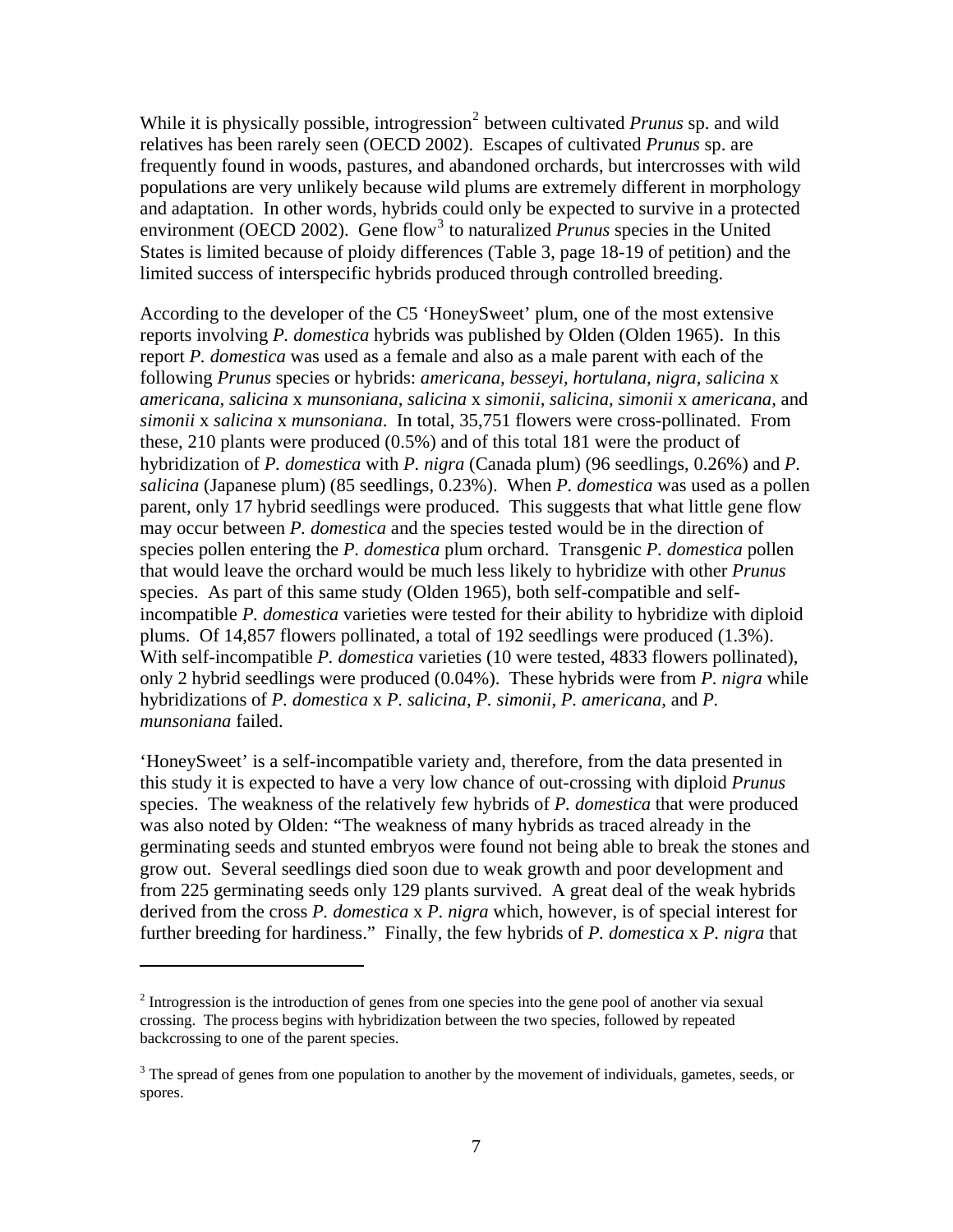<span id="page-21-0"></span>were produced generally showed a low degree of fertility (Olden 1965), essentially acting as a genetic dead end.

These data, taken together, suggest that there is little chance for gene flow from genetically engineered plums to native species in the United States based on 1) very low percentages of fruit set from artificial or "forced" hybridization; 2) the tendency for hybrids to be produced using *P. domestica* as a female parent rather than as a male or pollen parent; 3) the extremely low hybridization rate with self-incompatible *P. domestica* ('HoneySweet' being self-incompatible); 4) the weakness of hybrid seedlings; and 5) the low fertility of hybrids that do survive.

### **A. Plum Pox Virus and Pathogen Derived Resistance**

Plant viruses are ubiquitous in the environment and represent a significant threat to global agriculture because of their ability to reduce the quality and, more importantly, the yield of food and fiber crops (Matthews 1991; AIBS 1995; Hadidi, Khetarpal et al. 1998; Pappu 1999; Gonsalves, Gonsalves et al. 2004). Plant virus diseases cause damage to fruits, leaves, seeds, flowers, stems, and roots of many important crop species (OECD 1996). Hundreds of plant viruses have been described, affecting a wide range of plants and trees (ICTV 2005). These viruses infect virtually every plant species, and under natural conditions, certain plant viruses are nearly always present on particular crop or weed hosts (OECD 1996; Waterhouse 2001). The severity of virus infection can vary depending upon location and from one growing season to the next (OECD 1996).

Despite some diversity in size, shape and host range, plant viruses are very simple organisms that have small genomes and contain a small number of genes (Matthews 1991; OECD 1996; Goldbach, Bucher et al. 2003). Most viruses are composed of proteinaceous coatings called capsids that contain either RNA or DNA genomes. Some capsids may also contain carbohydrates and lipids (Matthews 1991; OECD 1996; Goldbach, Bucher et al. 2003). This proteinaceous coat plays an important role in protecting the genetic material, as well as in insect vector specificity and virus movement inside plants (Callaway, Giesman-Cookmeyer et al. 2001; Culver 2002).

Most plant viruses are obligate parasites that move from plant to plant via vector-mediated transmission<sup>[4](#page-21-1)</sup> (Matthews 1991; OECD 1996). Plant viruses can also be spread in a number of other ways, depending upon the virus type, including seed transmission, pollen transmission, and/or mechanical<sup>[5](#page-21-2)</sup> transmission (Matthews 1991; OECD 1996). In some agricultural regions, certain crop species cannot be grown effectively because of the persistent presence of infected plant populations and/or potential virus vectors (OECD 1996). In other areas around the world, chemical pesticide sprays are used to help control

 $\overline{a}$ 

<span id="page-21-1"></span><sup>&</sup>lt;sup>4</sup> Vector-mediated transmission can include: insects (e.g., aphids and whiteflies), nematodes, mites, and fungi.

<span id="page-21-2"></span><sup>&</sup>lt;sup>5</sup> Mechanical transmission can include: intentional transfer of infected plant sap or purified virus in solution, vegetative propagation, infected host tissue, or contaminated equipment.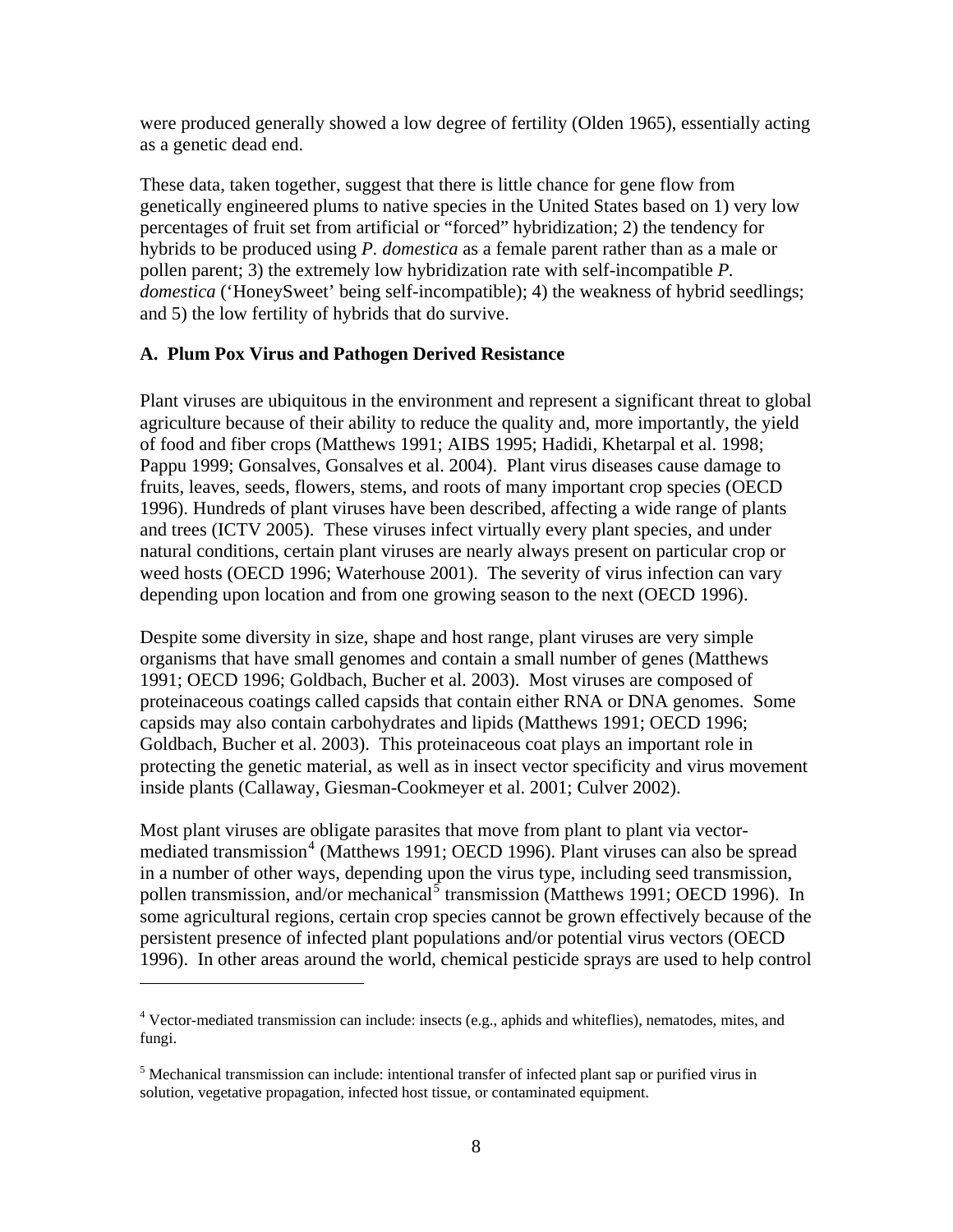insect vectors, but while these pesticide sprays provide the only means of relief, they are both expensive and not very effective in controlling virus disease spread (OECD 1996).

## **1. Plum Pox Virus**

 $\overline{a}$ 

.

Plum pox virus is the causal agent of plum pox or Sharka disease, which is the most serious viral disease of plum and other *Prunus* species including: peach, apricot, nectarine, sweet cherry and sour cherry (Dunez 1988; Lopez-Moya, Fernandez-Fernandez et al. 2000p; Ravelonandro, Scorza et al. 2000; Moustafa, Badenes et al. 2001; Gianessi 2002; Manganaris, Economou et al. 2003). Two major strains, or subgroups (PPV-M and PPV-D), and two minor strains of PPV (PPV-EA and PPV-C) have been identified (Glasa 2005). The PPV-EA and PPV-C strains represent a geographicallylimited isolate (Egypt) and an isolate that is naturally able to infect cherries, respectively (Glasa 2005). Glasa and Candresse also report that there may be both a third major and third minor subgroup of PPV (Glasa 2005).

Plum pox virus can be spread over short distances, such as from tree to tree or orchard to orchard, via several species of aphid vectors. Aphids transmit PPV in a non-persistent manner<sup>[6](#page-22-0)</sup> and therefore can acquire the virus from an infected tree and transmit the virus to a healthy tree only within a few minutes (Scorza 1994; Isac, Preda et al. 1998; Kegler, Fuchs et al. 1998; Lopez-Moya, Fernandez-Fernandez et al. 2000; Gianessi 2002; Hull 2004). This is especially important when considering reports which estimate that between 50,000 and 300,000 aphids can visit a single fruit tree within a one year period (Gianessi 2002). The virus can also be transmitted over both short and long distances through infected propagative material (i.e., budwood), which represents the primary source of PPV inoculum (Scorza 1994; Isac, Preda et al. 1998; Kegler, Fuchs et al. 1998; Lopez-Moya, Fernandez-Fernandez et al. 2000; Gianessi 2002).

Infected trees exhibit leaf and fruit chlorosis, fruit deformation, premature fruit drop, and in co-infections with other *Prunus-*infecting viruses, tree decline (APSnet; Moustafa, Badenes et al. 2001; Gianessi 2002). Since the disease was originally reported in Bulgaria (Atanassov 1932; Gianessi 2002; ICTV 2005) the virus has spread throughout Europe, where it is considered to be the most serious disease affecting stone fruit production and has destroyed more than 100 million trees (Lopez-Moya, Fernandez-Fernandez et al. 2000; Ravelonandro, Scorza et al. 2000; USDA/APHIS 2000; Moustafa, Badenes et al. 2001). More recently, the virus has spread to and caused significant damage in Asia, South America and North America (Levy 2000; Thompson 2001; Boulila 2004). Other than eradication of infected trees, there are no measures available to treat a PPV infection. Once a tree becomes infected with PPV, it can serve as a reservoir

<span id="page-22-0"></span> $6$  In non-persistent aphid transmission, the viruses are acquired rapidly from plants (i.e., seconds), maintained in the aphid stylet, and can only be transmitted for a very short period of time (usually minutes) Hull, R. (2004). Matthew's Plant Virology. San Diego, CA, Elsevier Acadamic Press.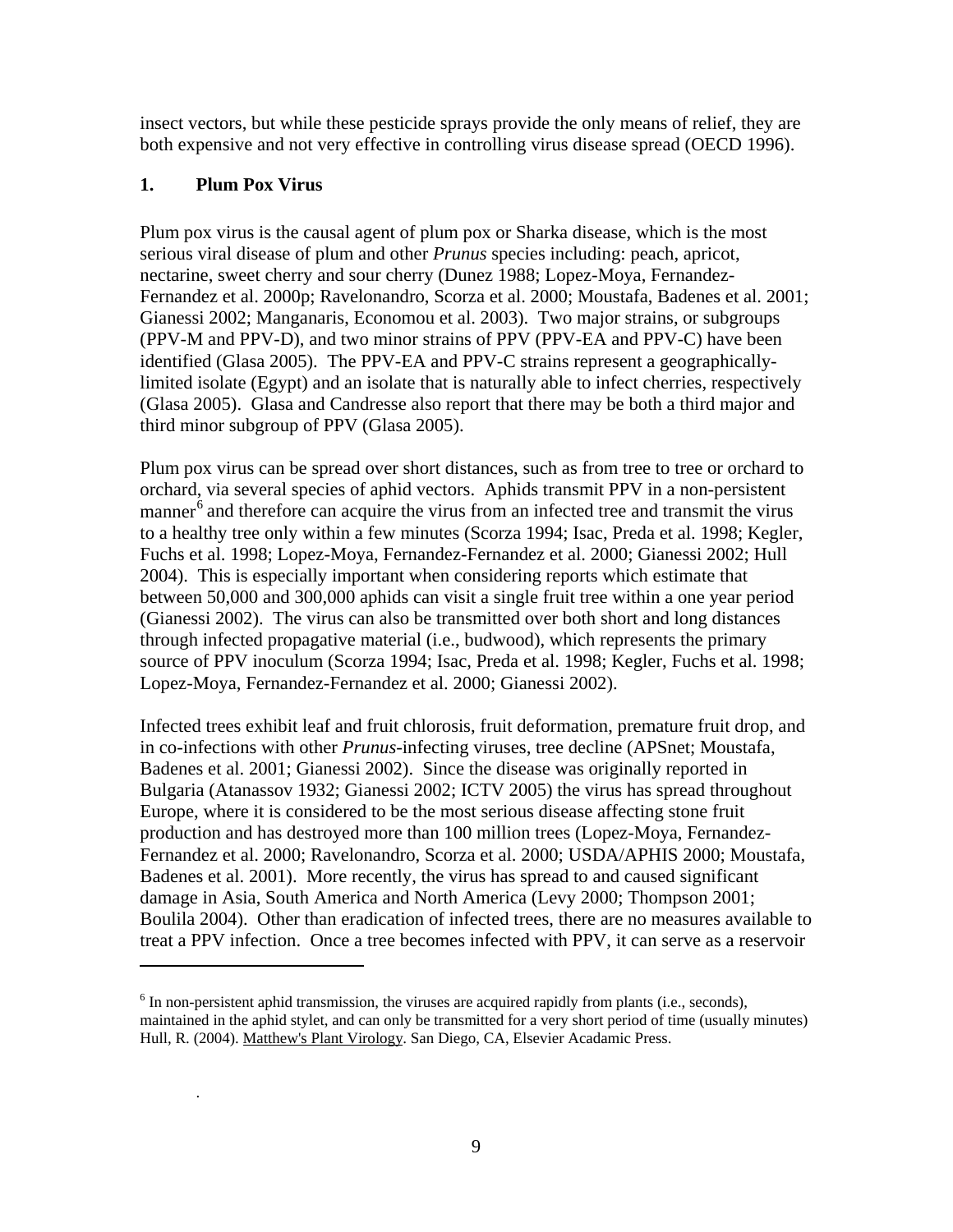for virus transmission to other trees. This could be especially important in cases where a tree is tolerant of PPV infection and is not removed because of a lack of PPV symptoms (Minoiu, Maxim et al. 1998; Gianessi 2002).

In the United States, where PPV is considered an invasive species (Clinton 1999; USDA/APHIS 2006), PPV-D was first detected in 1999 in Adams County, Pennsylvania (USDA/APHIS 2000; USDA/APHIS 2004). Since that time, local (Pennsylvania Department of Agriculture) and federal (USDA-APHIS) identification, control and eradication efforts have shown the virus to be limited to about 1600 acres of trees in three counties in Pennsylvania (USDA/APHIS 2004). Despite the relatively small affected area in Pennsylvania, eradication efforts have exceeded \$40 million there (USDA/APHIS 2000; USDA/APHIS 2004). In addition to Pennsylvania, PPV has recently been detected in both New York and Michigan (USDA/APHIS 2006; USDA/APHIS 2006).

In Canada, where the disease is more widespread, the Canadian government has instituted a new seven year plum pox eradication program that essentially renewed the original three year eradication program that began in 2000 (CFIA 2005). This new Canadian program began in April 2004, with an initial allocation of Can\$85 million from the Canadian government for plum pox virus eradication.

Currently, plum pox disease prevention relies upon the use of certified virus-free planting material in addition to quarantine and eradication of infected materials. Greater than 50 years of traditional breeding for disease resistance has had only limited success (Fuchs, Gruntzig et al. 1998; Hartmann 1998; Minoiu, Maxim et al. 1998; Paprstein and Karesova 1998; Ravelonandro, Scorza et al. 2000; Moustafa, Badenes et al. 2001; Gianessi 2002). In cases where resistance has been identified, the resistance is controlled by multiple genes, which makes it very difficult to breed into new varieties (Gianessi 2002). If disease develops, the only control measure is tree destruction. However, eradication is not always a simple task. PPV is known to infect more than 30 *Prunus*  species, as well as other plant species, all of which could potentially serve as reservoirs of the virus making eradication of the virus extremely difficult (Kegler, Fuchs et al. 1998; Ravelonandro, Scorza et al. 2000; Moustafa, Badenes et al. 2001; Damsteegt 2004; Scorza 2005).

## **2. Pathogen Derived Resistance**

In general, the tools available for plant virus disease control are limited, as is their effectiveness in most instances. In cases where plants are susceptible to viruses, common control or management strategies have relied upon ineffective conventional measures of disease control such as use of virus-free planting material, vector control, or eradication (Gooding 1985; Superak, Scully et al. 1993; Swiezynski 1994; OECD 1996; Khetarpal, Maisonneuve et al. 1998). Unlike other agricultural pests (e.g., insects), there are no chemical control measures that can be used directly to prevent or control plant virus disease outbreaks (OECD 1996; Hadidi, Khetarpal et al. 1998; Pappu 1999).

As an alternative approach, the concept of pathogen-derived resistance (PDR) was described about two decades ago (Sanford and Johnston 1985; Grumet, Sanford et al.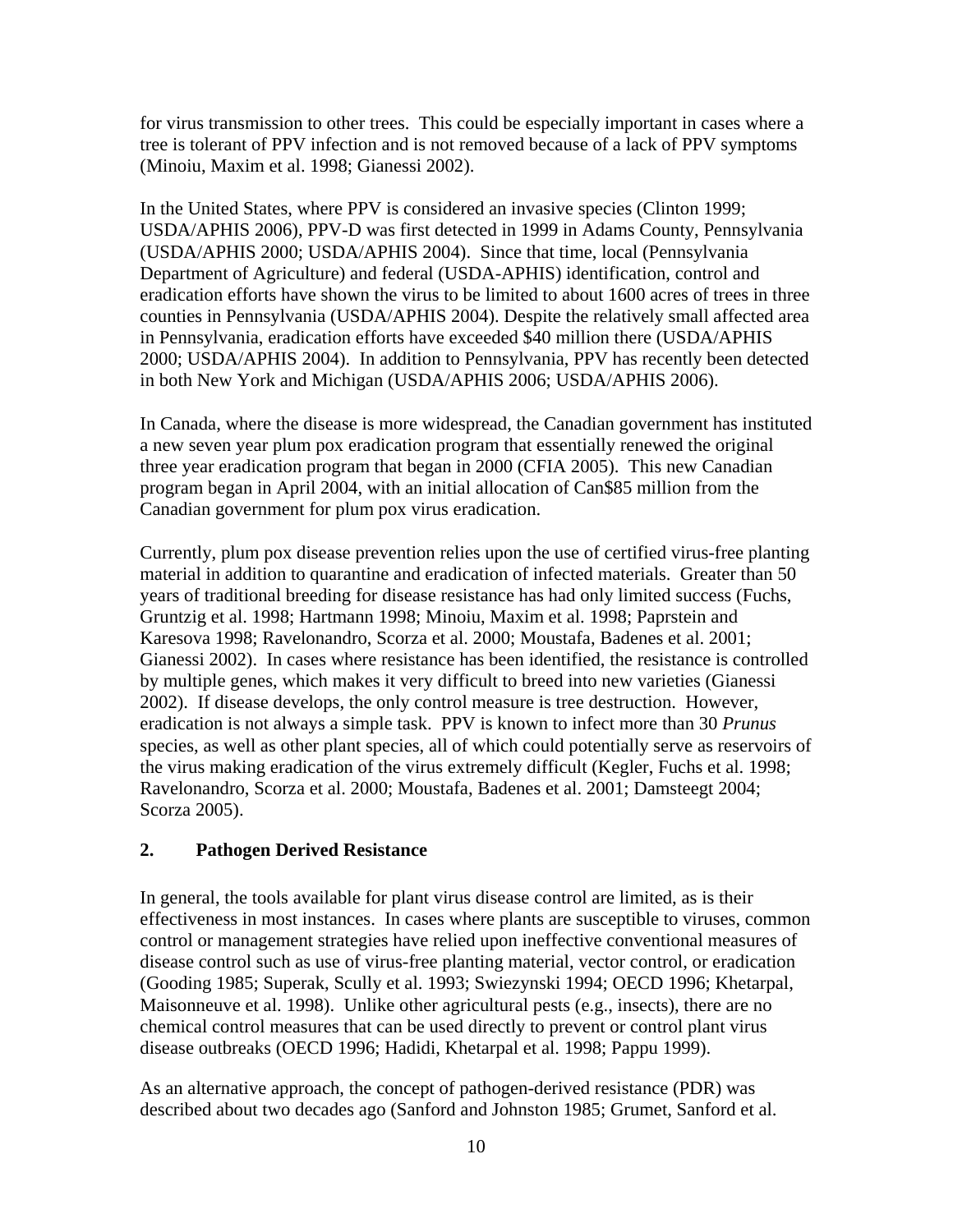1987). Pathogen-derived resistance is based upon the use of pathogen-derived genes to generate specific host resistance (Goldbach, Bucher et al. 2003). One form of PDR is cross-protection which was first identified in 1929 (McKinney 1929) and involves intentional inoculation of crop plants with a closely related mild virus strain (Gooding 1985; Fulton 1986; Sherwood 1987; Beachy 1999; Goregaoker, Eckhardt et al. 2000; Culver 2002; Abbas M. 2005). Prior infection with a protecting or mild strain of a virus can prevent or interfere with infection by a related, more severe strain of the virus (Gooding 1985; Fulton 1986; Sherwood 1987; Beachy 1999; Goregaoker, Eckhardt et al. 2000; Culver 2002; Abbas M. 2005).

The mechanisms for cross protection have been determined to be either RNA-based or protein-mediated. RNA-based cross protection likely results from a gene silencing (post transcriptional gene silencing—PTGS) mechanism that targets viral RNA for destruction (Angell and Baulcombe 1997; Jan, Pang et al. 1999; Goregaoker, Eckhardt et al. 2000; Savenkov and Valkonen 2001; Culver 2002; Lacomme, Hrubikova et al. 2003; Lu, Martin-Hernandez et al. 2003; Baulcombe 2004; Chang, Chen et al. 2005). Proteinmediated cross protection likely relies upon several different mechanisms, including interference (Sherwood 1987; Beachy 1999; Goregaoker, Eckhardt et al. 2000; Culver 2002). This interference relies upon the coat protein of the mild strain of a virus to properly associate with and block disassembly of a more virulent strain of a virus, thus preventing replication and hence infection by the more virulent strain of the virus (Culver 2002).

In recent years, much of the research and development for plant virus disease control has focused on development of transgenic virus resistant plants. Building upon the concept of PDR and mechanisms previously described for cross protection, genetic modifications of host plants and trees are made that allow for expression of viral genes or proteins. Plant expression of viral genes or proteins often acts to delay or prevent infection by the same or related viruses. This form of PDR was first accomplished in 1986 by Roger Beachy and colleagues (Abel, Nelson et al. 1986) in which tobacco plants engineered to express tobacco mosaic virus (TMV) coat protein were resistant to TMV infection.

Since the initial successful development of a virus resistant transgenic plant, numerous other virus resistant plants and trees have been developed and field tested (Tepfer 2002; ISB 2006). Over the past 15 plus years, nearly 900 virus resistant plants and trees have been authorized by USDA-APHIS for field testing in the United States. Some of these crops have been deregulated by APHIS and grown commercially in the United States, including plants that express viral coat protein genes (e.g., papaya ringspot virus resistant papaya and ZW-20 squash) or a replicase protein gene (potato leafroll luteovirus resistant potato) (EPA 1998; Gonsalves 1998; ISB 2006). Most of this virus resistance is based on the pathogen-derived resistance, and most often using VCP or VCP gene expression as the basis for resistance (Tepfer 2002; ISB 2006).

In the early 1990's, several researchers expressed PPV coat protein in transgenic plants (mostly tobacco) to determine if expression of PPV coat protein would provide an effective tool to combat plum pox disease development (Ravelonandro, Monsion et al. 1992; Ravelonandro, Monsion et al. 1993; Wypijewski, Musiao et al. 1995). Based upon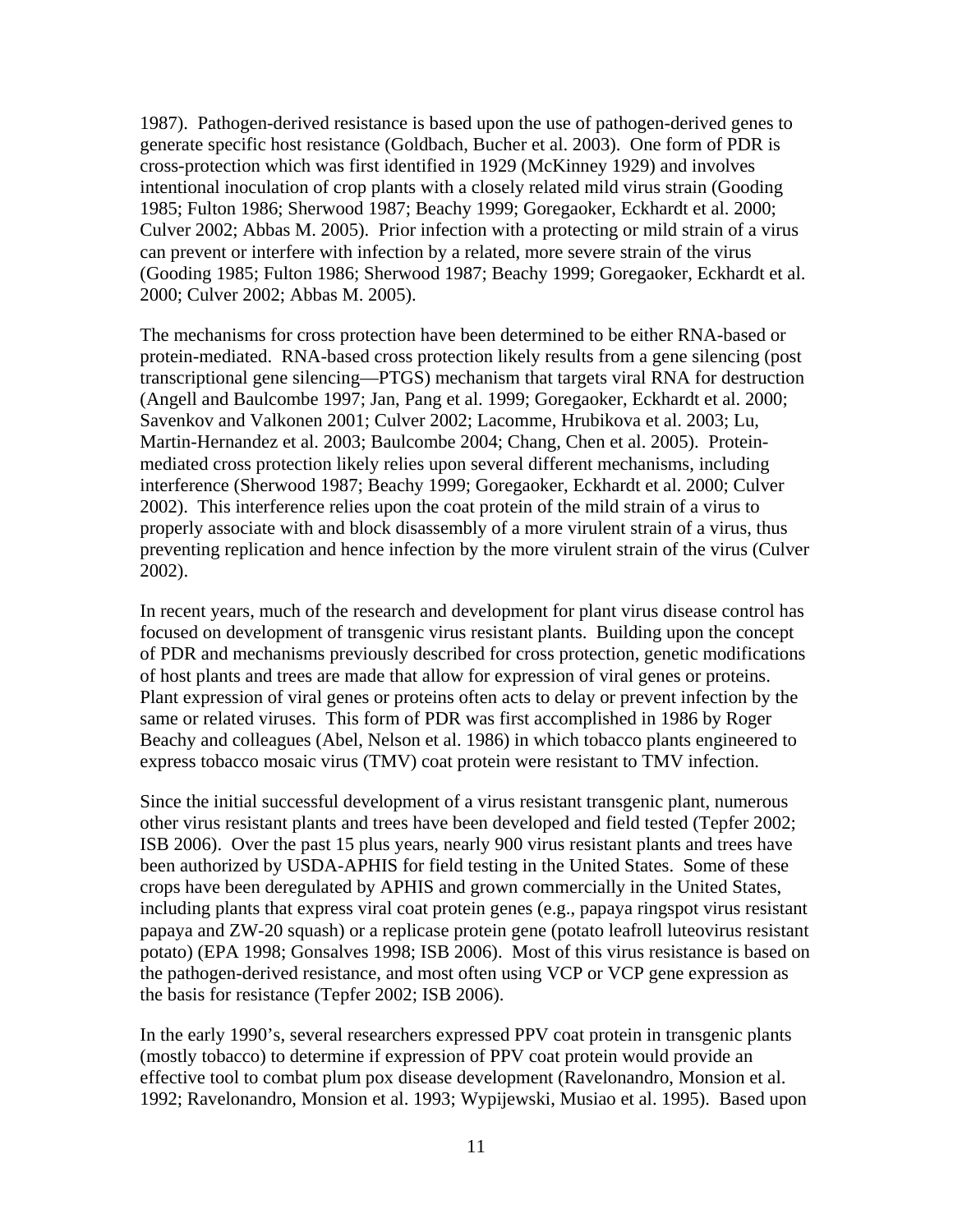<span id="page-25-0"></span>this and other previous experience with transgenic virus resistant plants, transgenic plum was developed by Scorza and colleagues (Scorza 1994). The mechanism for resistance in the C5 plum was determined to be RNA-based (PTGS) (Scorza, Callahan et al. 2001; Hily, Scorza et al. 2004; Hily, Scorza et al. 2005). C5 plum trees do not produce detectable PPV coat protein and have shown stable and effective resistance to each of the major serotypes of PPV in field tests that have been conducted in three European countries over the past eight years (Scorza, Callahan et al. 2001; Hily, Scorza et al. 2004; Hily, Scorza et al. 2005).

APHIS authorized the first field testing of these plum trees in 1995 and they have been field tested in the United States under APHIS authorization (APHIS Permit # 95-205-02r) in subsequent years. No virus inoculations were allowed for field trials because of the invasive nature of this virus. However, field testing performed in the three European countries (Spain, Poland, & Romania) under appropriate permits from each country, included virus challenge experiments. C5 plum and its progeny have been evaluated extensively to confirm stability and that they exhibit the desired agronomic characteristics and do not present a plant pest risk. Field tests have been conducted in agricultural settings under physical and reproductive confinement conditions.

# **VI. POTENTIAL ENVIRONMENTAL IMPACTS**

Potential impacts to be addressed in this EA are those that pertain to the use of C5 plum and its progeny in the absence of confinement.

## **1. Potential impacts from gene introgression from C5 plum into its sexually compatible relatives.**

In assessing the risk of gene introgression from C5 plum into its sexually compatible relatives, APHIS considered two primary issues: 1) the potential for gene flow and introgression; 2) the potential impact of introgression.

Despite the low likelihood of introgression into relatives of C5 plum, consideration was given to what potential impact introgression could have on the environment if it was to occur. In the case of C5 plums, the primary concern is that transgene introgression would result in a domesticated, wild or weedy relative of plum becoming invasive because its acquired virus resistance (Tepfer 2002; Stewart, Halfhill et al. 2003; Fuchs, Chirco et al. 2004(a); Fuchs, Chirco et al. 2004(b)). To consider this potential risk, several aspects of virus and plant biology should be considered.

In general, gene flow from cultivated agricultural crops to domesticated, wild or weedy relatives has most likely occurred ever since the domestication of a particular crop, assuming sexually compatible species are present (Stewart, Halfhill et al. 2003; Fuchs, Chirco et al. 2004(a)). Gene flow also can occur between virus resistant transgenic crops and non-transgenic crops (Fuchs, Chirco et al. 2004(a)). What is not as well understood is how much gene flow from a transgenic virus resistant crop to a wild or weedy relative, results in introgression of the gene(s), and what ecological impact this introgression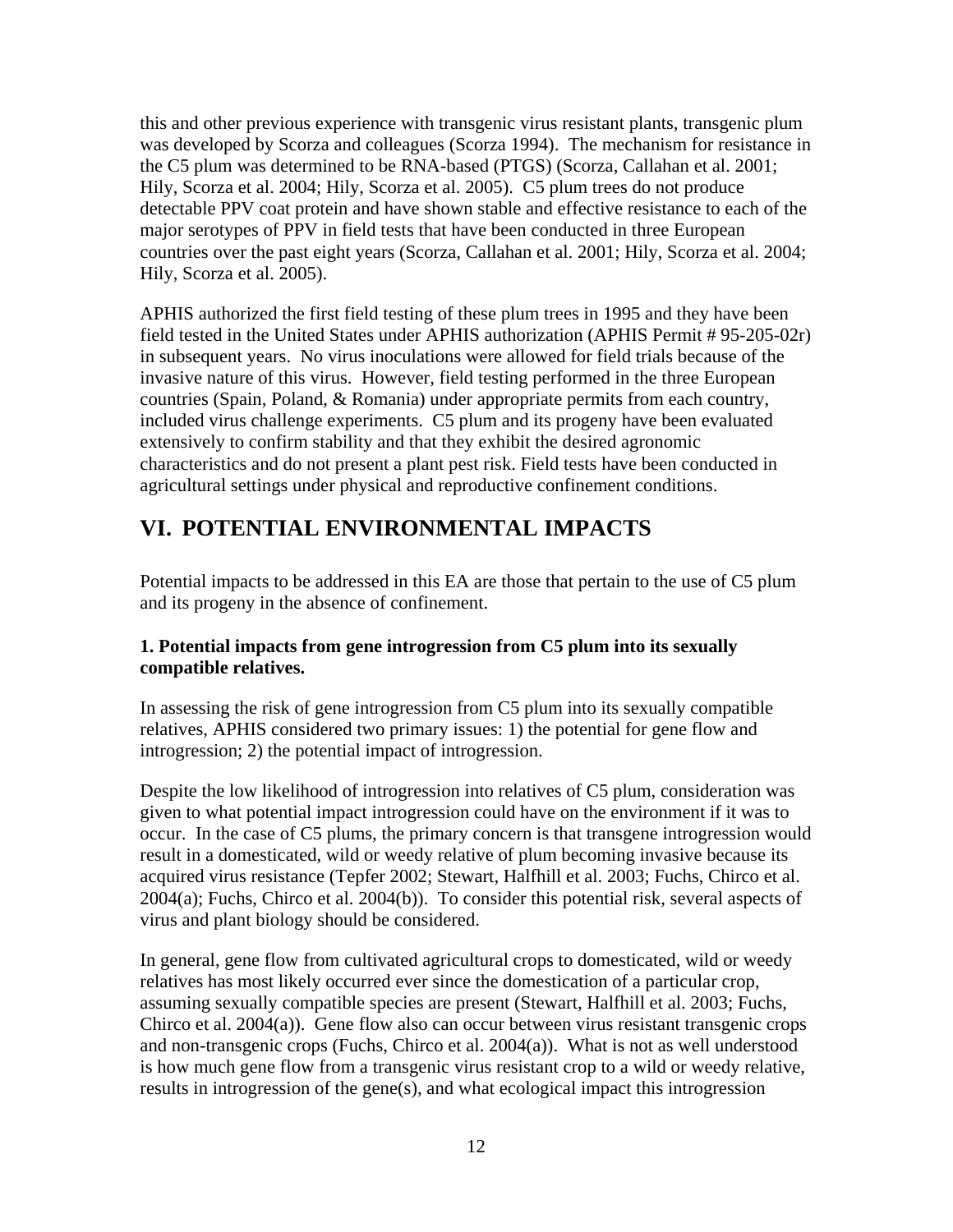would have. Stewart et al (2003) and others, discuss the basic difference between gene flow, such as through pollen, and introgression of genes, as well as the frequency of introgression (NRC 2000; Stewart, Halfhill et al. 2003; Fuchs, Chirco et al. 2004(a)). Based upon currently available data, introgression is not a frequent event. There have been a relatively low number of confirmed cases of introgression from non-transgenic crops to their wild relatives (Stewart, Halfhill et al. 2003; Fuchs, Chirco et al. 2004(a)).

Even if it was shown that gene flow and introgression could occur with C5 plum, there is no clear evidence that shows the introgression of a virus resistance transgene into a plum relative would be any different than introgression of a naturally-occurring virus resistance gene from a non-transgenic plum (Tepfer 2002; Fuchs, Chirco et al. 2004(a)). Further, there is no evidence that indicates that a weedy plant would become more competitive, if it gained virus resistance via gene flow from VCP-expressing plants (EPA 2004). This is because, as discussed earlier, plant viruses are obligate parasites, and because of this, total destruction of their plant hosts would lead to the extinction of that virus (EPA 2004). It is assumed that there is a certain level of tolerance by some hosts – probably wild and weedy hosts – that allow for persistence of the virus. In fact, many virus infections do not produce visible symptoms in weeds (Falk and Bruening 1994; EPA 2004). Because of this, there likely exists a number of wild or weedy plant species that contain resistance genes that allow these plants to survive virus infection and serve as reservoirs for the virus (Raybould, Maskell et al. 1999).

This is somewhat different than the relationship between cultivated crops and plant viruses. Most of the major crop species used in today's agriculture (e.g. soybean, rice, wheat, beans) have been subjected to intense artificial selection over centuries and only have low survival under most natural conditions. The vast majority of the crops used in agriculture are much less fit, under natural conditions, than wild or weedy plants. Because of this, the impact of virus infection is potentially more severe than with some wild or weedy plants.

Finally, as mentioned earlier, PPV is an invasive species in the United States and has been the focus of significant eradication efforts. These eradication efforts, while successful in Pennsylvania, have been very expensive and were conducted on a relatively small scale – the efforts only involved three counties in Pennsylvania (USDA/APHIS 2000; USDA/APHIS 2004). Eradication efforts in Canada have been much more complicated because of the more widespread occurrence of the disease (Canadian Food Inspection Agency 2005). Similar difficulties have also been encountered in other parts of the world where PPV is present. Therefore, even though it is very unlikely that gene flow and introgression of the PPV-CP resistance gene into plum relatives will occur, the net impact of introgression could be positive. This is because a critical part of virus disease development and spread is the availability of hosts or reservoirs for the virus. In the case of PPV, if related tree species were to become resistant to PPV, the result could be a reduction in potential virus reservoirs and hence an increase in the potential for disease control. Based on this, choosing Alternative B, granting non-regulated status may decrease the overall incidence of plum pox infection in cultivated and wild plants.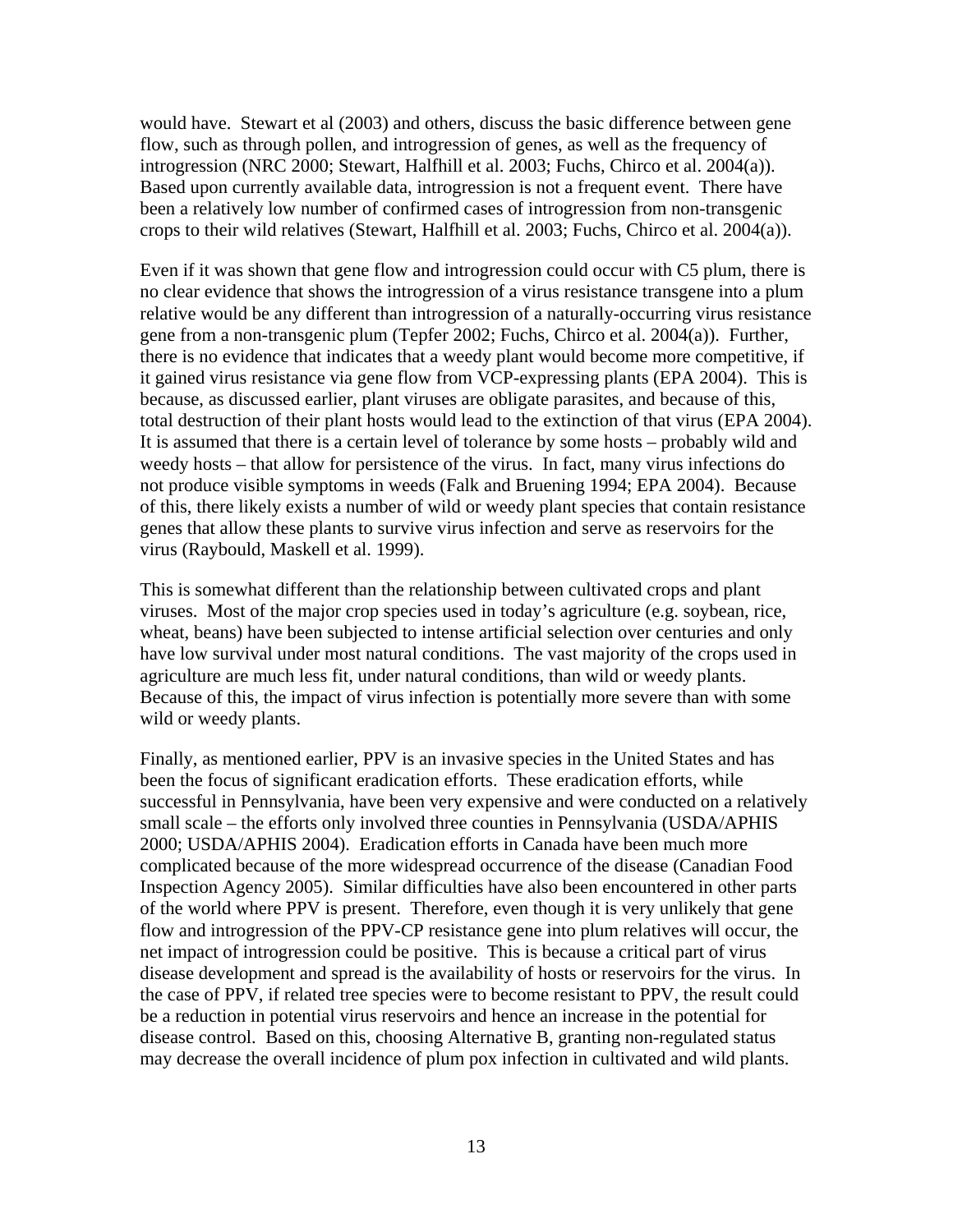If APHIS chooses the no action alternative (Alternative A), APHIS would continue to regulate the environmental release of this resistant plum. There would be fewer plum pox resistant trees in the environment. The potential reduction in the plum pox reservoir would not occur. When plum pox re-enters the United States the resulting impact will be unchanged from its current state.

## **2. Potential impacts based on the relative weediness of C5 plum**

*P. domestica* is not described as a weedy species and none of the *Prunus* species that may be sexually compatible with *P. domestica* are described as weedy species. In addition, plum is not listed as a Federal noxious weed or on other weed lists such as:

- Federal Noxious Weed List ([http://www.aphis.usda.gov/ppq/weeds/noxwdsa.html\)](http://www.aphis.usda.gov/ppq/weeds/noxwdsa.html)
- Washington State Weed Lists ([http://www.nwcb.wa.gov/weed\\_list/weed\\_listhome.html\)](http://www.nwcb.wa.gov/weed_list/weed_listhome.html)
- California Weed Species Lists (<http://www.extendinc.com/weedfreefeed/list-b.htm>)
- Montana County Noxious Weed List (<http://www.weedawareness.org/weed%20list.html>)
- North Dakota Noxious Weeds ([http://www.ext.nodak.edu/extpubs/plantsci/weeds/w1103w.htm\)](http://www.ext.nodak.edu/extpubs/plantsci/weeds/w1103w.htm).

Because *P. domestica* is not described as a weedy species and none of the *Prunus* species that may be sexually compatible with *P. domestica* are described as weedy species, there would be no weed impact from deregulating this variety (Alternatives B and C). If APHIS chooses the no action alternative (Alternative A) there would also be no weed impact from this variety.

## **3. Potential impact on non-target organisms, including beneficial organisms and threatened or endangered species**

APHIS evaluated the potential for deleterious effects or significant impacts on non-target organisms, including those on the Federal Threatened and Endangered Species (TES) list of the United States Fish and Wildlife Service (FWS) ([http://endangered.fws.gov/wildlife.html#Species\)](http://endangered.fws.gov/wildlife.html#Species), and species proposed for listing from cultivation of C5 plum and its progeny.

APHIS first considered an analysis that was performed by the developer to determine if there were changes to insect fauna associated with trees expressing the PPV-CP or marker genes associated with the C5 plum. Data presented in Table 8 (page 66 of the petition) indicates that there was no correlation between insect damage and the transgenic or non-transgenic plum trees used in those field trials.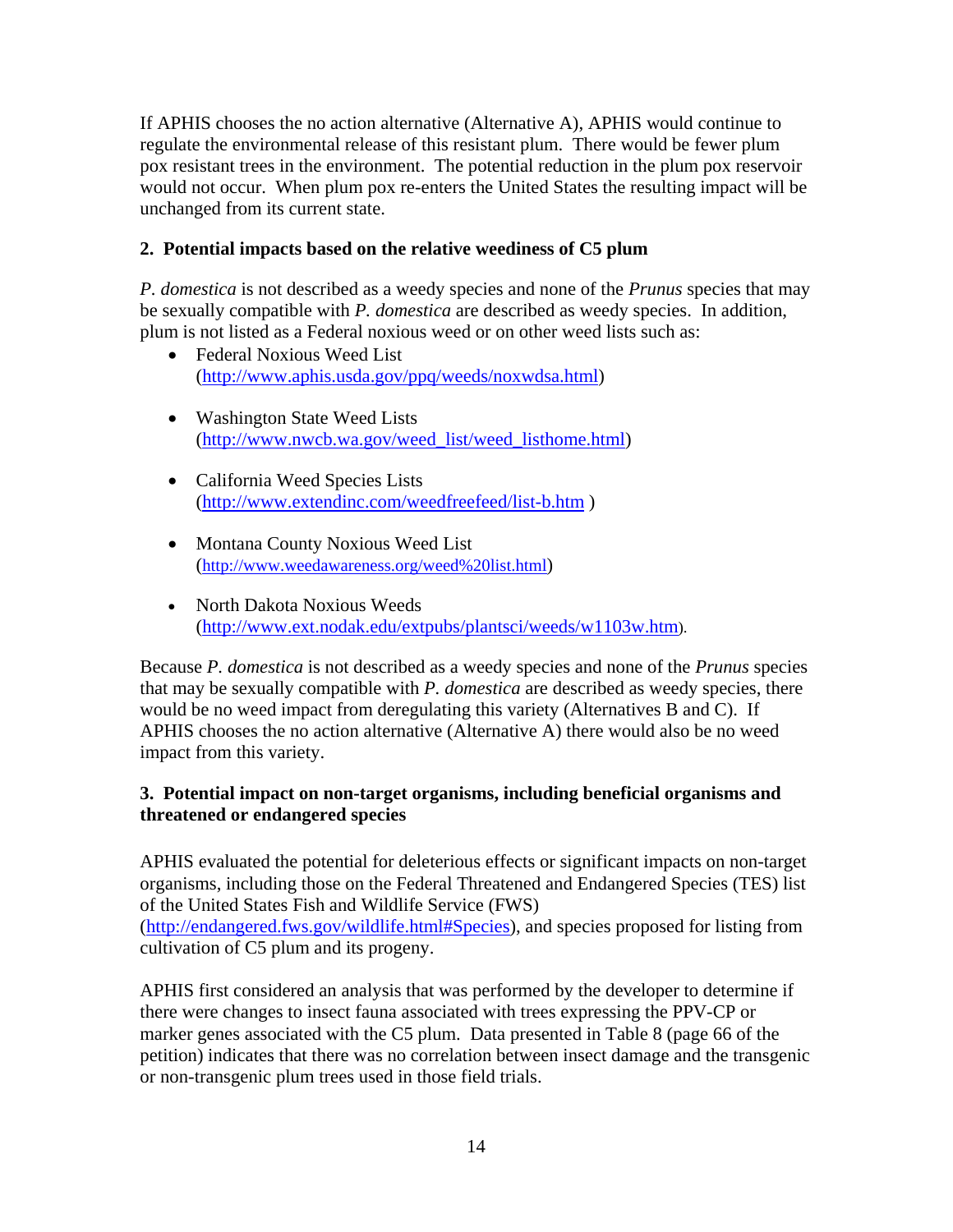APHIS further considered the biology of the C5 'HoneySweet' plum trees with respect to their potential to affect non-target organisms such as beneficial insects (including pollinators such as bees), and biocontrol organisms. The C5 plum does not express detectable coat protein from PPV, which eliminates concern of protein exposure to nontarget organisms. Even if C5 did express viral coat protein, however, this would not increase the issue of potential impacts to non-target organisms as the PPV coat protein is not known to have any toxic properties. Plant viruses are ubiquitous in the environment and cause damage to fruits, leaves, seeds, flowers, stems, and roots of many important crop species (Matthews 1991; AIBS 1995; Hadidi, Khetarpal et al. 1998; Pappu 1999; Gonsalves, Gonsalves et al. 2004). Hundreds of plant viruses have been described, affecting a wide range of plants and trees (ICTV 2005). These viruses infect virtually every plant species, and under natural conditions, certain plant viruses are nearly always present on particular crop or weed hosts (OECD 1996; Waterhouse 2001). Viral coat proteins are therefore routinely ingested by virtually all mammals when virus-infected fruits and vegetables are consumed. The small-interfering RNAs (siRNA) responsible for the PTGS resistance mechanism in C5 plum are also not of concern. Nucleic acids are a normal part of every living organism and do not have toxic or allergenic properties. Further, nucleic acids are considered to be "generally recognized as safe" (GRAS) by the U.S. Food and Drug Administration (FDA) (FDA 1992) and exempt from the requirement of a tolerance under the Federal Food Drug and Cosmetic Act by the U.S. Environmental Protection Agency (EPA) (EPA 2001). Because of the ubiquitous nature of plant viruses, likelihood of previous exposure and the lack of protein production, the likelihood of impact on non-target organisms is virtually non-existent.

The *nptII* and *ß-*glucuronidase genes are commonly used marker genes found in soilinhabiting *E. coli* bacteria. These bacteria are not plant or human pathogens, and do not cause disease symptoms or the production of infectious agents in plants. In addition, these marker genes are not known to cause adverse effects to non-target organisms and both have been granted exemption from the requirement of a tolerance by EPA for use in or on all raw agricultural commodities (EPA 1994; EPA 2001).

In addition to the analysis of potential impact to non-target organisms described above, APHIS also considered potential impact on TES. In this analysis, APHIS considered the biology of the C5 'HoneySweet' plum trees, as well as typical agricultural practices associated with cultivation of plum. As mentioned previously, the C5 'HoneySweet' plum tree differs from non-transgenic plum only in the expression of the RNA sequence representing the CP of PPV that is responsible for virus resistance. These C5 'HoneySweet' plum trees do not express additional proteins, natural toxicants, allelochemicals, pheromones, hormones, or other chemicals that could directly or indirectly result in killing or interfering with the normal growth, development, or behavior of a TES or endangered species or species proposed for listing. Further, data submitted on the composition of the C5 'HoneySweet' plum fruit indicate that these plums are not significantly different from non-transgenic plums and would not be expected to have any impact on TES that would be different from non-transgenic plum. The C5 'HoneySweet' plum is not sexually compatible with a federally listed TES or a species proposed for listing. Finally, cultivation of C5 'HoneySweet' plum is not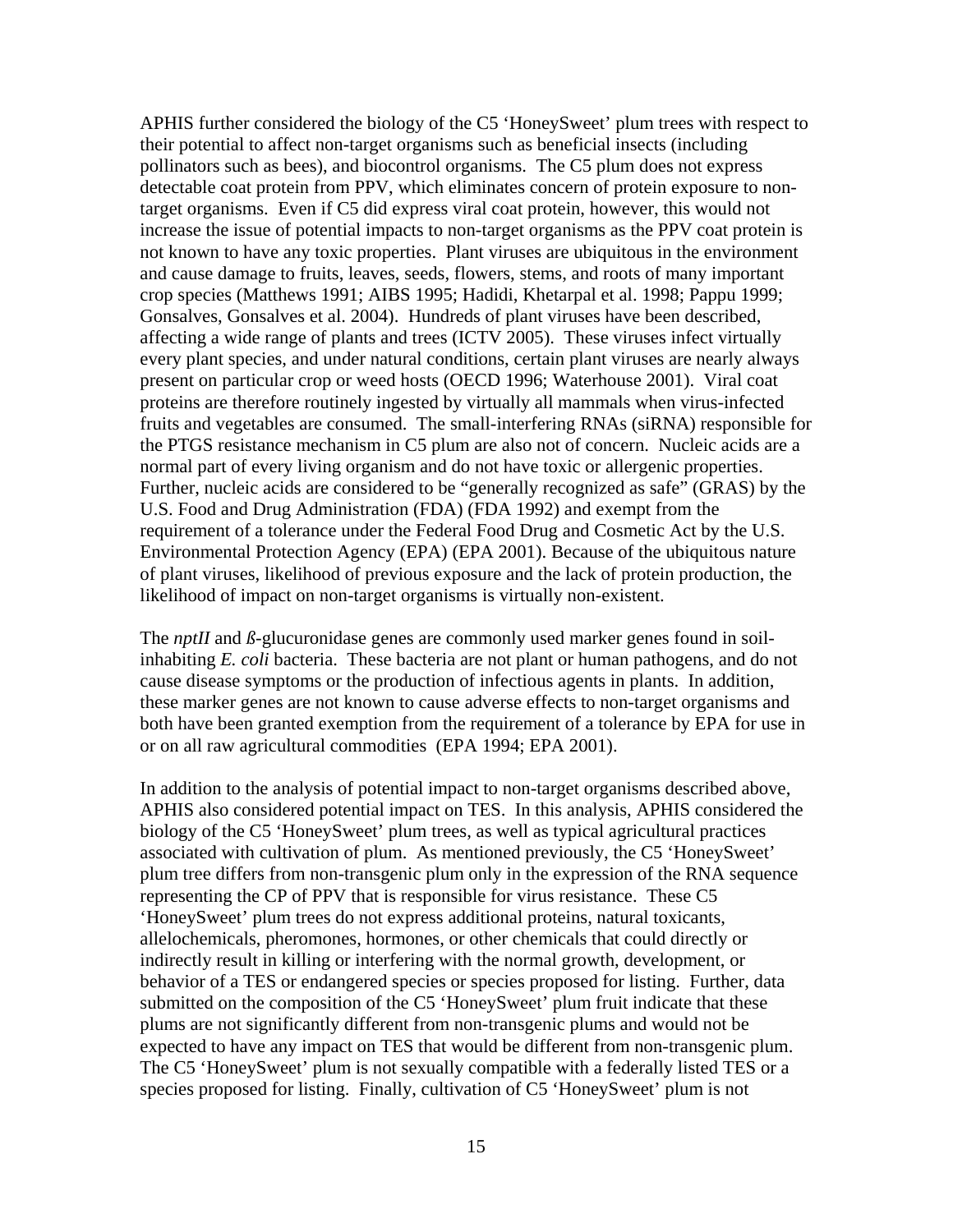expected to differ from typical plum cultivation. As such, plum orchards are typically highly managed agricultural areas that would be expected to be dedicated to orchard production for many years. Plum trees do not typically grow in unmanaged habitat and would not be expected to invade and/or persist in the natural environment.

As required by Section 7 of the Endangered Species Act, APHIS has analyzed the best available data and has reached a determination that granting a petition to deregulate C5 plums will have "no effect" on Federally listed threatened and endangered species or designated critical habitat or habitat proposed for designation. Consequently, no written concurrence or consultation with FWS is required for this analysis.

## **4. Potential impacts on biodiversity**

Analysis of available information indicates that C5 plum exhibits no traits that would cause increased weediness, that its unconfined cultivation should not lead to increased weediness of other cultivated plum or other sexually compatible relatives, and that it is unlikely to harm non-target organisms common to the agricultural ecosystem or threatened or endangered species recognized by the FWS. Based on this analysis, there is no apparent potential for significant impact to biodiversity. If APHIS chooses the no action alternative there would also be no impact on biodiversity.

# **5. Potential for viral interactions and development of new viruses**

APHIS has considered the physical and biological properties of PPV and its interactions with both its insect vectors and its host plants. PPV is considered to be an invasive species in the United States (Clinton 1999; USDA/APHIS 2006) and has been the focus of an eradication program since it was first detected in the United States in 1999 (USDA/APHIS 2000; USDA/APHIS 2004). While PPV is not currently present in the United States, the aphid vectors for PPV are widely prevalent in the United States in areas where plums are grown.

# *1. Heterologous Encapsidation*

Heterologous encapsidation occurs when the coat protein of one virus is able to encapsidate the nucleic acid of a second virus. Heterologous encapsidation was first described by Rochow (1970) and has been the subject of numerous reviews (Rochow 1977; Falk and Duffus 1981; Falk, Passmore et al. 1995; Miller, Koev et al. 1997; Tepfer 2002). In some cases, these two or more viruses may be related, while in other scenarios, the viruses may be completely unrelated (Falk, Passmore et al. 1995; Tepfer 2002). The majority of heterologous encapsidation interactions that have been identified involve luteoviruses (Rochow 1977; Falk, Passmore et al. 1995; Miller, Koev et al. 1997). These interactions occur naturally in both agricultural crop and weed plants, and are a natural part of virus-virus and virus-plant interactions (Rochow 1977; Falk and Duffus 1981; Falk, Passmore et al. 1995). In some cases, heterologous encapsidation is a specific interaction between two viruses that plays an important role in both virus biology and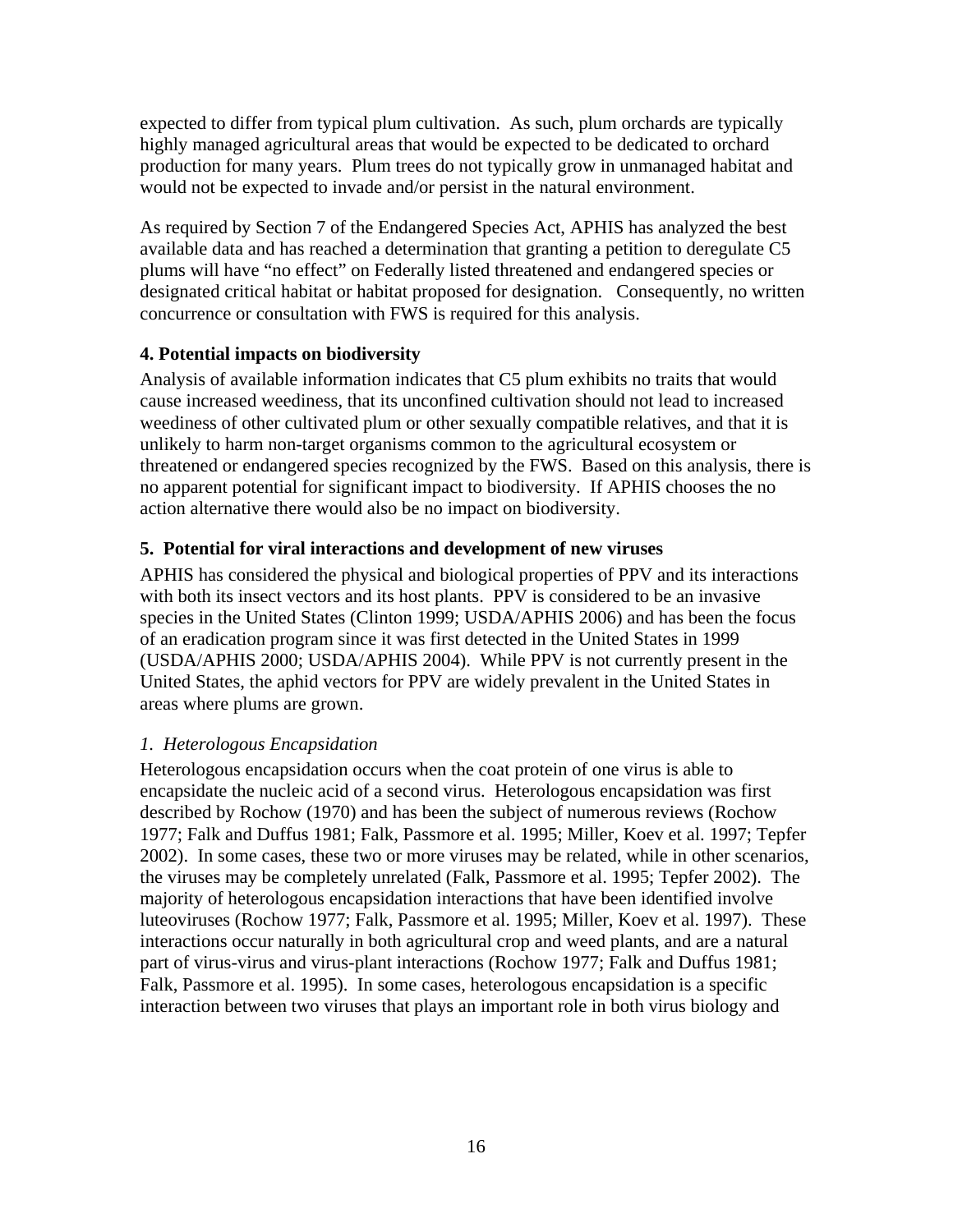survival (such as in the case of helper-dependent transmission<sup>[7](#page-30-0)</sup>) (Falk, Passmore et al. 1995).

In the case of C5 plum, the potential for heterologous encapsidation is essentially nonexistent. Data on the C5 plum shows that the mechanism of resistance is based upon PTGS. Therefore, because it appears that no PPV coat protein is produced in these trees, there is essentially no potential for C5 plum expressed PPV-CP encapsidating RNA from other plant viruses.

### *2. Recombination*

 $\overline{a}$ 

It is theoretically possible for new plant viruses to arise in the C5 plum through recombination and APHIS has considered this issue in its evaluation of this petition. Recombination is defined as the exchange of nucleotide sequences between two nucleic acid molecules (USDA/APHIS 1996; USDA/APHIS 1999). Recombination between viral genomes can result in heritable, permanent change (USDA/APHIS 1996; USDA/APHIS 1999). The persistence of the recombined viral genome depends upon its fitness with respect to its ability to replicate within the original host cell, its ability to replicate in the presence of the parental viruses, its ability to spread systemically within the host, and its successful transmission to other host plants.

Recombination events in plant viruses contribute to evolution of the viral genome (Falk and Bruening 1994; Gibbs and Cooper 1995; Roossinck 1997; Aaziz and Tepfer 1999; Rubio, Borja et al. 1999; Worobey and Holmes 1999; Tepfer 2002). RNA-RNA recombination occurs between closely related RNA molecules, but also between dissimilar RNAs, possibly at sites of similar RNA structure (Falk and Bruening 1994; Roossinck 1997).

Under normal agricultural conditions, plant viruses have numerous opportunities to interact genetically (Falk and Bruening 1994). Multiple or mixed infections, where more than one virus infects a crop or weed host, are common in nature. Some reports have shown five or more different viruses infecting the same plant (Falk and Bruening 1994; Falk, Passmore et al. 1995; EPA 2004). Falk and Bruening suggest that these mixed infections probably occur more frequently than what has been reported and have likely already brought together numerous combinations of virus genes (Falk and Bruening 1994). Therefore, under natural field conditions, it is possible for viruses that cannot systemically infect a particular plant to interact with viruses that are capable of systemic infection (Falk and Bruening 1994). Although there is potential for these viruses to continuously interact under natural settings, new viral diseases are normally due to minor variants of existing viruses as opposed to new viruses resulting from recombination (Falk and Bruening 1994). The idea of new variants arising from existing viruses, and being responsible for virus diseases is strongly supported by the level of variability that occurs within individual viruses (Falk and Bruening 1994; Gibbs and Cooper 1995; Roossinck

<span id="page-30-0"></span> $<sup>7</sup>$  Helper-dependent transmission often involves a virus that lacks a coat protein becoming encapsidated into</sup> the coat protein of another virus allowing for subsequent insect transmission of the coat protein-lacking virus.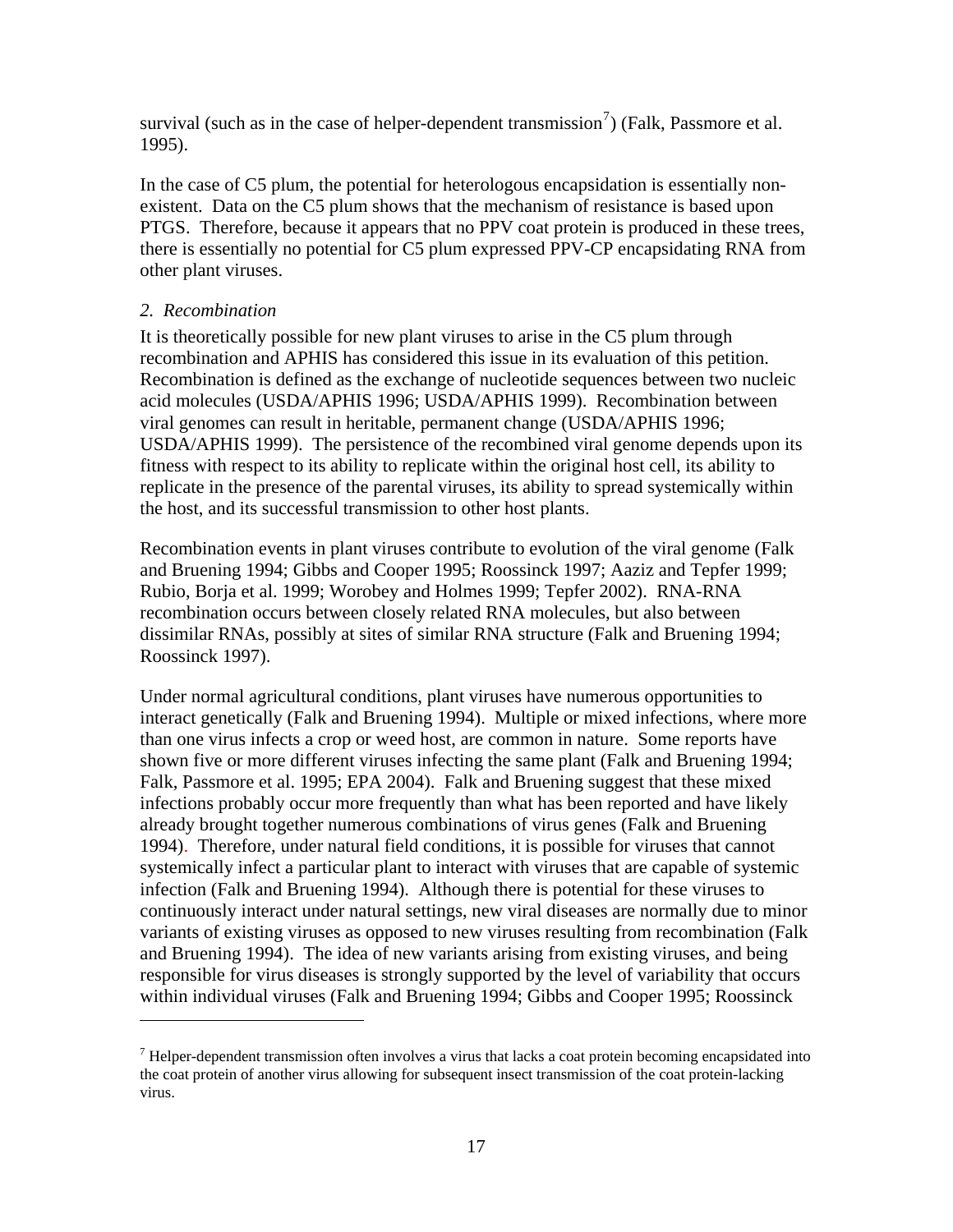1997; Aaziz and Tepfer 1999; Rubio, Borja et al. 1999; Worobey and Holmes 1999; Tepfer 2002).

According to Bruening (2000), it is highly unlikely given the high background of recombination known to occur naturally in mixed infections of both crop and wild plants that the risk of recombination would be any different in transgenic plants (Bruening 2000). Most scientific literature suggests that such an event would be a rare occurrence (Falk and Bruening 1994; USDA/APHIS 1999; EPA 2004). In further considering this issue, one must also consider what risk such a recombination event would pose. Given that recombination is widely accepted as a significant part of virus evolution and that multiple viruses are commonly found in a single plant providing ample opportunity for interaction, the likelihood that transgenic viral coat protein-expressing plants present a greater risk to the environment is low.

Plum pox virus is a member of the potyviridae which is a large group of RNA plant viruses that infect a wide range of plant species (Matthews 1991; ICTV 2005). Other than PPV, there have not been other reports of potyviruses infecting *Prunus* species (Hull 2004; ICTV 2005). Therefore, while there have been reports of recombination between PPV strains (Glasa 2001; Glasa 2002), the lack of potential potyvirus interactions occurring in the C5 plum suggests that the likelihood of recombination between the PPV-CP and other potyviruses in C5 plum trees is very low. Further, most of the viruses that occur in *Prunus* species in Europe also occur in the United States, and there have not been reports of recombination events between PPV and other viruses in Europe under natural conditions and where the C5 trees have been tested. Based upon what we know about the biology of plant viruses, and data that we have gathered from Europe, the likelihood of recombination events between the C-5 plum expressed PPV-CP and other plant viruses is very low.

#### *3. Synergy*

Synergy occurs when two independent viruses infect a plant simultaneously and the resulting disease symptoms are more severe than when either virus infects the plant individually (Matthews 1991; OECD 1996; Pruss, Ge et al. 1997; Tepfer 2002). Synergistic infections typically result in agronomic problems, producing diseased, unmarketable crops, rather than environmental impacts. Their occurrence would not likely be any different in transgenic crops than in naturally mixed infections (USDA/APHIS 1996).

Several naturally-occurring synergistic virus interactions have been described, with the majority of the combinations involving at least one potyvirus (Rochow and Ross 1955; Vance 1991; Vance, Berger et al. 1995; OECD 1996; Pruss, Ge et al. 1997; Tepfer 2002). Vance and colleagues have shown that when plants are co-infected by both a potyvirus (e.g., potato virus Y virus – PVY; tobacco vein mottling virus – TVMV; pepper mottle virus - PeMV) and potato virus X virus (PVX), the disease symptoms are significantly worse than plants infected with either of the viruses alone (Vance 1991; Vance, Berger et al. 1995). In addition to the change in disease symptoms, there was a significant increase in PVX virus particles without any corresponding increase in PVY virus particles (Vance 1991).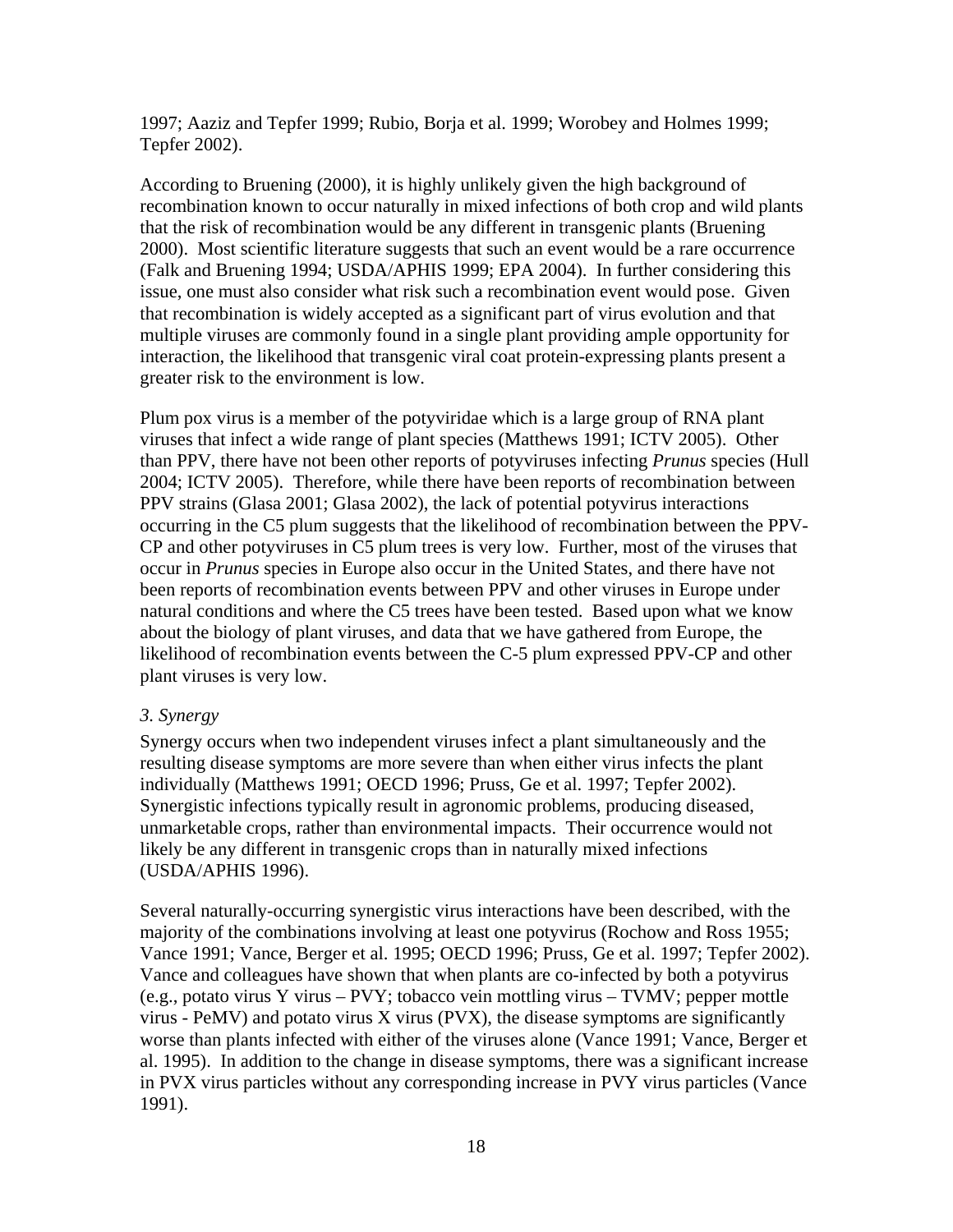While there is potential for synergistic interactions to occur between PPV and other viruses, there is no evidence to suggest that potyviral coat protein genes alone are involved in synergy. Therefore, it is unlikely that use of C5 plum would increase the potential for synergistic interactions.

#### **6. Potential impacts on commercial use**

If APHIS takes no action, commercial scale production of C5 plum and its progeny is effectively precluded. These trees could still be grown under APHIS permit as they have been for the past several years. However, widespread, unconfined use of the trees would not be allowed as long as the C5 plum is considered a regulated article. APHIS has evaluated field trial data reports submitted on this event and progeny, and has noted no significant adverse effects on non-target organisms, no increase in fitness or weediness characteristics, and no effect on the health of other plants. The agency expects that if these trees were grown under permit in the future, that they would perform similarly. If APHIS were to grant the petition for non-regulated status in whole, C5 plum and its progeny would no longer be considered regulated articles. The unrestricted cultivation and distribution of C5 plum would be allowed and would not be subject to regulation by APHIS under 7 CFR part 340.

From a commercial perspective, current methods for control of this virus are both ineffective and expensive. The USDA-APHIS began an eradication program in 2000 in an effort to remove PPV infected trees in three counties in Pennsylvania. While this eradication program appears to have been successful, it was expensive, and was conducted on a relatively small scale as the virus had been detected in these three counties in Pennsylvania (in addition to the initial presence of PPV in Pennsylvania, there have been more recent reports of virus-infected trees in Pennsylvania, Michigan and New York). As mentioned earlier, eradication efforts in Canada have been much more expensive and more complicated given the widespread nature of the virus. The presence of the virus in Canada, near the Canada-United States border, presents a potential longterm challenge for plum growers in the United States. If C5 plum was no longer considered a regulated article (Alternative B), it could add a potentially more effective, cheaper and preemptive means of control of an invasive species in the United States. The C5 plum trees could be used in breeding programs throughout the United States and progeny of C5 plums could be grown on a large-scale basis without confinement restrictions that are imposed in release permits.

In addition, if PPV becomes more widespread in the United States, the C5 trees would not only provide resistance to the virus, but could potentially reduce PPV virus inoculum to levels where impacts of the virus on nontransgenic plum production (traditional and/or organic) could be greatly reduced. Such a scenario has taken place in Hawaii following widespread deployment of papaya ringspot virus- (PRSV) resistant transgenic papaya (Gonsalves, Gonsalves et al. 2004). Gonsalves noted that "it is critical that Hawaii continues to produce nontransgenic papaya to supply the market in Japan (Gonsalves, Gonsalves et al. 2004)." Because of this, in 1999, the Hawaii Department of Agriculture began a program to ensure production of nontransgenic papaya that took advantage of the reduced virus inoculum levels provided by the transgenic papaya (Gonsalves, Gonsalves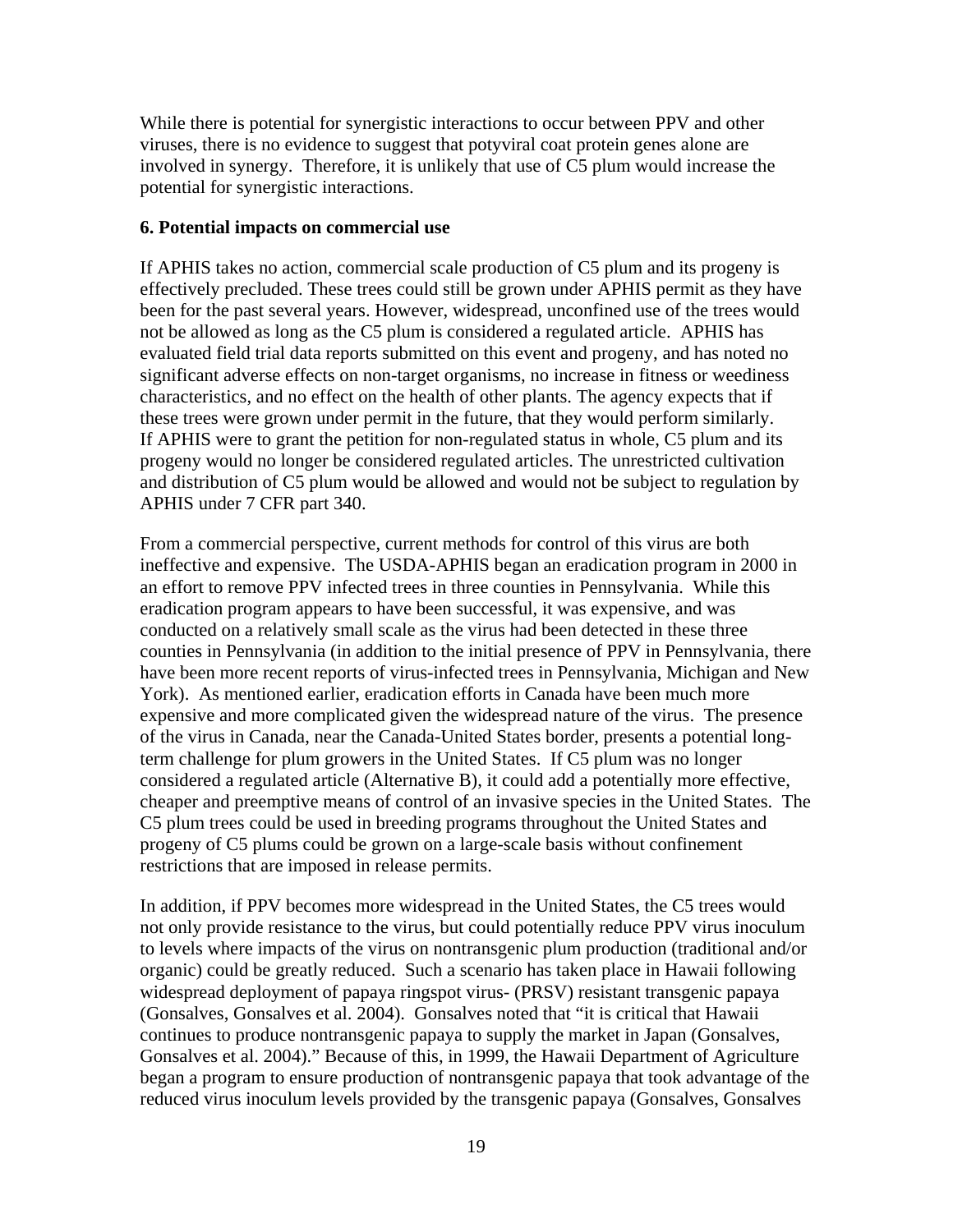et al. 2004). Gonsalves states, "The goal of this strategy was to reduce initial infection rates and secondary virus spread, thus slowing the PRSV epidemic in the Kahuwai management area" (Gonsalves 2003). Further, based upon observational data from Hawaii, Gonsalves (2004) states, "Although definitive experiments have not been carried out, it seems that transgenic papaya can provide a buffer zone to protect nontransgenic papaya (from PRSV) that are planted within the confines of the buffer."

Given that PPV is a member of the same potyvirus group as PRSV, use of the C5 plum in the United States, particularly in areas impacted by PPV, could provide similar results as seen in Hawaii for papaya. Traditional or organic growers of not only plums, but other stone fruits (e.g., peaches, apricots, cherries, etc.) that are hosts of PPV could benefit from the reduction in inoculum levels provided by the C5 plum. Whether this is accomplished by using buffer zones of C5 plum or simple widespread deployment of the C5 plum, the C5 plum potentially could aid in reducing virus inoculum levels, allowing continued production of nontransgenic varieties of stone fruits.

Therefore, if APHIS were to take no action (Alternative A), and growers do not have PPV resistant varieties of plum trees derived from C5 plum, they would likely have to rely upon cultural practices to reduce the potential impact of PPV. USDA-APHIS-Plant Protection and Quarantine (USDA/APHIS/PPQ) conducted an environmental assessment (EA) in 2000 to assess the potential impact of a PPV eradication program in Pennsylvania (USDA/APHIS 2000). In this EA, PPQ described the limited effectiveness of using cultural practices to control PPV and reached a determination that the adverse effects of selecting the no action alternative to PPV eradication could have significant environmental impacts (USDA/APHIS 2000). Other than eradication and use of clean propagative material, there are no other effective control measures for plum pox. If the disease were to occur in the United States with wider geographical distribution than has been seen in Pennsylvania, and as has occurred in Canada and Europe, the disease could cause devastating losses to both commercial and private stone fruit trees. As stated in the USDA plum pox eradication environmental assessment document (USDA/APHIS 2000), a widespread plum pox infestation could greatly reduce the plum supply, a valuable agricultural commodity.

Plum pox virus has been shown to have a host range that includes ornamental and wild *Prunus* species, some common weeds (clover and lamb's quarters) as well as some garden plants (tomatoes, petunias and zinnias) (USDA/APHIS 2000). These infected trees and plants could serve as hosts for the virus and reservoirs for further spread of the virus. Therefore, while the occurrence of the disease in the United States has been limited to date, there is significant potential for widespread impact on a much larger scale if the virus were to be re-introduced into the U.S in the future, which could occur given the close proximity of the disease in Southern Canada.

Field tests conducted over the past eight or so years have shown the C5 plum trees to be resistant to infection by PPV, even under conditions of high disease pressure. Further, the PPV resistance has been shown to be stable and inheritable. Despite the fact that the PPV-CP gene is derived from a plant pathogen, the coat protein gene itself cannot cause plant disease. The data provided in this petition indicate that the mechanism for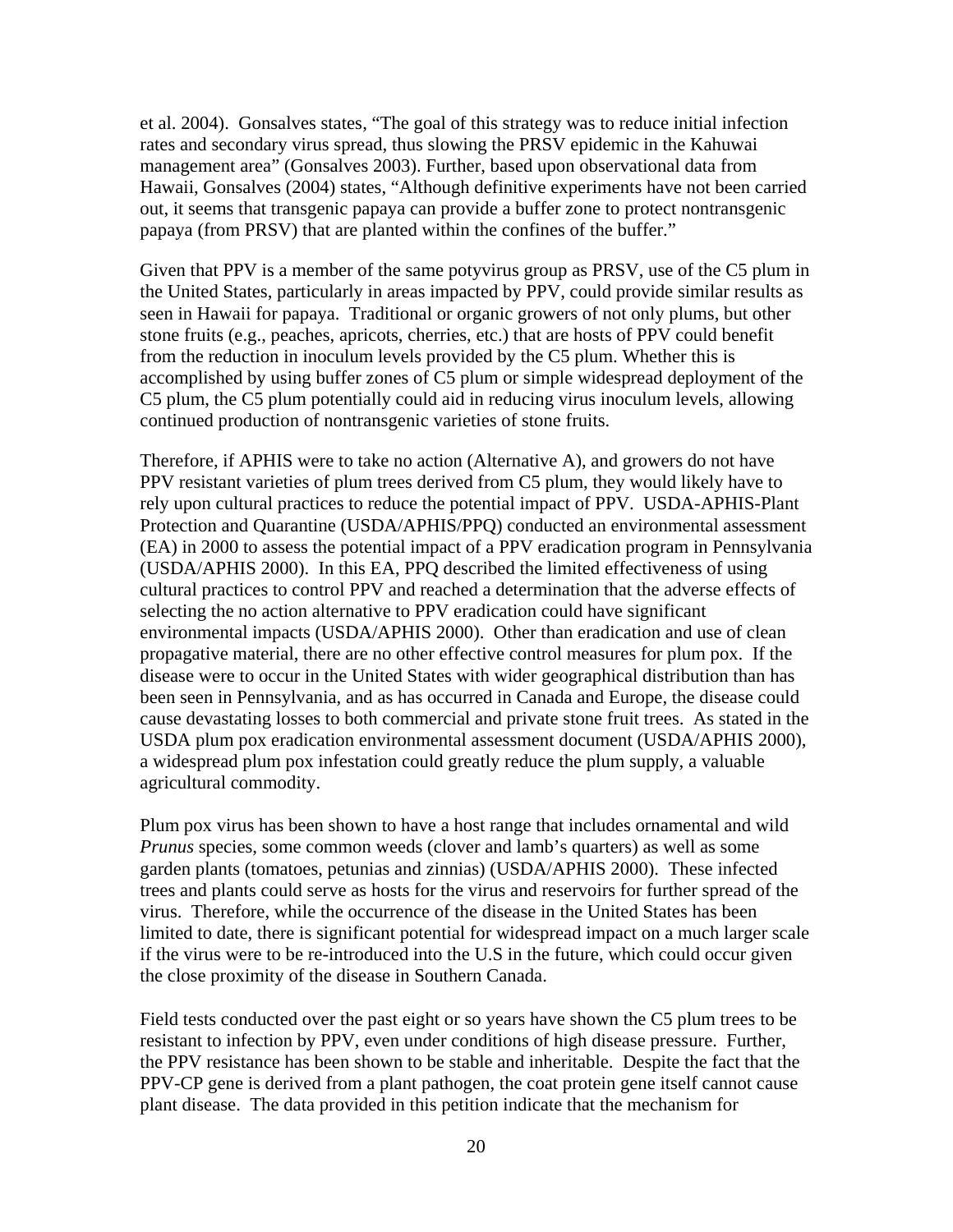resistance is based upon PTGS. Because of the lack of protein production, there would be no adverse effects from protein exposure and no potential for heterologous encapsidation. The potential for synergy and recombination would be low. While PPV is not currently widely prevalent in the United States, there is a tremendous amount of knowledge about potyviruses. In addition, most of the viruses related to PPV that occur in the United States also occur in Europe and other areas where PPV is more widespread, yet there have not been any reports of new or more pathogenic viruses/diseases developing from their interactions with PPV. Finally, as discussed previously in this EA, gene transfer from C5 plum to naturalized *Prunus* species is limited due to ploidy differences and the limited success of interspecific hybrids produced through controlled breeding.

Another issue considered by APHIS is the use of insecticides for control of insect virus vectors. As discussed previously, while there are no chemical treatments that can be used to directly control plant viruses, use of insecticides to attempt to control plant virus vectors is used in some instances. However, such insecticide use is both ineffective and expensive (OECD 1996; Hadidi, Khetarpal et al. 1998; Pappu 1999). Nevertheless, insect vector control is often the only means of providing any relief against virus infection. If PPV were to become widespread in the United States and no new method for control of the virus is developed, insecticide use could increase in and around plum and other stone fruit production areas. Therefore, APHIS expects the use of the C5 plum might also prevent increased pesticide use in stone fruit production areas.

## **7. Potential impacts on non-adopters[8](#page-34-0)**

 $\overline{a}$ 

It is not likely that farmers, including organic farmers, who choose not to plant transgenic plum varieties or sell transgenic plum, will be significantly impacted by the expected commercial use of this product. Nontransgenic plum will likely still be sold and will be readily available to those who wish to plant it. Plum trees are normally propagated by grafting, not grown from seed. If USDA-ARS receives regulatory approval from all appropriate agencies, it will make the C5 'HoneySweet' plum available to growers or breeders. ARS plans to license this plum variety labeled as 'Honey Sweet' plum pox virus resistant plum. As with other varieties of plums, growers or breeders obtaining budwood or grafted plants will inquire about the genetic background of this plum variety and therefore know that this product is a transgenic PPV resistant plum.

It is important to note that the flesh of plum fruit is exclusively derived from the maternal tree and the cells of the flesh are genetically identical to the cells of the maternal tree (Esau 1965). Therefore, even in the extremely rare instance that cross pollination was to occur between a transgenic C5 tree and a receptive non-transgenic tree, the resulting edible portion of the plum fruit (i.e., flesh) of the non-transgenic tree would contain no transgenic cells. Although the plum seed (not including the stone surrounding the seed because the stone is maternal), resulting from the cross pollination described above,

<span id="page-34-0"></span> $8$  Includes organic and other plum growers who choose not to grow genetically engineered plum.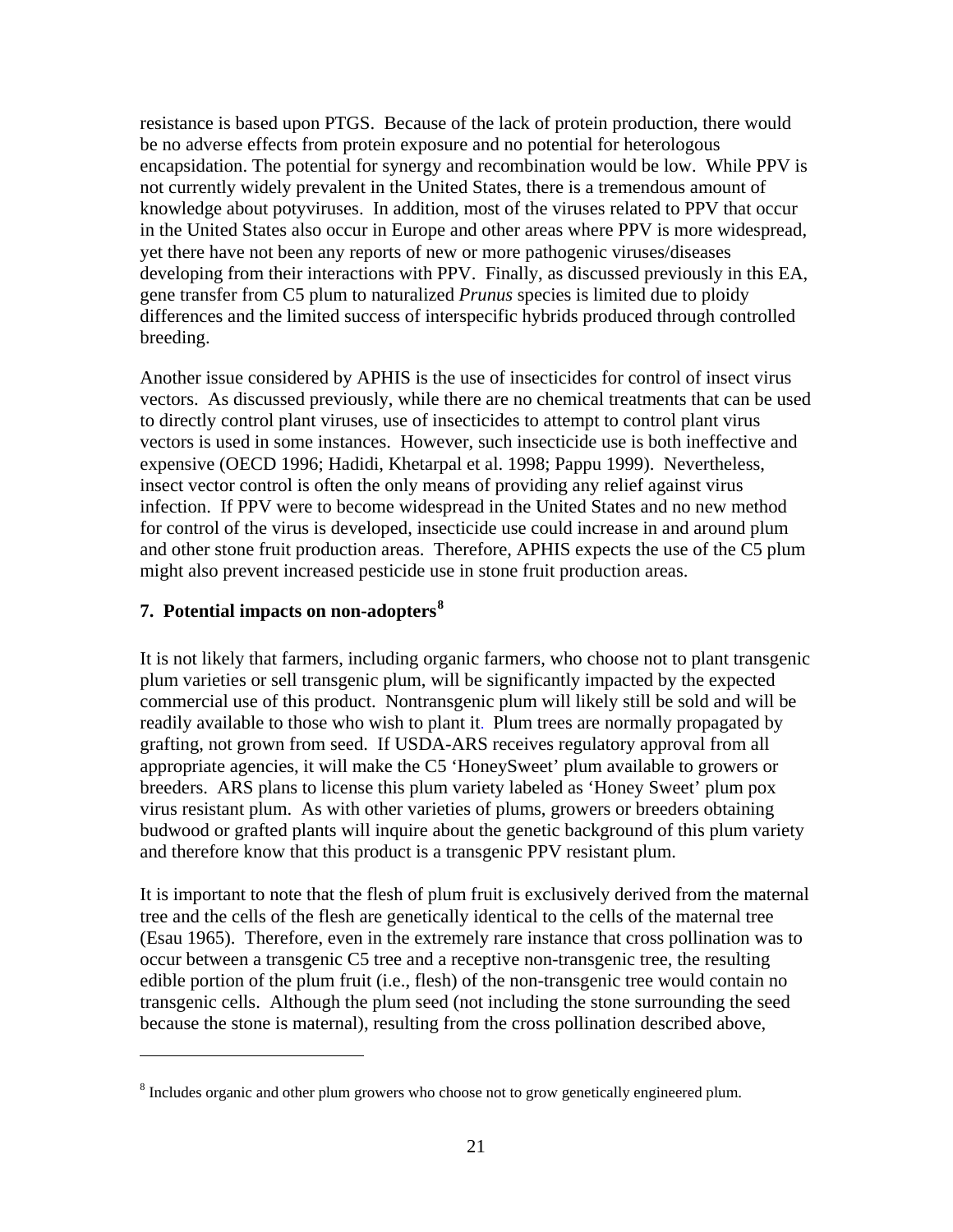would contain transgenic cells, plum trees are not propagated from seeds. Instead, plum trees are clonally propagated from another tree of the desired variety. A twig from such a tree is either induced to produce its own roots (not normally done commercially), or it is grafted onto an existing rootstock. The plum seed is essentially a waste product of the pollination: it is used neither as food nor to produce new plum trees. In fact, plum seeds are toxic. Most importantly, cross pollination does not alter the genetic background of the tree receiving pollen from a C5 tree.

Therefore, the biology of plum trees and the method used for their propagation ensure that in the unlikely event of a cross pollination of an organically produced tree, the edible portion of the fruit and the tree itself cannot be genetically altered (Esau 1965). Additionally, as discussed in part 6 above, the adoption of the C5 plum tree should result in a decrease of the overall amount of plum pox virus in conventional orchards that may lower the likelihood of an organic orchard becoming infected, an important benefit to organic plum producers.

This particular product should not present new and different issues than those associated with non-transgenic plum, with respect to impacts on non-adopters. APHIS has considered that gene transfer to naturalized *Prunus* species in the United States is limited because of ploidy differences (Table 3, page 18-19 of petition), a lack of documented natural outcrossing and the limited success of interspecific hybrids produced through controlled breeding.

If APHIS chooses the no action alternative there would be impacts on organic or other non-transgenic plum farmers similar to those impacts on commercial use discussed in part 6 above, since the current cultivation practices are unlikely to change. As also discussed above, in the absence of plum pox resistant plum, the opportunity for plum pox to establish in plum orchards is greater. This may provide more routes to infect organic orchards.

## **8. Potential impacts on raw or processed agricultural commodities**

APHIS analysis of data on agronomic performance, disease and insect susceptibility, and compositional profiles of the plums indicate no significant differences between C5 plum and non-transgenic counterparts that would be expected to cause either a direct or indirect plant pest effect on any raw or processed plant commodity from deregulation of line C5. In addition, as discussed earlier, the only addition to the C5 plum is the coat protein gene from PPV. This nucleic acid is not unlike all other nucleic acids that are considered to be "generally recognized as safe" (GRAS) by the U.S. Food and Drug Administration (FDA) (FDA 1992) and exempt from the requirement of a tolerance under the Federal Food Drug and Cosmetic Act by the U.S. Environmental Protection Agency (EPA) (EPA 2001). Finally, the C5 plum is currently undergoing review by the FDA for use in food and feed ([http://www.cfsan.fda.gov](http://www.cfsan.fda.gov/%7Elrd/biocon.html)).

## **9. Cummulative Impacts**

APHIS considered whether the proposed action could lead to significant cumulative impacts, when considered in light of other past, present, and reasonably foreseeable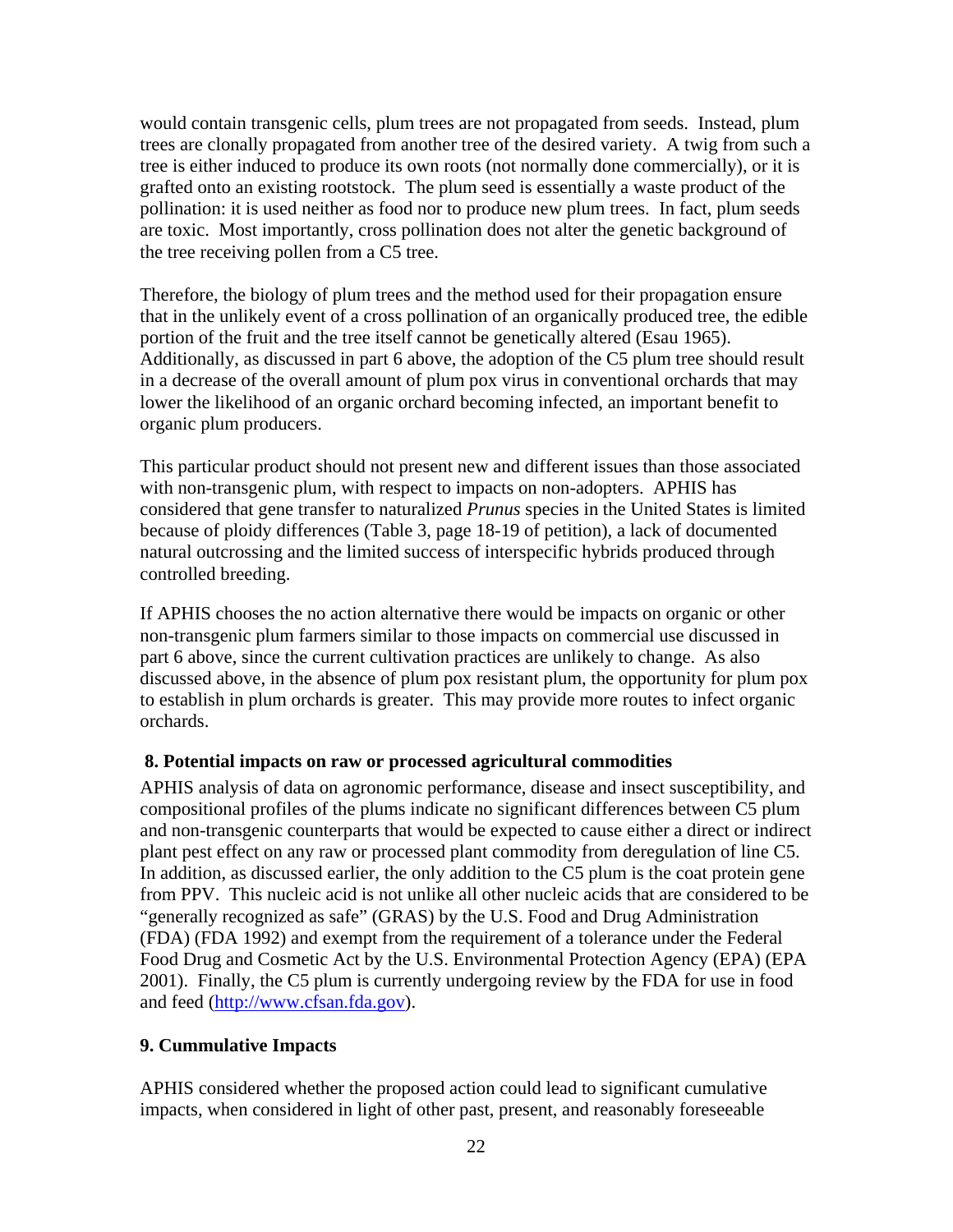<span id="page-36-0"></span>future actions, regardless of what agency or person undertakes such actions. Typically, fruit tree production occurs on land that can be dedicated to an orchard for 20 or more years. As with most orchard tree production, continuous production of plum would normally include the use of resources to limit the growth of weeds, limit the potential impact caused by insects, animals or disease, and to maximize production. Widespread use of C5 'HoneySweet' plum is expected to have an insignificant impact on typical plum production. The virus resistance trait of these trees will help limit the impact of PPV, if the virus becomes widely-established in the United States. However, other than the CP gene (nucleic acid) of PPV, the C5 'HoneySweet' plum will not produce any other substance that is not normally produced by plum trees, nor is the composition of the fruit produced by these trees significantly different from unmodified plum. Therefore, APHIS does not expect accumulation of a novel substance in soil, nor does APHIS expect impacts on organisms living in and around these orchards because of exposure to the C5 'HoneySweet' plum.

Data supplied by the applicant, including results of 10 years of field tests in various environments, suggest that the C5 'HoneySweet' plum trees have not had observable or measurable impacts on the ecosystems in which they have been allowed to grow. Based upon available information, APHIS has determined that there are no past, present, or reasonably foreseeable actions that would aggregate with effects of the proposed action to create significant cumulative impacts or significantly reduce the long-term productivity or sustainability of any of the resources (soil, water, ecosystem quality, biodiversity, etc.) associated with the ecosystem in which C5 'HoneySweet' plum is planted.

# **VII. CONSIDERATION OF EXECUTIVE ORDERS, STANDARDS AND TREATIES RELATING TO ENVIRONMENTAL IMPACTS**

Executive Order (EO) 12898, "Federal Actions to Address Environmental Justice in Minority Populations and Low-Income Populations," requires Federal agencies to conduct their programs, policies, and activities that substantially affect human health or the environment in a manner so as not to exclude persons and populations from participation in or benefiting from such programs. It also enforces existing statutes to prevent minority and low-income communities from being subjected to disproportionately high and adverse human health or environmental effects. EO 13045, "Protection of Children from Environmental Health Risks and Safety Risks," acknowledges that children may suffer disproportionately from environmental health and safety risks because of their developmental stage, greater metabolic activity levels, and behavior patterns, as compared to adults. The EO (to the extent permitted by law and consistent with the agency's mission) requires each Federal agency to identify, assess, and address environmental health risks and safety risks that may disproportionately affect children. Each alternative was analyzed with respect to EO 12898 and 13045. None of the alternatives are expected to have a disproportionate adverse effect on minorities, lowincome populations, or children.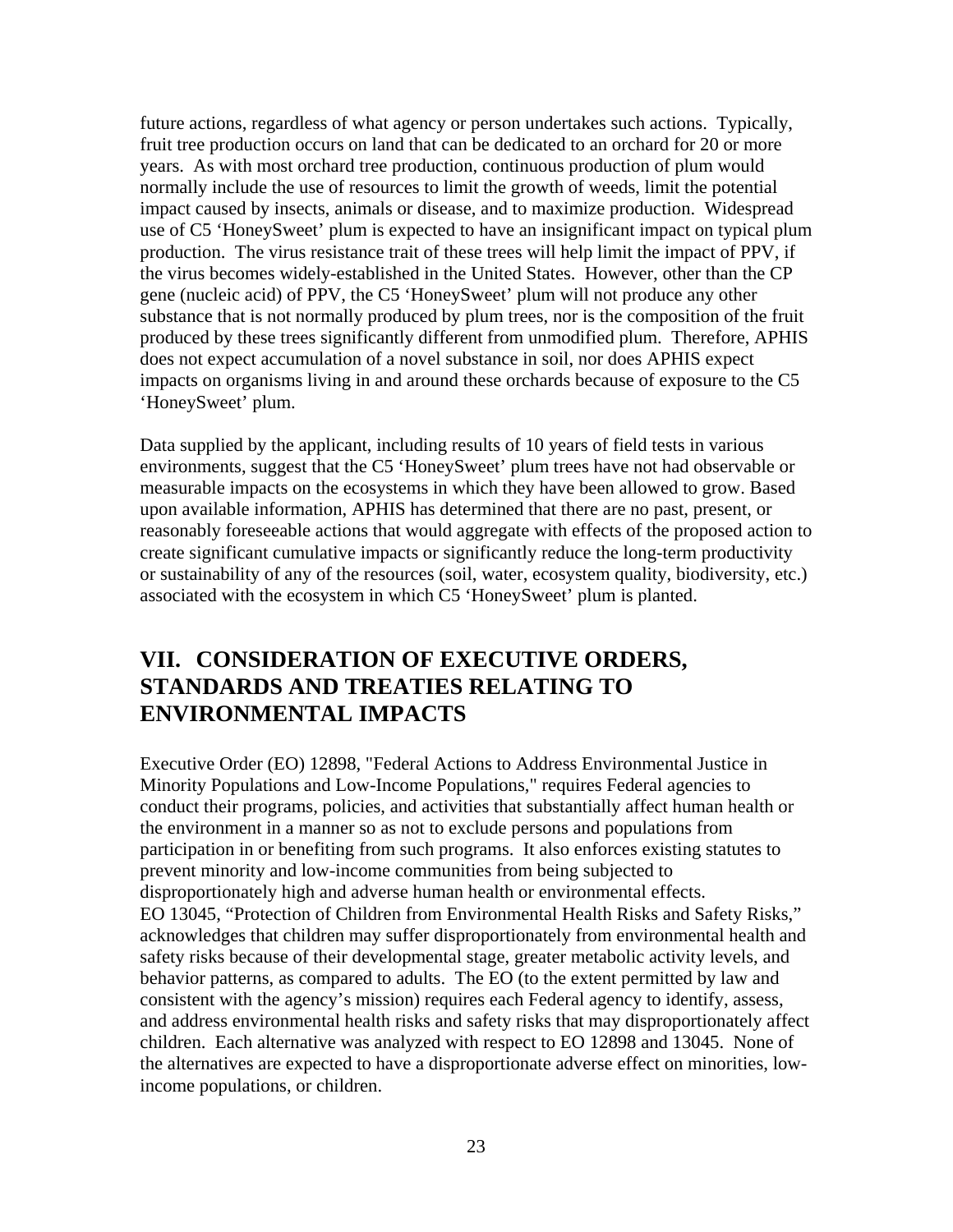EO 13112, "Invasive Species", states that federal agencies take action to prevent the introduction of invasive species and provide for their control and to minimize the economic, ecological, and human health impacts that invasive species cause. Nonengineered plum is widely grown in the United States. Based on historical experience with non-engineered plum and the data submitted by the applicant and reviewed by APHIS, the engineered plant is sufficiently similar in fitness characteristics to other plum varieties currently grown and it is not expected to have an increased invasive potential.

Introduction of C5 plum trees results in the introduction of a genetic portion of plum pox virus, which is considered an invasive species in the United States (USDA/APHIS 2002; USDA/APHIS 2006). However, the coat protein gene of PPV cannot itself cause disease. In addition, the PPV-CP gene expressed in C5 plum could provide a means of resistance to the PPV which supports EO 13112 to "provide for their control and to minimize the economic, ecological…..impacts that invasive species cause".

Executive Order 12114, "Environmental Effects Abroad of Major Federal Actions" requires Federal officials to take into consideration any potential environmental effects outside the United States, its territories and possessions that result from actions being taken. APHIS has given this due consideration and does not expect a significant environmental impact outside the United States should non-regulated status be determined for C5 plum or if one of the other alternatives is chosen. It should be noted that all the considerable, existing national and international regulatory authorities and phytosanitary regimes that currently apply to introductions of new plum cultivars internationally, apply equally to those covered by an APHIS determination of nonregulated status under 7 CFR part 340. Any international traffic of C5 plum subsequent to a determination of non-regulated status for C5 plum would be fully subject to national phytosanitary requirements and be in accordance with phytosanitary standards developed under the International Plant Protection Convention (IPPC).

The purpose of the IPPC "is to secure a common and effective action to prevent the spread and introduction of pests of plants and plant products, and to promote appropriate measures for their control" (https://www.ippc.int/IPP/En/default.jsp). The protection it affords extends to natural flora and plant products and includes both direct and indirect damage by pests, including weeds. The IPPC has set a standard for the reciprocal acceptance of phytosanitary certification among the nations that have signed or acceded to the Convention (137 countries as of April 2005). In April, 2004, a standard for pest risk analysis (PRA) of living modified organisms (LMOs) was adopted at a meeting of the governing body of the IPPC as a supplement to an existing standard, International Standard for Phytosanitary Measure No. 11 (ISPM-11; Pest Risk Analysis for Quarantine Pests). Under these standards, the C5 plum would be classified as an LMO. The standard acknowledges that all LMOs will not present a pest risk, and that a determination needs to be made early in the PRA for importation as to whether the LMO poses a potential pest risk resulting from the genetic modification. APHIS pest risk assessment procedures for bioengineered organisms are consistent with the guidance developed under the IPPC. In addition, issues that may relate to commercialization and transboundary movement of particular agricultural commodities produced through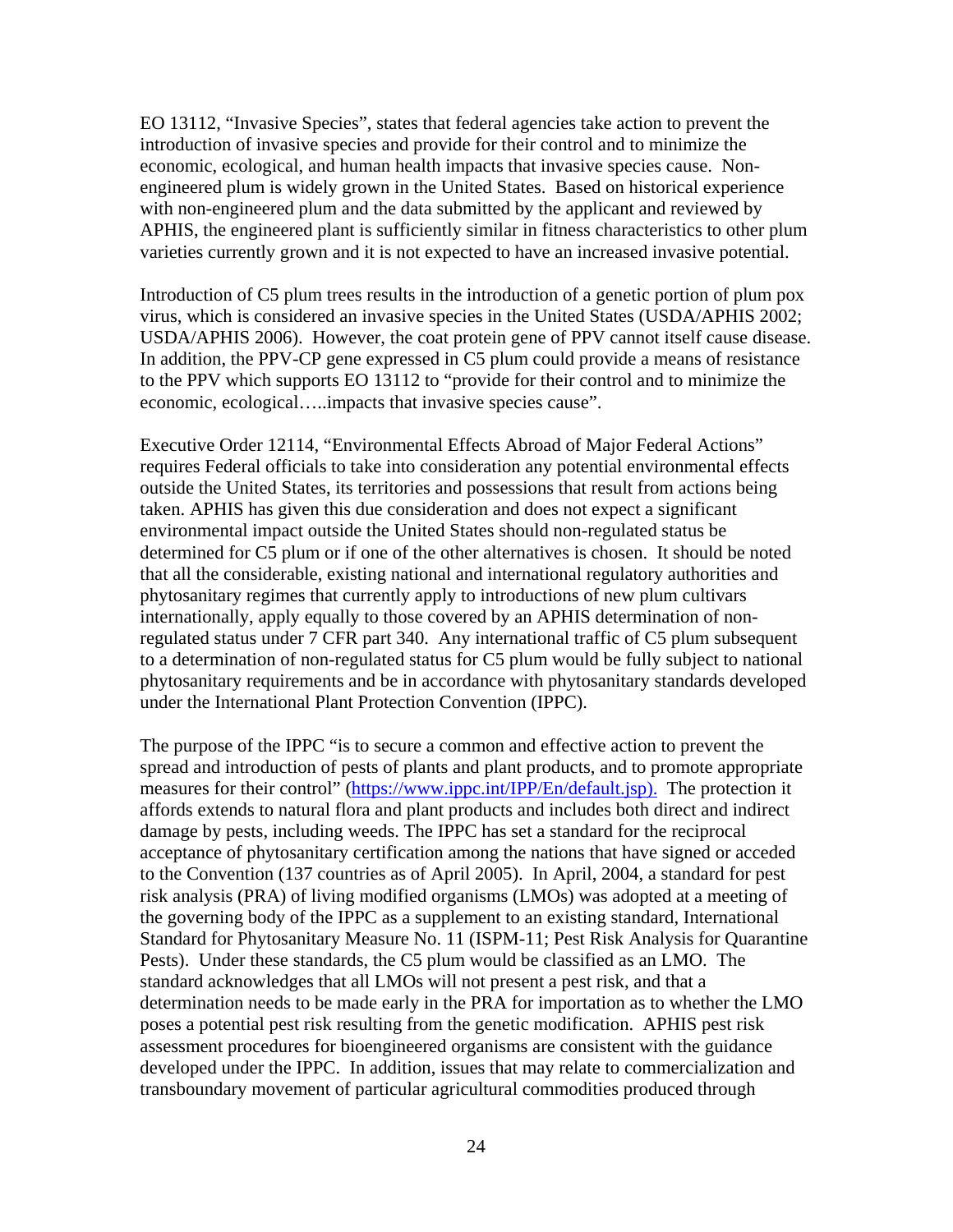<span id="page-38-0"></span>biotechnology are being addressed in other international forums and through national regulations.

The Cartagena Protocol on Biosafety is a treaty under the United Nations Convention on Biological Diversity (CBD) that established a framework for the safe transboundary movement, with respect to the environment and biodiversity, of LMOs, which includes those modified through biotechnology. The Protocol came into force on September 11, 2003 and 132 countries are Parties to it as of March 6, 2006 (see <http://www.biodiv.org/biosafety/default.aspx>). Although the United States is not a party to the CBD, and thus not a party to the Cartagena Protocol on Biosafety, US exporters will still need to comply with domestic regulations which importing countries that are Parties to the Protocol have put in place to comply with their obligations. The first intentional transboundary movement of LMOs intended for environmental release (field trials or commercial planting) will require consent from the importing country under an advanced informed agreement (AIA) provision, which includes a requirement for a risk assessment consistent with Annex III of the Protocol, and the required documentation. LMOs imported for food, feed or processing (FFP) are exempt from the AIA procedure, and are covered under Article 11 and Annex II of the Protocol. Under Article 11 Parties must post decisions to the Biosafety Clearinghouse database on domestic use of LMOs for FFP that may be subject to transboundary movement. To facilitate compliance with obligations to this protocol, the US Government has developed a website that provides the status of all regulatory reviews completed for different uses of bioengineered products (http://usbiotechreg.nbii.gov). This data will be available to the Biosafety Clearinghouse. APHIS continues to work toward harmonization of biosafety and biotechnology consensus documents, guidelines and regulations, including within the North American Plant Protection Organization (NAPPO), which includes Mexico, Canada, and the United States and in the Organization for Economic Cooperation and Development. NAPPO has completed three modules of a standard for the *Importation and Release into the Environment of Transgenic Plants in NAPPO Member Countries* (see http://www.nappo.org/Standards/Std-e.html). APHIS also participates in the North American Biotechnology Initiative (NABI), a forum for information exchange and cooperation on agricultural biotechnology issues for the United States, Mexico and Canada. In addition, bilateral discussions on biotechnology regulatory issues are held regularly with other countries including: Argentina, Brazil, Japan, China, and Korea. Many countries, e.g. Argentina, Australia, Canada, China, Japan, Korea, Philippines, South Africa, Switzerland, the United Kingdom, and the European Union have already approved biotech varieties to be grown or imported for food or feed (http://www.agbios.com/dbase.php).

# **VIII. LITERATURE CITED**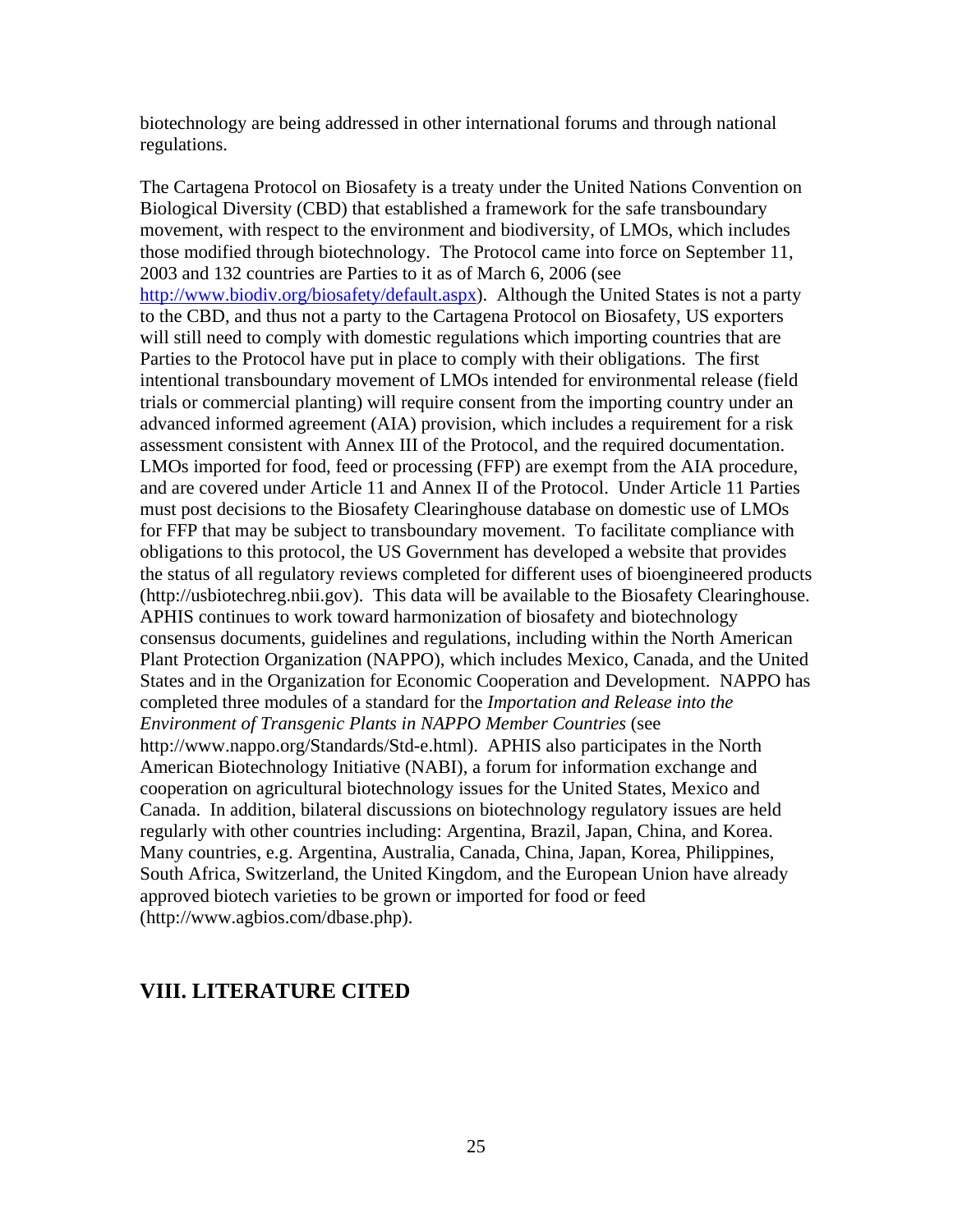Aaziz, R. and M. Tepfer (1999). "Recombination in RNA viruses and in virus-resistant transgenic plants." The Journal Of General Virology 80 (Pt 6): 1339-1346.

Abbas M., K. M. M., Mughal S.M., Khan I.A. (2005). "Prospects of classical cross protection technique against Citrus tristeza closterovirus in Pakistan." Hort. Sci. (Prague) 32(2): 74-83.

Abel, P. P., R. S. Nelson, et al. (1986). "Delay of disease development in transgenic plants that express the tobacco mosaic virus coat protein gene." Science 232(4751): 738- 743.

AIBS (1995). Transgenic Virus-Resistant Plants and New Plant Viruses, American Institute of Biological Sciences - Workshop Sponsored by USDA-APHIS and BIO: 1-47.

Angell, S. M. and D. C. Baulcombe (1997). "Consistent gene silencing in transgenic plants expressing a replicating potato virus X RNA." The EMBO Journal 16(12): 3675.

APSnet. (2000). "Plum Pox Potyvirus Disease of Stone Fruits." from [http://www.apsnet.org/online/feature/PlumPox/.](http://www.apsnet.org/online/feature/PlumPox/)

Atanassov, D. (1932). "Plum pox. A new virus disease." Ann. Univ. Sofia, Fac. Agric. Silvic 11: 49-69.

Baulcombe, D. (2004). "RNA silencing in plants." Nature 431(7006): 356-363.

Beachy, R. N. (1999). "Coat-protein-mediated resistance to tobacco mosaic virus: discovery mechanisms and exploitation." Philosophical Transactions Of The Royal Society Of London. Series B, Biological Sciences 354(1383): 659-664.

Boulila, M., Briard, P., and Ravelonandro, M. (2004). "Outbreak of plum pox virus in Tunisia." Journal of Plant Pathology 86(3): 197-201.

Bruening, G. (2000). "Transgenes are revolutionizing crop production." California Agriculture 54(4): 36-46.

Callaway, A., D. Giesman-Cookmeyer, et al. (2001). "The multifunctional capsid proteins of plant RNA viruses." Annual Review Of Phytopathology 39: 419.

Canadian Food Inspection Agency, P. P. D., Plant Health Division. (2005). "Plum Pox Virus." from

[http://www.inspection.gc.ca/english/plaveg/protect/pestrava/ppv/ppve.shtml.](http://www.inspection.gc.ca/english/plaveg/protect/pestrava/ppv/ppve.shtml)

CFIA (2005). Canadian Food Inspection Agency, Liaison, Prepardness and Policy Coordination Regulatory Impact Analysis Statement.

Chang, C., Y.-C. Chen, et al. (2005). "Transgenic resistance to Cymbidium mosaic virus in Dendrobium expressing the viral capsid protein gene." Transgenic Research 14(1): 41.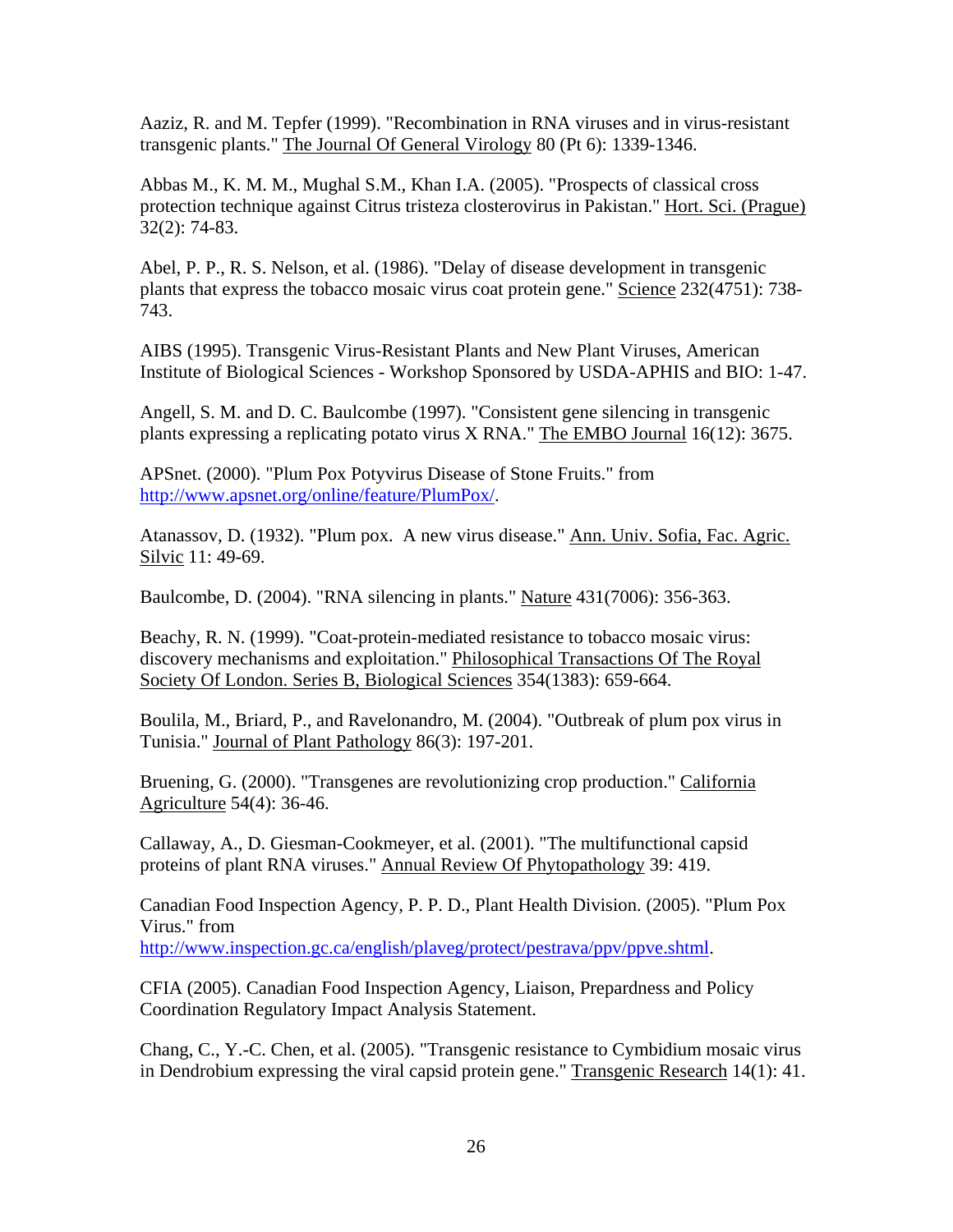Clinton, W. J. (1999). Executive Order 13112 - Invasive Species. T. W. House.

Culver, J. N. (2002). "Tobacco mosaic virus assembly and disassembly: determinants in pathogenicity and resistance." Annual Review Of Phytopathology 40: 287-308.

Damsteegt, V. D., Scorza, R., Gildow, F.E., Schneider, W.L., Stone, A.L. and Luster, D.G. (2004). "Comparative host range of U.S. isolates of plum pox virus among prunus and other woody plant species following graft inoculation or aphid transmission." Phytopahtology 94: S24.

Dunez, J. a. S., D. (1988). Plum Pox Virus. Eurpoean Handbook of Plant Diseases. I. M. Smith, Dunez, J., Elliot, R.A., Phillips, D.H. and Arches, S.A. Blackwell, London: 44-46.

Elbashir, S. M., Harboth, J., Lendeckel, W., Yalcin, A., Weber, K., Tuschi, T. (2001). "Duplexes of 21-nucleotide RNAs mediate RNA interference in cultured mammalian cells." Nature 411: 494-498.

EPA (1994). Neomycin phosphotransferase II and genetic material necessary for its production; exemption from the requirement of a tolerance. 59 FR 49353.

EPA (1998). Potato Leaf Roll Virus Resistance Gene (also known as orf1/orf2 gene) (006469) Fact Sheet, Environmental Protection Agency - Office of Pesticide Programs.

EPA (2001). B-D-Glucuronidase from E. coli and the Genetic Material Necessary for its Production As a Plant Pesticide Inert Ingredient; Exemption from the Requirement of a Tolerance. 66 FR 42957-42962.

EPA (2001). Exemption From the Requirement of a Tolerance Under the Federal Food, Drug, and Cosmetic Act for Residues of Nucleic Acids that are Part of Plant-Incorporated Protectants (Formerly Plant-Pesticides). 40 CFR Part 174.

EPA (2004). Issues associated with the development of a type of plant-incorporated protectant (PIP), specifically those based on plant viral coat proteins (PVCP-PIPS), Environmental Protection Agency Scientific Advisory Panel.

Esau, K. (1965). Plant Anatomy. New York, John Wiley & Sons.

Falk, B. W. and G. Bruening (1994). "Will transgenic crops generate new viruses and new diseases?" Science 263(5152): 1395-1396.

Falk, B. W. and J. E. Duffus (1981). Epidemiology of persistent helper-dependent aphid transmitted virus complexes. Plant Diseases and Vectors: Ecology and Epidemiology. K. Maramorosch and K. F. Harris. New York, Academic Press: 162-179.

Falk, B. W., B. K. Passmore, et al. (1995). The Specificity and Significane of Heterologous Encapsidation of Virus and Virus-Like RNAs. Biotechnology and Plant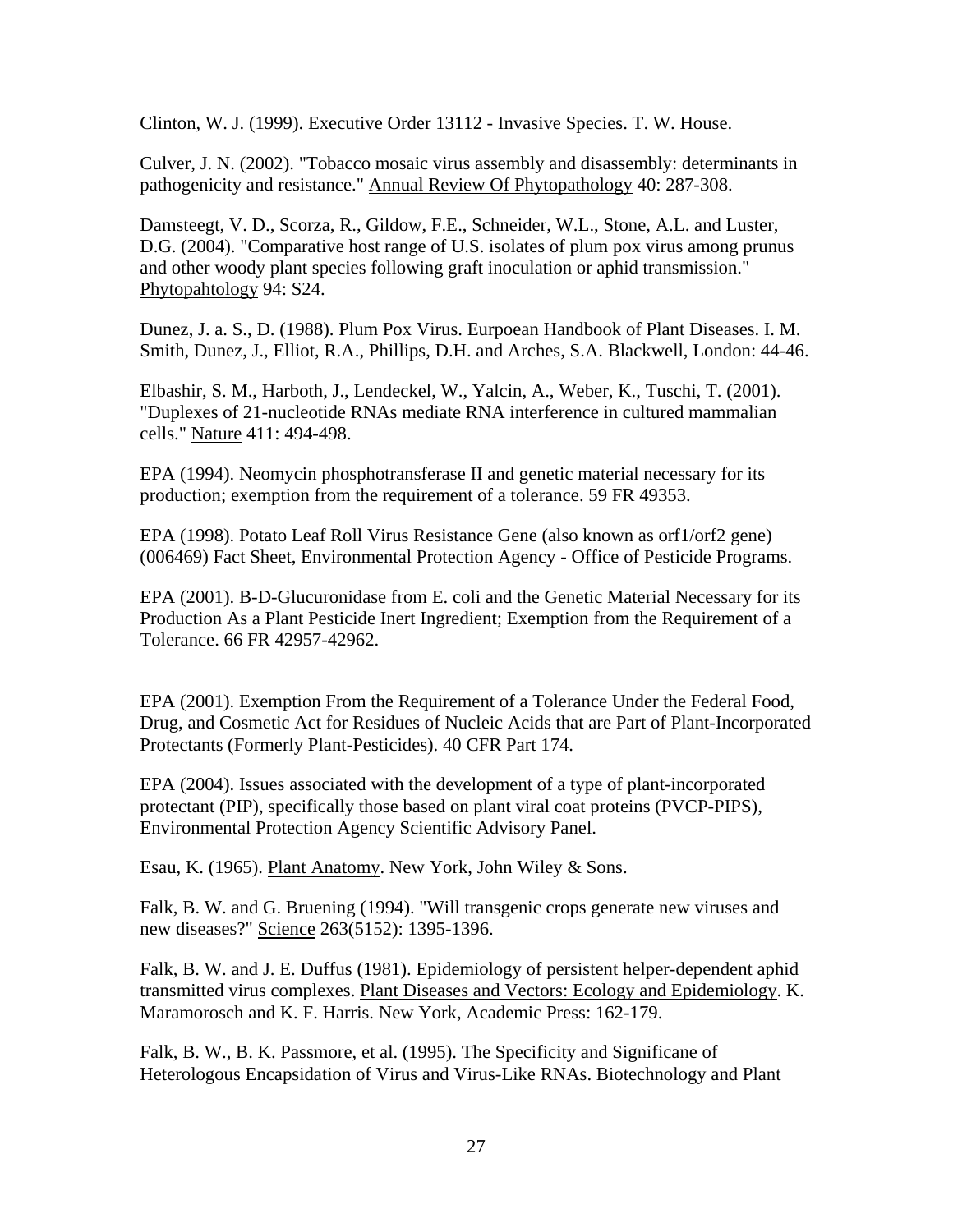Protection; Viral Pathogenisis & Disease Resistance. D. D. Bills and S.-D. Kung, World Scientific Publishing Co. Pte. Ltd.: 391-412.

FDA (1992). Statement of Policy: Foods Derived from New Plant Varieties. Federal Register (57 FR 22984).

Fitch, M. M. M., Manshardt, R.M., Gonsalves, D., Slightom, J.L. and Sanford, J.C. (1990). "Stable transformation of papaya via microprojectile bombardment." Plant Cell Reports 9: 189-194.

Fuchs, E., M. Gruntzig, et al. (1998). "Investigation on the plum pox virus resistance in different apricot genotypes." Acta Virologica. English Ed 42(4): 222.

Fuchs, M., E. M. Chirco, et al. (2004(a)). "Movement of coat protein genes from a commercial virus-resistant transgenic squash into a wild relative." Environ. Biosafety Res. 3((2004)): 5–16.

Fuchs, M., E. M. Chirco, et al. (2004(b)). "Comparative fitness of a wild squash species and three generations of hybrids between wild  $\times$  virus-resistant transgenic squash." Environ. Biosafety Res. 3(2004): 17-28.

Fulton, R. W. (1986). "Practices and Precautions in the Use of Cross Protection for Plant Virus Disease Control." Annual Review Of Phytopathology 24: 67-81.

Gianessi, L. P., Silvers, C.S., Sankula, S. & Carpenter, J.E. (2002). Plant Biotechnology: Current and potential impact for improving pest management in U.S. agriculture. An analysis of 40 Case Studies - Viral Resistant Stone Fruit, NCFAP - National Center for Food and Agricutural Policy.

Gibbs, M. J. and J. I. Cooper (1995). "A recombinational event in the history of luteoviruses probably induced by base-pairing between the genomes of two distinct viruses." Virology 206(2): 1129-1132.

Glasa, M., Marie-Jeanne, V., Labonne, G., Subr, Z., Kudela, O. and Quiot, J.B. (2002). "A natural population of recombinant Plum pox virus is visable and competitve under field conditions." European Journal of Plant Pathology 108(9): 843-853.

Glasa, M. a. C., T. (2005). "Partial sequence analysis of an atypical Turkish isolate provides further information on the evolutionary history of Plum pox virus (PPV)." Virus Research 108(1-2): 199.

Glasa, M. K., O., Marie-Jeanne, V., and Quiot, J.B. (2001). "Evidence of a naturally occurring recombinant isolate of Plum pox virus in Slovakia." Plant Disease 85(8): 920.

Goldbach, R., E. Bucher, et al. (2003). "Resistance mechanisms to plant viruses: an overview." Virus Research 92(2): 207.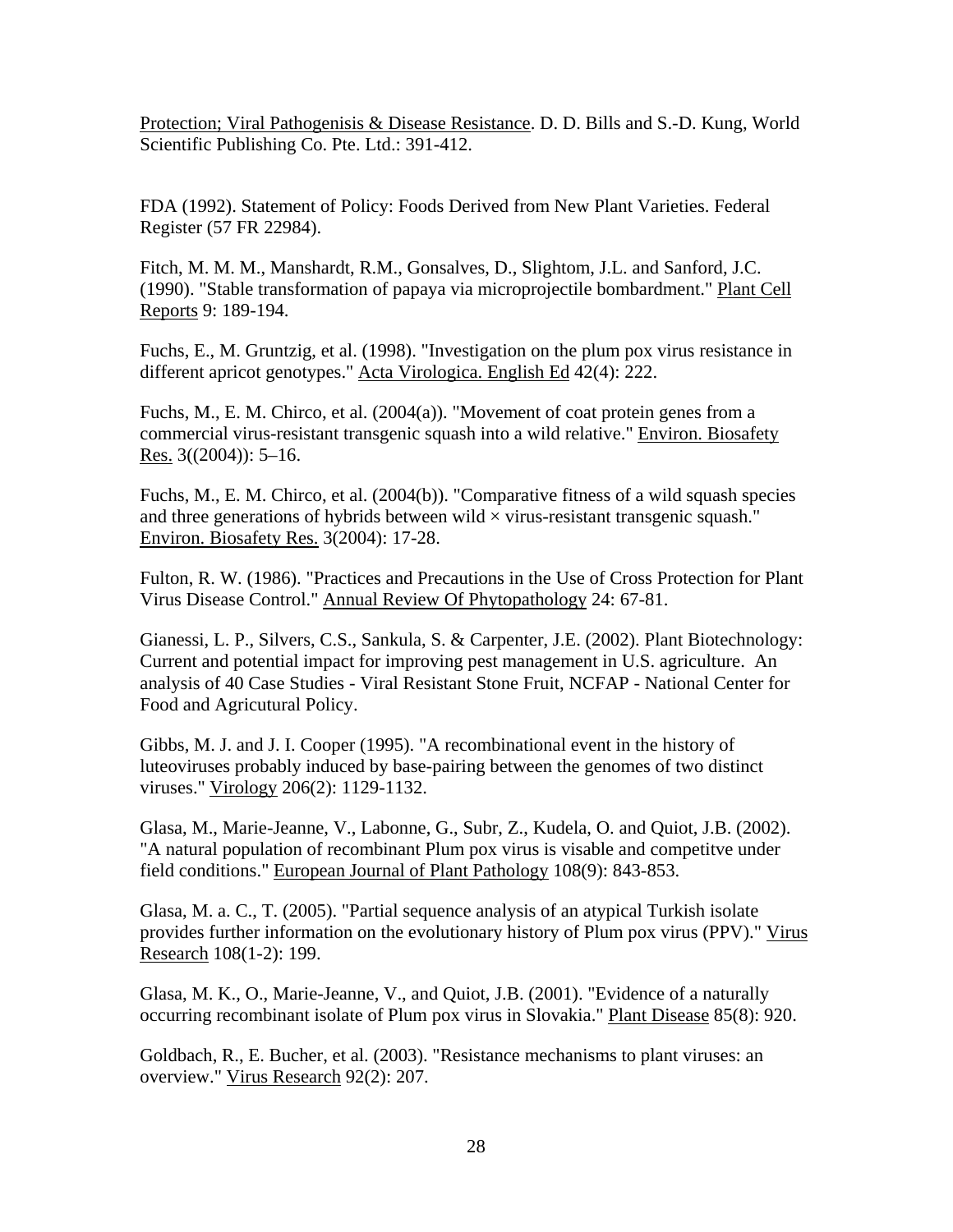Gonsalves, D. (1998). "Control of papaya ringspot virus in papaya: a case study." Annual Review Of Phytopathology 36: 415-437.

Gonsalves, D., C. Gonsalves, et al. (2004). "Transgenic Virus Resistant Papaya: From Hope to Reality for Controlling Papaya Ringspot Virus in Hawaii." APSnet: 12.

Gonsalves, D. a. F., S. (2003). "Transgenic Papaya: A Case for Managing Risks of Papaya Ringspot Virus in Hawaii." Plant Health Progress Retrieved November 13, 2003, from<http://www.plantmanagementnetwork.org/pub/php/review/2003/papaya/>.

Gonzalez-Zulueta, M., Bender, C.M., Yang, A.S., Nguyen, T., Beart, R.W., Van Tornout, J.M. and Jones, P.A. (1995). "Methylation of the 5' CpG island of the p16/CDKN2 tumor suppressor gene in normal and transformed human tissues correlates with gene silencing." Cancer Research 55(20): 4531-4535.

Gooding (1985). "Relationship between strains of potato virus Y and breeding for resistance, cross protection and interference." Tobacco Science 29: 99-104.

Goregaoker, S. P., L. G. Eckhardt, et al. (2000). "Tobacco mosaic virus replicasemediated cross-protection: contributions of RNA and protein-derived mechanisms." Virology 273(2): 267-275.

Grumet, R., J. C. Sanford, et al. (1987). "Pathogen-derived resistance to viral infection using a negative regulatory molecule." Virology 161(2): 561-569.

Hadidi, A., R. Khetarpal, et al. (1998). Plant Virus Disease Control. St. Paul, Minnesota, The American Phytopathological Society.

Hartmann, W. (1998). "Breeding of plums and prunes resistant to plum pox virus." Acta Virologica. English Ed 42(4): 230.

Hily, J.-M., R. Scorza, et al. (2004). "Stability of gene silencing-based resistance to Plum pox virus in transgenic plum (Prunus domestica L.) under field conditions." Transgenic Research 13(5): 427.

Hily, J.-M., R. Scorza, et al. (2005). "Accumulation of the long class of siRNA is associated with resistance to Plum pox virus in a transgenic woody perennial plum tree." Molecular Plant-Microbe Interactions: MPMI 18(8): 794.

Hull, R. (2004). Matthew's Plant Virology. San Diego, CA, Elsevier Acadamic Press.

ICTV (2005). Plant Virus Taxonomy - 2005, Scottish Crop Research Institiute.

Isac, M., S. Preda, et al. (1998). "Aphid species--vectors of plum pox virus." Acta Virologica. English Ed 42(4): 233.

ISB. (2006). "Information Systems for Biotechnology - Field Test Release Permits for the U.S. - Virus Resistance Phenotype." from [http://www.isb.vt.edu/cfdocs/fieldtests3.cfm.](http://www.isb.vt.edu/cfdocs/fieldtests3.cfm)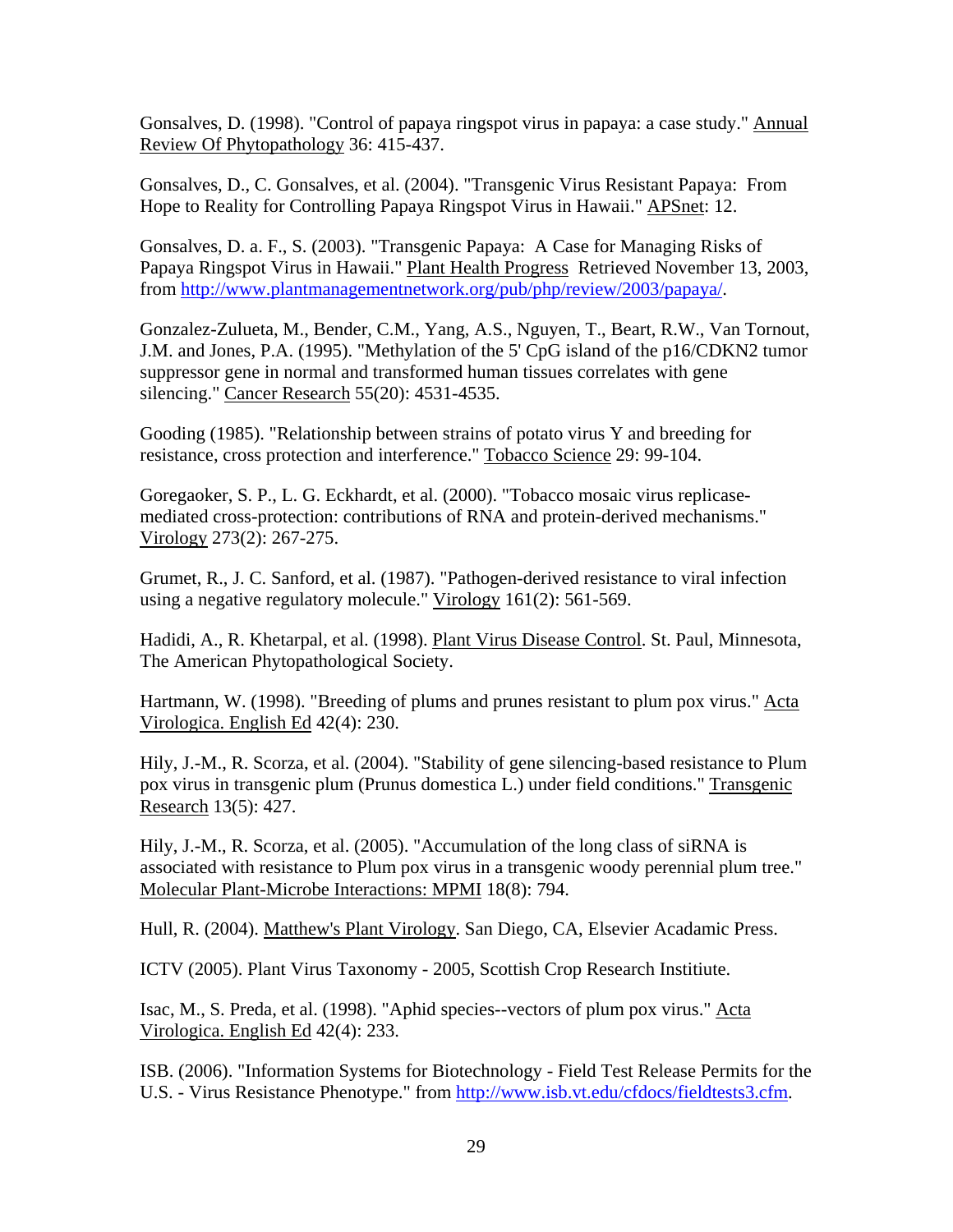Jan, F. J., S. Z. Pang, et al. (1999). "Turnip mosaic potyvirus resistance in Nicotiana benthamiana derived by post-transcriptional gene silencing." Transgenic Research 8(3): 203-213.

Kegler, H., E. Fuchs, et al. (1998). "Some results of 50 years of research on the resistance to plum pox virus." Acta Virologica. English Ed 42(4): 200.

Khetarpal, R., B. Maisonneuve, et al. (1998). Breeding for Resistance to Plant Viruses. Plant Virus Disease Control. R. K. K. A. Hadidi, & H. Koganezawa. St. Paul, MN, The American Phytopathological Society: 14-21.

Lacomme, C., K. Hrubikova, et al. (2003). "Enhancement of virus-induced gene silencing through viral-based production of inverted-repeats." The Plant Journal: For Cell And Molecular Biology 34(4): 543.

Levy, L., Damsteegt, V. and Welliver, R. (2000). "Frist report of plum pox virus (Sharka Disease) in *Prunus persica* in the United States." Plant Disease 84: 202.

Ling, K. S., Namba, S., Gonsalves, C., Slightom, J.L., and Gonsalves, D. (1991). "Protection against detrimental effects of Potyvirus infection in transgenic tobacco plant expressing the papaya virus coat protein gene." BioTechnology 9: 752-758.

Lopez-Moya, J. J., M. R. Fernandez-Fernandez, et al. (2000). "Biotechnological aspects of plum pox virus." Journal of Biotechnology 76(2-3): 121.

Lu, R., A. M. Martin-Hernandez, et al. (2003). "Virus-induced gene silencing in plants." Methods (San Diego, Calif.) 30(4): 296-303.

Malinowski, T., B. Zawadzka, et al. (1998). "Preliminary report on the apparent breaking of resistance of a transgenic plum by chip bud inoculation of plum pox virus PPV-S." Acta Virologica. English Ed 42(4): 241.

Manganaris, G. A., A. S. Economou, et al. (2003). "Elimination of PPV and PNRSV through thermotherapy and meristem-tip culture in nectarine." Plant Cell Reports 22(3): 195.

Mante, S., Morgens, P.H., Scorza, R., Cordts, J.M., and Callahan, A.M. (1991). "Agrobacterium-mediated transformation of plum (Prunus domestica L.) hypocotyls slices and regeration of transgenic plants." BioTechnology 9: 853-857.

Matthews, R. E. F. (1991). Plant Virology. New York, Acacemic Press.

McKinney, H. H. (1929). "Mosaic Diseases in the Canary Islands, West Africa, and Gilbraltar." Journal of Agricultural Research 39: 557-578.

Miller, W., G. Koev, et al. (1997). "Are there Risks Associated with Transgnic Resistance to Luteoviruses." Plant Disease 81(7): 700-710.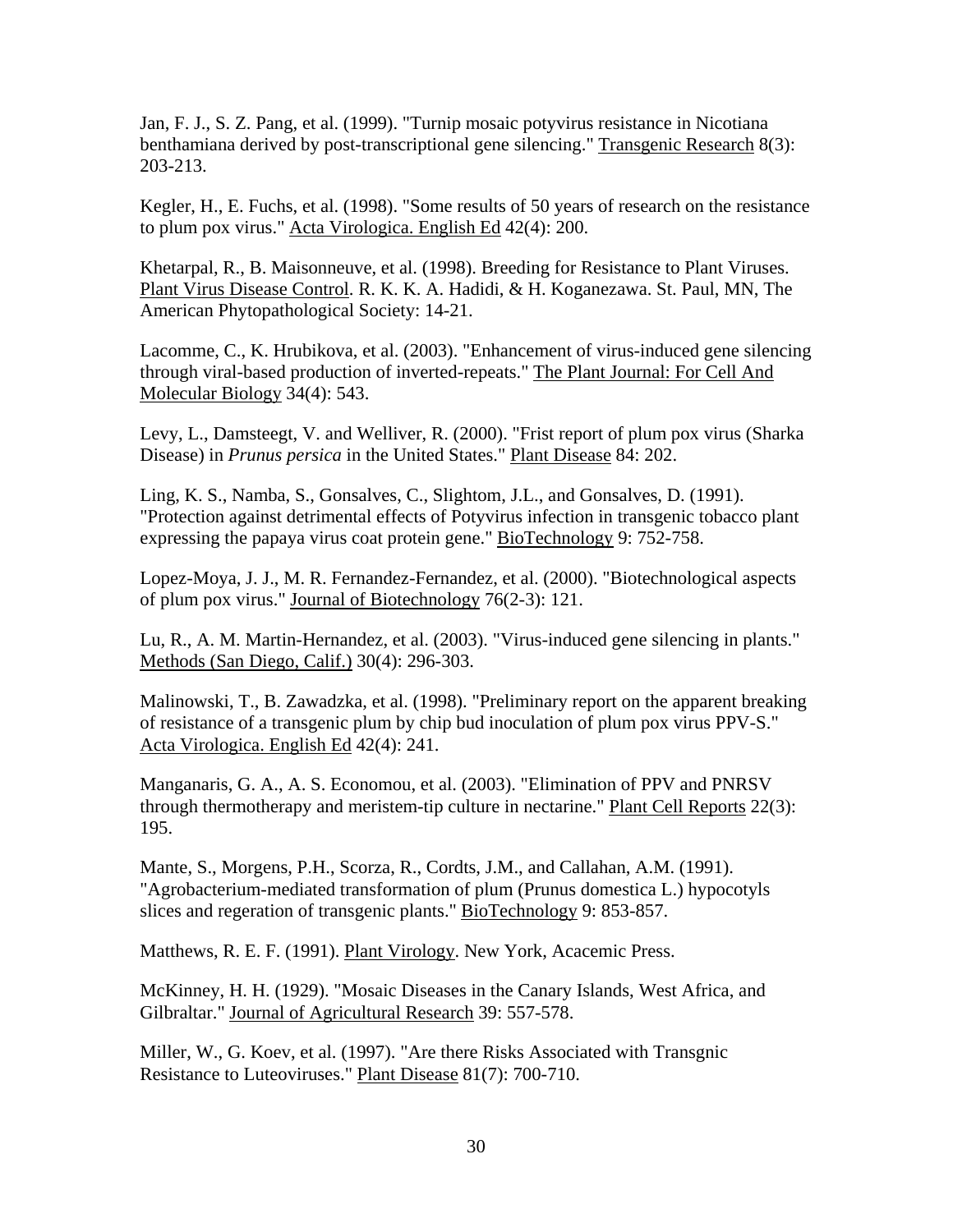Minoiu, N., A. Maxim, et al. (1998). "New results concerning the plum pox virus epidemiology and resistance of plum cultivars, hybrids and rootstocks." Acta Virologica. English Ed 42(4): 244.

Moustafa, T. A., M. L. Badenes, et al. (2001). "Determination of resistance to sharka (plum pox) virus in apricot." Scientia Horticulturae 91(1-2): 59.

Murashige, T. a. S., F. (1962). "A revised medium for rapid growth and bioassay with tobacco tissue cultures." Physiol. Plant 15: 473-497.

NRC (2000). Genetically modified pest-protected plants: Sciene and regulation. B. o. A. a. N. Resources. Washington, DC, National Research Council: 1-264.

OECD (1996). "OECD Environment Directorate. Consensus document on general information concerning the biosafety of crop plants made virus resistant through coat protein gene-mediated protection." Series on Harmonization of Regulatory Oversight in Biotechnology No. 5.

OECD (2002). Consenus Document on the Biology of Prunus Sp. (Stone Fruits).

Olden, E. J. (1965). Interspecific plum crosses. Fjalkestad, Sweden, Balsgard Fruit Breeding Inst.

Pappu, H. R. (1999). Biosafety Issues of Genetically Engineered Virus-Resistant Plants. Biotechnology, Biosafety, and Biodiversity: Scientific and Ethical Issues for Sustainable Development. S. S. J. F. Montgomery. Enfield, New Hampshire, Science Publishers, Inc.: 51-64.

Paprstein, F. and R. Karesova (1998). "Testing of plum germplasm for sensitivity to plum pox." Acta Virologica. English Ed 42(4): 257.

Pruss, G., X. Ge, et al. (1997). "Plant Viral Synergism: The potyviral geneome encodes a broad-range pathogenicity enhancer that transactivates replication of heterologous viruses." Plant Cell 9: 859-868.

Ravelonandro, M., M. Monsion, et al. (1993). "Variable resistance to plum pox virus and potato virus Y infection in transgenic Nicotiana plants expressing plum pox virus coat protein." Plant Science 91(2): 157.

Ravelonandro, M., M. Monsion, et al. (1992). "Construction of a chimeric viral gene expressing plum pox virus coat protein." Gene 120(2): 167.

Ravelonandro, M., R. Scorza, et al. (2000). "The use of transgenic fruit trees as a resistance strategy for virus epidemics: the plum pox (sharka) model." Virus Research 71(1-2): 63.

Raybould, A. F., L. C. Maskell, et al. (1999). "The prevalence and spatial distribution of viruses in natural populations of *Brassica oleracea*." New Phytologist 141: 265-275.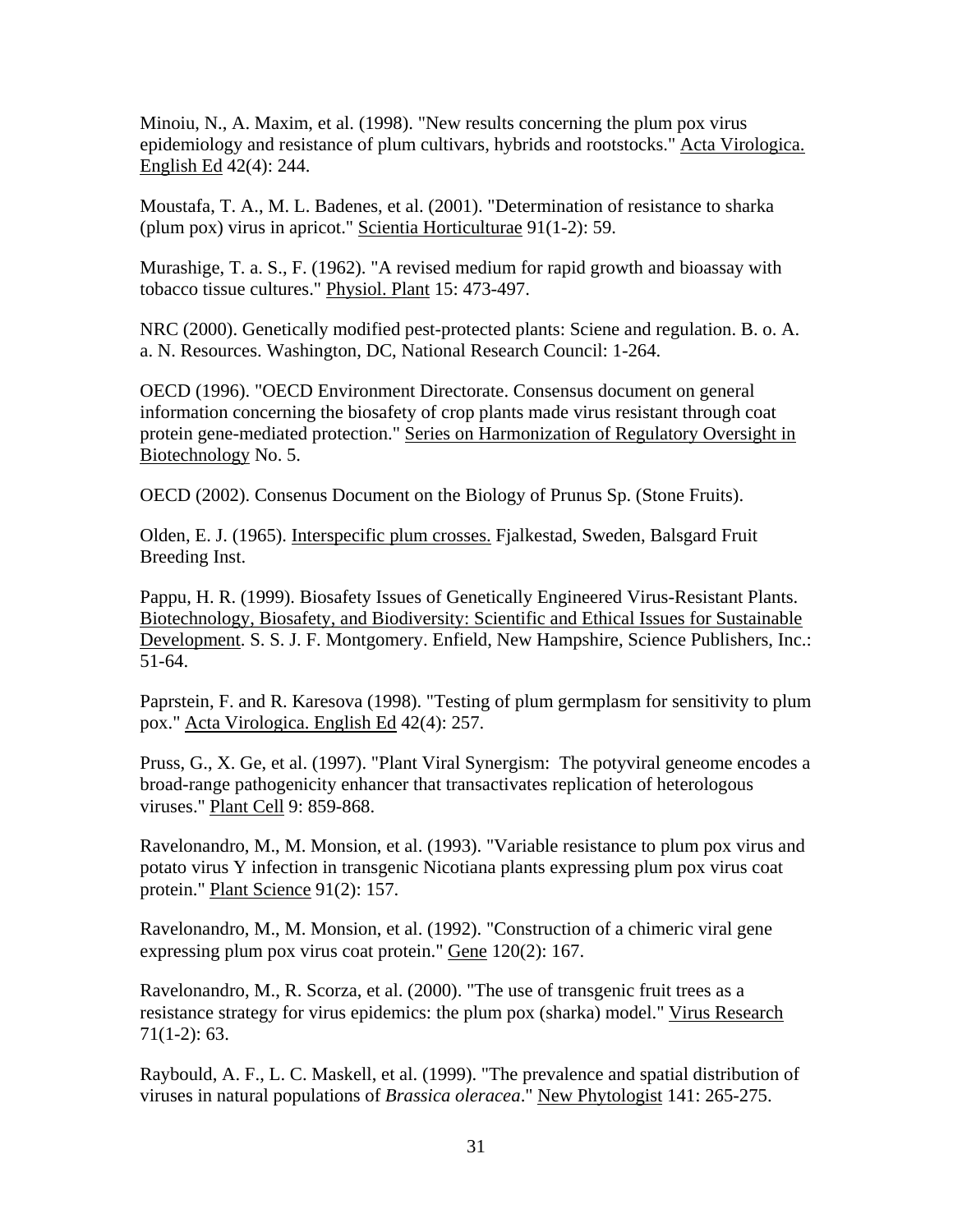Rochow, W. F. (1977). Dependent virus transmission from mixed infections. Aphids and Virus Vectors. K. F. Harris and K. Maramorosch. New York, Academic Press: 253-173.

Rochow, W. F. and A. F. Ross (1955). "Virus multiplication in plants doubly infected by potato viruses X and Y." Virology 1: 10-27.

Roossinck, m. J. (1997). "Mechanisms of plant virus evolution." Annual Review Of Phytopathology 35: 191-209.

Rubio, L., M. Borja, et al. (1999). "Recombination with Host Transgenes and Effects on Virus Evolution: An Overview and Opinion." Molecular Plant Microbe Interactions 12 (2): 87-92.

Sanford, J. C. and S. A. Johnston (1985). "The concept of pathogen derived resistance: deriving resistance genes from the parasite's own genome." Journal of Theoretical Biology 113: 395-405.

Savenkov, E. I. and J. P. Valkonen (2001). "Coat protein gene-mediated resistance to Potato virus A in transgenic plants is suppressed following infection with another potyvirus." The Journal Of General Virology 82(Part 9): 2275.

Scorza, R. (2005). Plum Pox Virus Resistant Trees. M. T. Watson. Riverdale.

Scorza, R., A. Callahan, et al. (2001). "Post-transcriptional gene silencing in plum pox virus resistant transgenic European plum containing the plum pox potyvirus coat protein gene." Transgenic Research 10(3): 201.

Scorza, R., Ravelonandro, M., Callahan, A.M., Cordts, J., Fuchs, M., Dunez, J. and Gonsalves, D. (1994). "Transgenic plums (Prunus domestica L.) express the plum pox virus coat protein gene." Plant Cell Reports 14: 18-22.

Sherwood, J. L. (1987). Mechanisms of cross-protectin between plant virus strains. Plant Resistance to Viruses. D. Evered and S. Harnett. New York, Wiley: 136.

Stewart, C. N., Jr, M. D. Halfhill, et al. (2003). "Transgene introgression from genetically modified crops to their wild relatives." Nature Reviews. Genetics 4(10): 806-817.

Superak, T. H., B. T. Scully, et al. (1993). Interspecific transfer of plant viral resistance in *Curcurbita*. Resistance to Viral Diseases of Vegetables: Genetics and Breeding. M. M. Kyle. Portland, Oregon, Timber Press: 217-236.

Swiezynski, K. (1994). Inheritance of Resistance to Viruses. Potato Genetics. J. Bradshaw and G. Mackay. Dundee, CAB International.

Tepfer, M. (2002). "Risk assessment of virus-resistant transgenic plants." Annual Review Of Phytopathology 40: 467-491.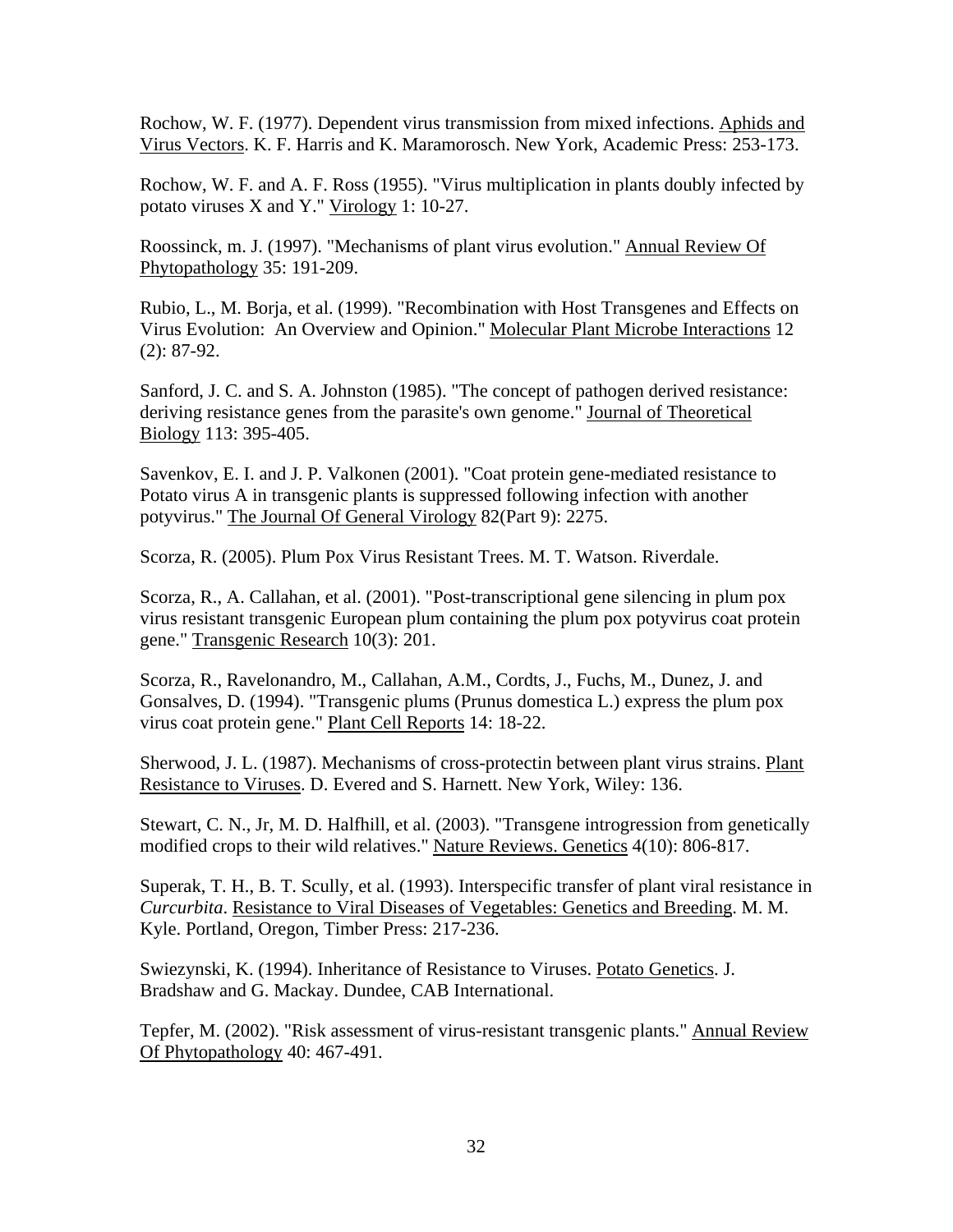Thompson, D., McCann, M., MacLeod, M., Lye, D., Green, M. and James, D. (2001). "First report of plum pox potyvirus in Ontario, Canada." Plant Disease 85: 97.

Turfarelli, C., Sloane Stanley, A, Garrick, D., Sharpe, J.A., Ayyub, H., Wood, W.G. and Higgs, D.R. (2003). "Transcription of antisense RNA leading to gene silencing and methylation as a novel cause of human genetic disease." Nature Genetics 34(2): 157-165.

USDA/APHIS (1996). Cornell University and University of Hawaii; Availability of Determination of Nonregulated Status for Papaya Lines Genetically Engineered for Virus Resistance. APHIS-BBEP.

USDA/APHIS (1996). USDA/APHIS Petition 96-051-01P for the Determination of Nonregulated Status for Transgenic 'Sunset' Papaya Lines 55-1 and 63-1 - Environmental Assessment. B. Biotechnology, and Environmental Protection.

USDA/APHIS (1999). Monsanto Petition 97-339-01p for a determination of nonregulated status for transgenic potato lines resistant to Colorado Potato Beetle and Potato Virus Y. P. P. a. Quarantine.

USDA/APHIS (2000). Plum Pox Cooperative Eradication Program - Environmental Assessment. P. P. a. Quarantine.

USDA/APHIS (2000). Plum Pox Cooperative Eradication Program Environmental Assessment, March 2000.

USDA/APHIS (2002). Plum Pox.

USDA/APHIS (2004). Plum Pox Virus Surveillance and Eradication: 2004 Report prepared by PA Department of Agriculture and USDA APHIS Plant Protection and Quarantine.

USDA/APHIS (2006). National Invasive Species Information Center - Plum Pox.

USDA/APHIS (2006). USDA Laboratory Confirms Plum Pox Virus in Michigan.

USDA/APHIS (2006). USDA Laboratory Confirms Plum Pox Virus in New York. L. a. P. Affairs.

Vance, V. B. (1991). "Replication of potato virus X RNA is altered in coinfections with potato virus Y." Virology 182(2): 486-494.

Vance, V. B., P. H. Berger, et al. (1995). "5' proximal potyviral sequences mediate potato virus X/potyviral synergistic disease in transgenic tobacco." Virology 206(1): 583-590.

Waterhouse, P. M., Wang, M B, and Lough, T (2001). "Gene Silencing as an adaptive defence against viruses." Nature 411: 834-842.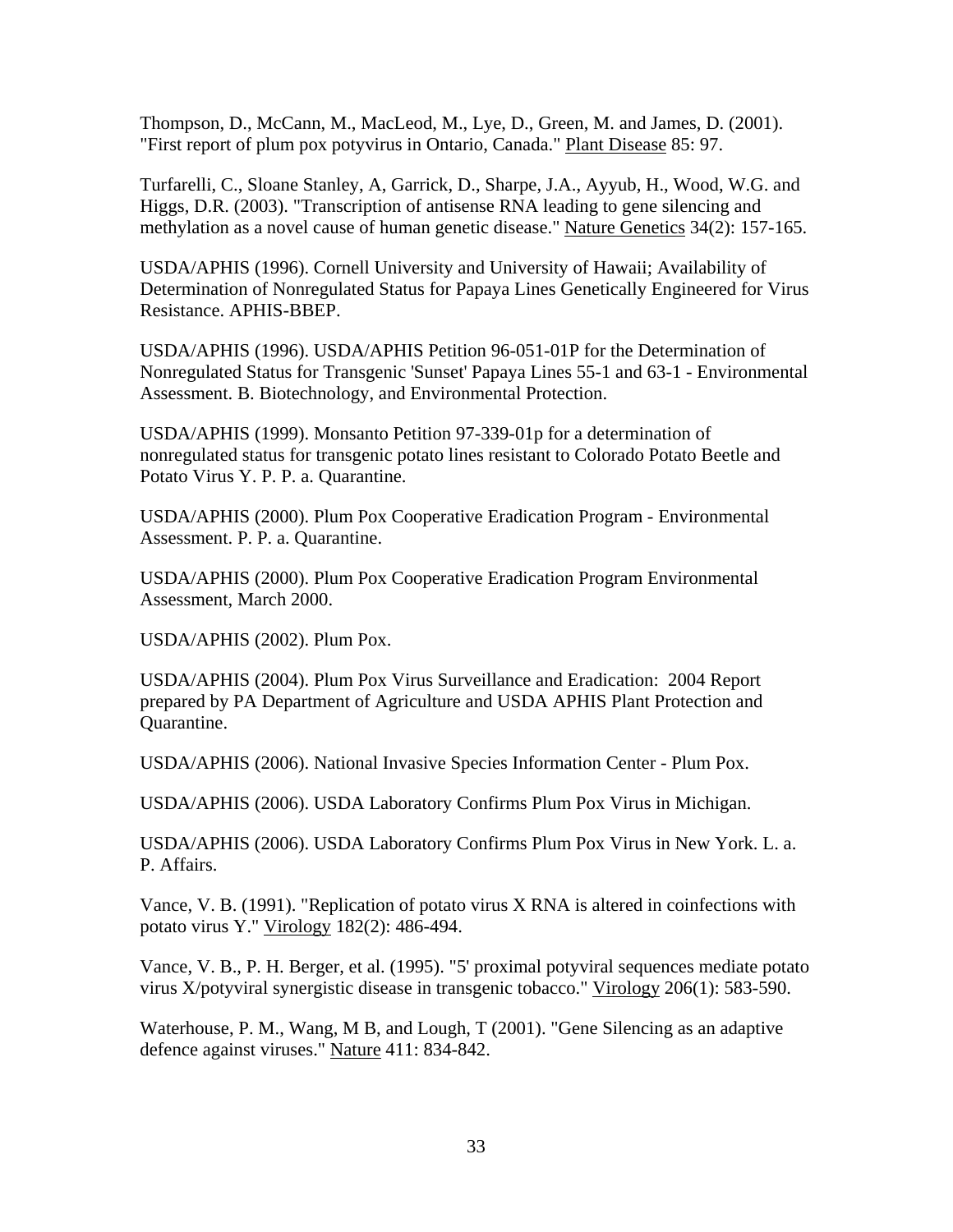<span id="page-47-0"></span>Worobey, M. and E. C. Holmes (1999). "Evolutionary aspects of recombination in RNA viruses." The Journal Of General Virology 80 (Pt 10): 2535-2543.

Wright, W. F. (1915). The varities of plums derived from native American species., USDA Bulletin. 172: 44.

Wypijewski, K. J., W. G. Musiao, et al. (1995). "Expression of the plum pox coat protein gene in transgenic Nicotiana tabacum plants." Acta Biochimica Polonica 42(1): 97.

# **IX. PREPARERS AND REVIEWERS**

## **Biotechnology Regulatory Services**

Cindy Smith, Deputy Administrator Rebecca Bech, Associate Deputy Administrator for Emerging and International Programs

## **Permits and Risk Assessment Staff**

Neil Hoffman, Ph.D., Division Director

Michael Watson, Ph.D., Supervisory Biotechnologist (Preparer of EA) John Cordts, M.S. Biotechnologist (Reviewer)

# **BRS, Policy and Coordination Division**

John Turner, Ph.D., Director Rebecca Stankiewicz-Gabel, Ph.D., Regulatory Analyst (Reviewer) Terri Dunahay, Ph.D. Lead Agriculturist (Reviewer)

# **X. AGENCY CONTACT**

Ms. Cynthia Eck, Document Control Officer USDA, APHIS, BRS 4700 River Road, Unit 147 Riverdale, MD 20737-1237 Phone: (301) 734-0667 Fax: (301) 734-8669 Cynthia.A.Eck@aphis.usda.gov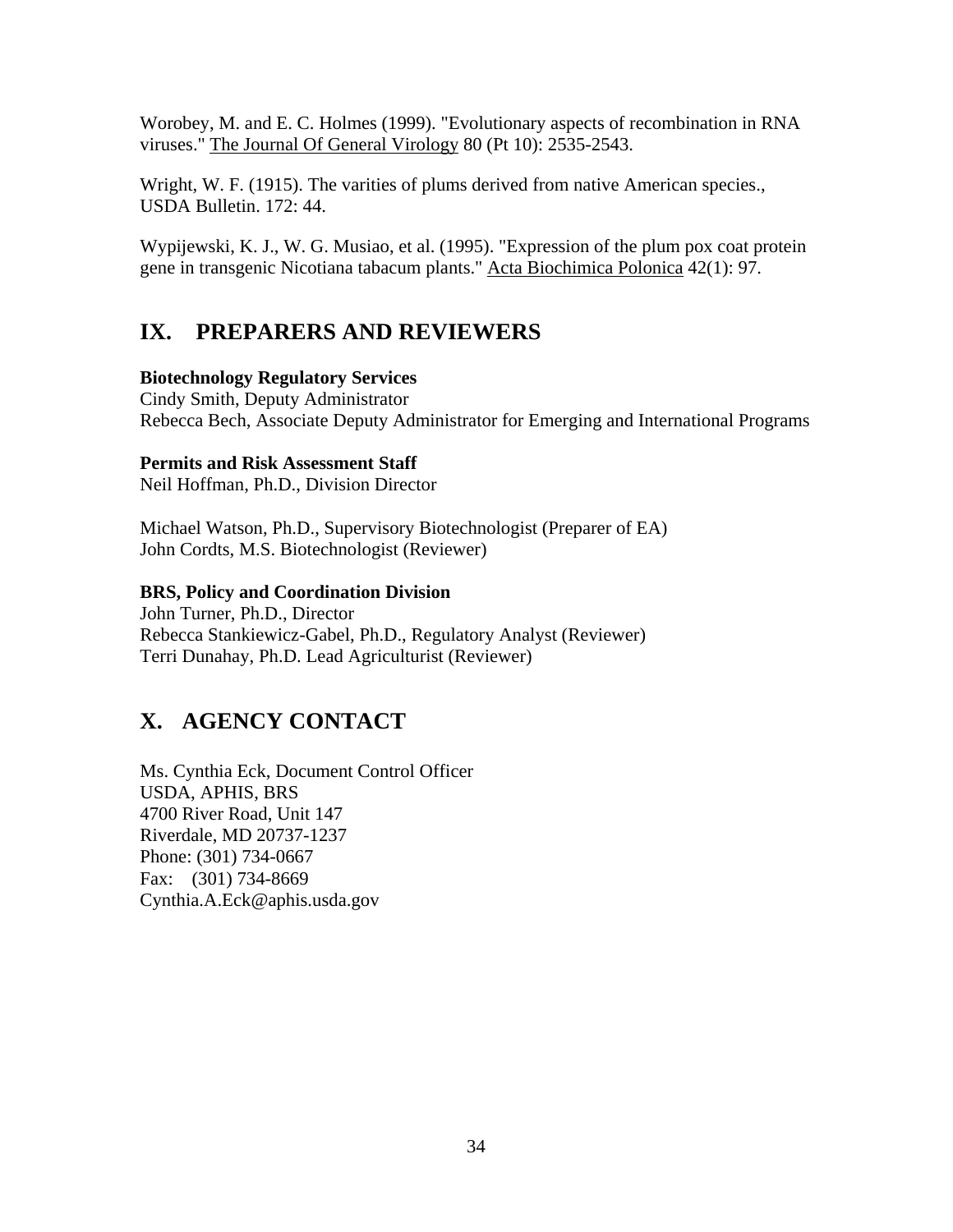### <span id="page-48-0"></span>**Appendix A: Summary table of data submitted with petition 04-264-01p for C5 Plum**

| Schematic diagram of PPV-CP cassette                                               | Figure 1, page 20  |
|------------------------------------------------------------------------------------|--------------------|
| Northern analysis of PPV-CP gene in transgenic plum trees                          | Figure 2, page 22  |
| Western blot of transgenic plum trees exposed to antibodies to<br>PPV-CP           | Figure 3, page 24  |
| Southern analysis of restriction enzyme-digested plum clones C2-<br>C <sub>6</sub> | Figure 4, page 26  |
| Southern analysis of C5 plum clone                                                 | Figure 5, page 27  |
| PCR analysis of $cos$ – interrupted $\beta$ -lactamase gene                        | Figure 7, page 31  |
| Nuclear run-on assay of C4 and C5 plum clones                                      | Figure 8, page 32  |
| Southern blot analysis of methylation status of C3 and C5 plum<br>clones           | Figure 9, page 33  |
| Southern blot analysis of methylation status of C5 plum                            | Figure 10, page 34 |
| RNA gel and northern blot analysis of siRNA from plum leaves                       | Figure 11, page 35 |
| Northern blot analysis of siRNA from C3 and C5 plum                                | Figure 12, page 36 |
| Analysis of PPV inoculation trials                                                 | Figure 13, page 38 |
| Detection PPV in Plum Leaf Samples                                                 | Figure 14, page 41 |
| PCR analysis of PPV-CP mRNA in transgenic plum                                     | Figure 15, page 42 |
| Temporal spread of PPV in transgenic and control plum                              | Figure 17, page 44 |
| PCR analysis of PPV-CP and PRSV-CP genes in hybrid plum                            | Figure 18, page 49 |
| Analysis of transgenic hybrid plum resistance to PPV                               | Table 5, page 50   |
| Southern blot analysis of PPV-CP gene inheritance from open                        | Figure 20, page 52 |
| pollination of C5 plum                                                             |                    |
| Mendelian inheritance of C5 transgene based on GUS assays                          | Table 6, page 55   |
| Southern blot analysis of methylation of C3 and C5 plum                            | Figure 22, page 56 |
| Northern blot analysis of C3 and C5 plum siRNA accumulation                        | Figure 25, page 57 |
| PCR analysis of seed collected resulting from open pollination                     | Figure 28, page 65 |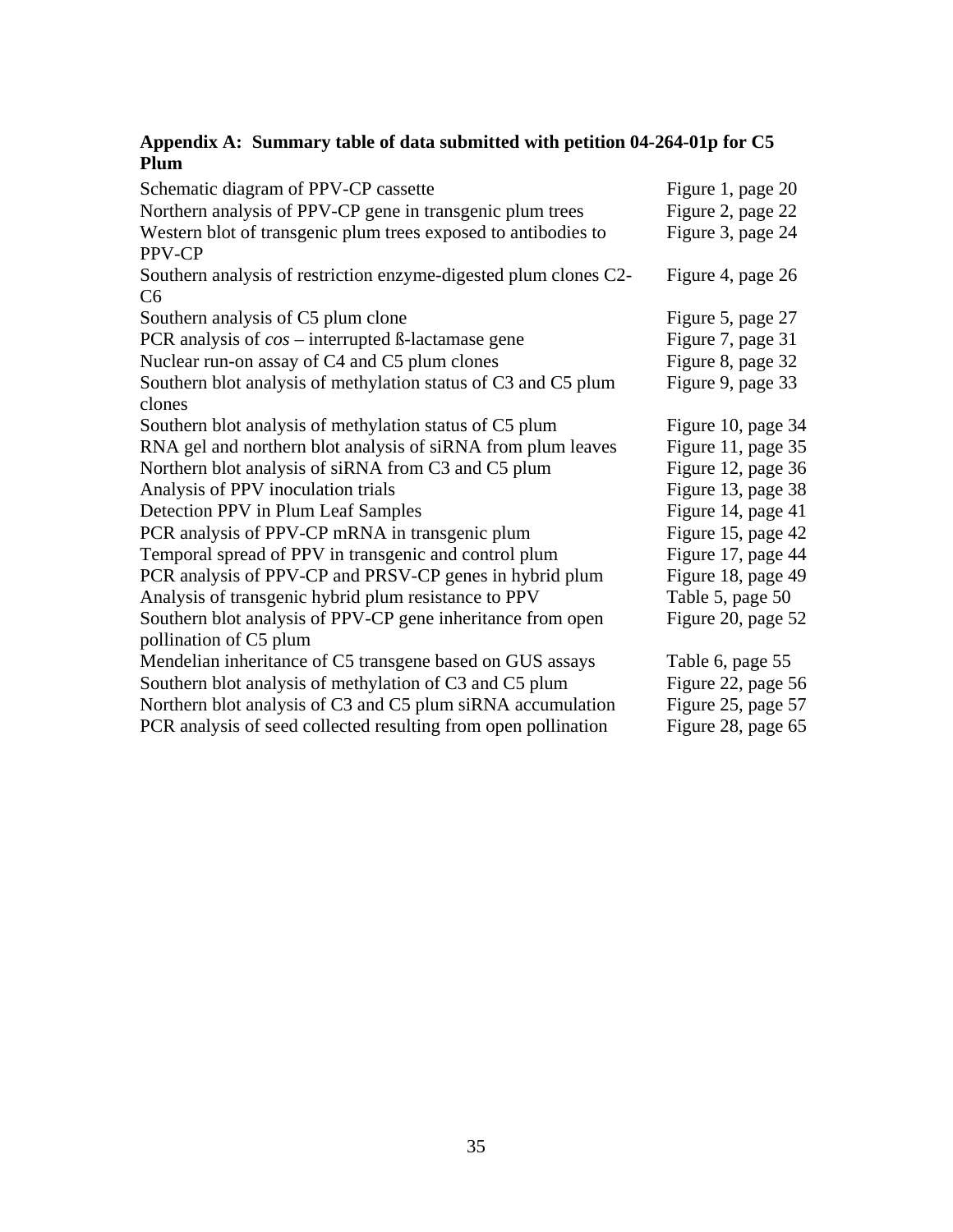### <span id="page-49-0"></span>**Appendix B: Summary of petition data and information considered in completing environmental assessment**

### 1. Description of Transformation System:

The *Agrobacterium* transformation system used to develop C5 plum has been previously described by Mante et al. and Scorza et al. (Mante 1991; Scorza 1994). Transformation with *Agrobacterium* should not lead to crown gall disease in C5 plum because the *Agrobacterium tumefaciens* strain was disarmed by removing the native T-DNA from C58/Z707. The native T-DNA, which contains the plant hormone genes necessary for the formation of crown gall tumors, was replaced by the PPV-CP cassette. Further, antibiotics were used to kill any remaining *Agrobacterium* after transformation.

The C5 plum was transformed using the previously described binary plasmid pGA482GG (Fitch 1990; Ling 1991). This plasmid was also used in the previously deregulated papaya ringspot virus resistant papaya (APHIS, 1996). The pGA482GG plasmid contains the *nptII* and *uidA* (gus) marker genes, as well as tetracycline and gentamicin antibiotic resistance genes. The *nptII* gene is under control of the nopaline synthase promoter (nos) and nos terminator. The *uidA* gene is under control of the 35S promoter and nos terminator. The tetracycline and gentamicin marker genes are under control of prokaryotic promoters and therefore are not expressed in plants. In addition to these intact genes, pGA482GG contains an interrupted *ß-*lactamase gene. Sequencing analysis show that this gene is interrupted by a *cos* site that renders the gene non-functional.

The PPV-CP gene cassette, containing the 35S promoter, from plasmid pBIPCP (Ravelonandro, Monsion et al. 1992) was subcloned into *Hind*III-digested pGA482GG and the resulting plasmid was designated pGA482GG/PPV-CP-33 (see Figure 1, page 20 of Petition for schematic diagram of the PPV-CP cassette). This plasmid was used to electrotransform *Agrobacterium tumefaciens* strains C58/Z707. This is the same *A. tumefaciens* that was previously used in the deregulated papaya ringspot resistant papaya (USDA/APHIS 1996). The transformed *A. tumefaciens* was grown overnight at 28°C in 10 ml Luria broth with 50 µg/ml kanamycin and 50 µg/ml gentamicin; centrifuged at 4000 x g for 10 min; resuspended in 10 ml bacterium resuspension medium (Murashige 1962) with 2% sucrose, 100 µM acetosyringone and 1 mM betaine phosphate; and shaken for 6 hr at 20°C before use.

## 2. Characterization of DNA inserted into C5 plum

A series of analyses were conducted to characterize the DNA inserted into C5 plum, including Southern blot analysis and DNA sequencing. Briefly, DNA was isolated from C5 plum, four other putatively transformed plums (C2-C4  $&$  C6), and non-transformed 'Bluebyrd' plum. DNA was digested with restriction enzymes *Bam*HI and *Eco*RI. Southern blot analysis of *Bam*HI digested C5 DNA show the expected 1.2 kb fragment, in addition to a second, larger fragment  $(2kb)$ . The developers suggest that this larger than expected fragment likely resulted from a rearrangement. DNA signal intensity analysis suggests that the C5 contains between 1 and 4 copies of the PPV-CP gene (Figure 4, page 26 of petition). Southern blot analysis of EcoRI digested C5 DNA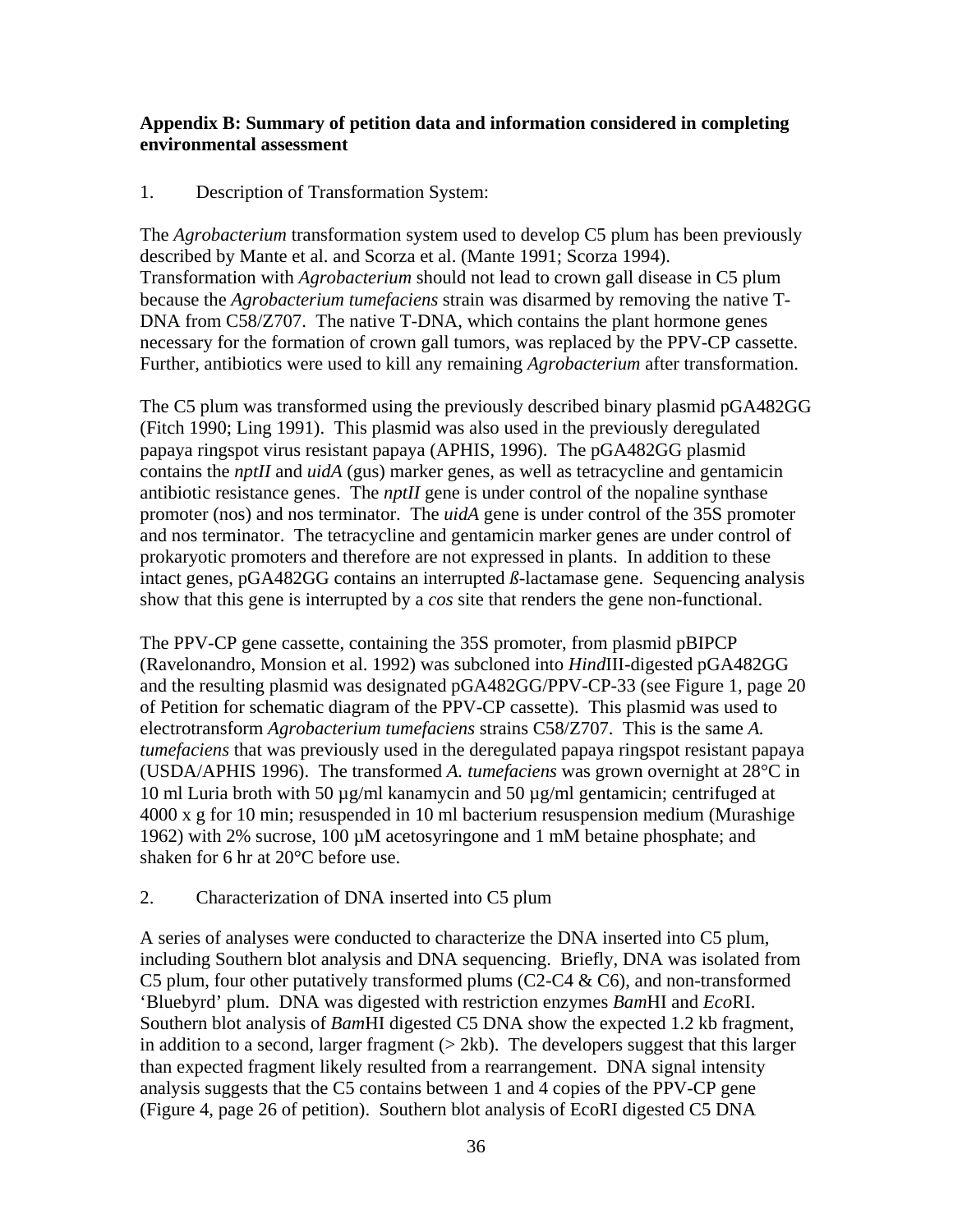showed the expected 7 kb fragment, along with other larger and smaller fragments, which suggest multiple insertions of the PPV-CP gene (Figure 4, page 26 of petition).

Further analysis was performed to more fully characterize the PPV-CP insert in C5 plum. DNA from the C5 plum was digested with *Eco*RI, *Hind*III, and *Bam*HI and analyzed by Southern blot analysis using either the1 kb from the PPV-CP gene, the 1.1 kb fragment from the *nptII* gene, or the 0.8 kb fragment from the *uidA* gene as a probe. Figure 5 (page 27 of the petition) shows the results of the *Eco*RI digest. Each of the digestions showed that the full-length PPV-CP gene was incorporated into the C5 plum genome.

In addition to the Southern analysis of the PPV-CP insert, a bacterial artificial chromosome (BAC) library was developed from C5 plum and sequenced. Because of the complexity of the insert, including sequence repeats, DNA methylation and the bacterial plasmid origin of replication, sequencing results represent approximately 80% of the insert. The combination of this sequencing and the restriction analysis allowed for development of a schematic diagram of the components of the transgene inserted in C5 plum (Figure 6, page 30 of petition). In addition, the sequence analysis provided evidence that the ß-lactamase gene in C5 plum is interrupted by a fragment containing a bacterial *cos* site (Figure 1, page 20 of petition) and is therefore inactivated.

The *nptII* and  $\beta$ -glucuronidase genes, commonly used as marker genes, are found in soilinhabiting *E. coli*. These bacteria are not plant or human pathogens, and do not cause disease symptoms or the production of infectious agents in plants. The PPV-CP cassette contains the leader sequence from the TMV coat protein and an ATG start codon fused to the PPV coat protein gene from the PPV-D strain (Ravelonandro et al., 1992; Takamatsu et al., 1987). Both the TMV leader sequence and the PPV coat protein gene are components of naturally occurring plant viruses, but neither of these genes is capable of causing plant or human disease. The commonly used 35S promoter is derived from cauliflower mosaic virus which is a plant pathogen. Cauliflower mosaic virus (CaMV) causes disease primarily in cruciferous plants. However, the CaMV 35S promoter does not cause disease symptoms in plants, nor does it encode for an infectious agent.

#### 3*.* RNA and Protein Characterization and Expression:

Northern blot analysis was performed on each of the five transformed plum lines (C2 - C6) and a non-transformed control plant ('Bluebyrd'). Figure 2 (page 23 of the petition) shows the expected 1.4 kb transcript present in each line, as well as the relative amounts of PPV-CP RNA found in each line. These results show that the amount of transcript RNA present in C5 plum was much less than that found in C2-C4 plum. These results are consistent with those previously described by Scorza, et al (Scorza 1994). As expected, no transcript RNA was found in the non-transformed control.

Western blot analysis was used to analyze protein production in each of the five transformed lines (C2-C6). Figure 3, page 24 of the petition shows the results of the immunoblot that was performed with monoclonal antibodies raised against the PPV coat protein. Results of this testing showed protein production in transformed lines C2-C4,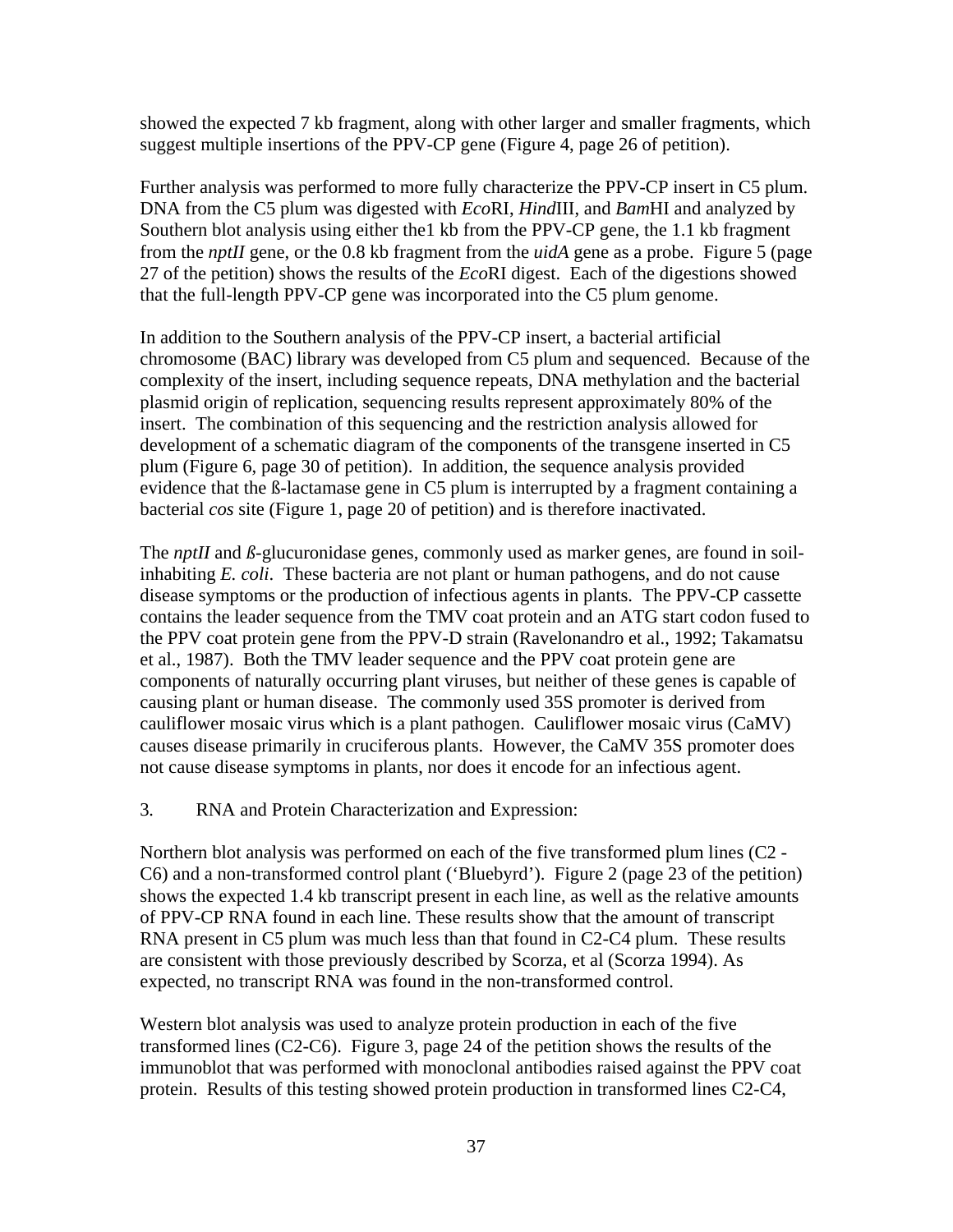but no detectable protein produced in the C5 and C6 lines. This lack of detectable protein is consistent with the lack of protein produced in C5 plum field trials, as well as the suggested mode of virus resistance based upon gene silencing (Scorza, Callahan et al. 2001; Scorza 2005).

### 4. Mechanism of resistance:

Post-transcriptional gene silencing (PTGS) has been the subject of intense investigation in recent years and has also been described as an effective means of resistance to plant viruses (Angell and Baulcombe 1997; Jan, Pang et al. 1999; Savenkov and Valkonen 2001; Lacomme, Hrubikova et al. 2003; Lu, Martin-Hernandez et al. 2003; Baulcombe 2004; Chang, Chen et al. 2005). A number of analyses were performed on C5 plum to further elucidate the mechanism of resistance in C5 plum including: RNA and protein expression; DNA sequencing; nuclear run-on analysis; analysis of transgene methylation; and analysis of the presence of short interfering RNA (siRNA).

Results of the nuclear run-on analysis showed that both C4 and C5 clones had similar levels of PPV-CP RNA transcript (Figure 8, page 32 of petition). This suggests that the low levels of mRNA and non-detectable levels of PPV coat protein found in C5 plum, as described earlier, resulted from post-transcriptional gene silencing.

Another characteristic of PTGS is evidence of transgene methylation (Gonzalez-Zulueta 1995; Elbashir 2001; Turfarelli 2003). Results of restriction digest and Southern blot analysis suggest that the PPV-CP gene sequence in C5 plum is methylated. This determination is based upon larger than expected fragments of *Sau*3A digest probed with a PPV-CP probe. Based upon the results for C3 and C5 plum samples, there appears to be specific methylation of the PPV-CP insert in the C5 plum (Figure 9 and Figure 10, pages 33 & 34 of petition).

Finally, production of siRNA is considered to be diagnostic of PTGS (Angell and Baulcombe 1997; Jan, Pang et al. 1999; Savenkov and Valkonen 2001; Lacomme, Hrubikova et al. 2003; Lu, Martin-Hernandez et al. 2003; Baulcombe 2004; Chang, Chen et al. 2005). Total RNA from C3-2 and C5 was used in northern blot analysis to determine the presence of siRNAs. Samples of inoculated and non-inoculated C5 plum showed the presence of small RNAs of approximately 22 and 25-26 nucleotides (nt), Figure 11, page 35 of petition). These results indicate not only the presence of siRNA in C5 plum, but also that inoculation is not required to induce production of these siRNAs. No siRNAs were detected in either the C3-2 or the non-transgenic plum (Figure 11, page 35 of petition) as expected.

Seeds from C5 progeny fruit that resulted from open-pollination experiments conducted at the USDA-ARS research facility in Kearneysville, WV were collected and analyzed. Results of these analyses showed that at one month post-germination, the PPV-CP gene in leaves of seedlings was specifically methylated and produced a similar pattern to the C5 parent (Figure 22, page 56 of petition). In addition, siRNA was detected in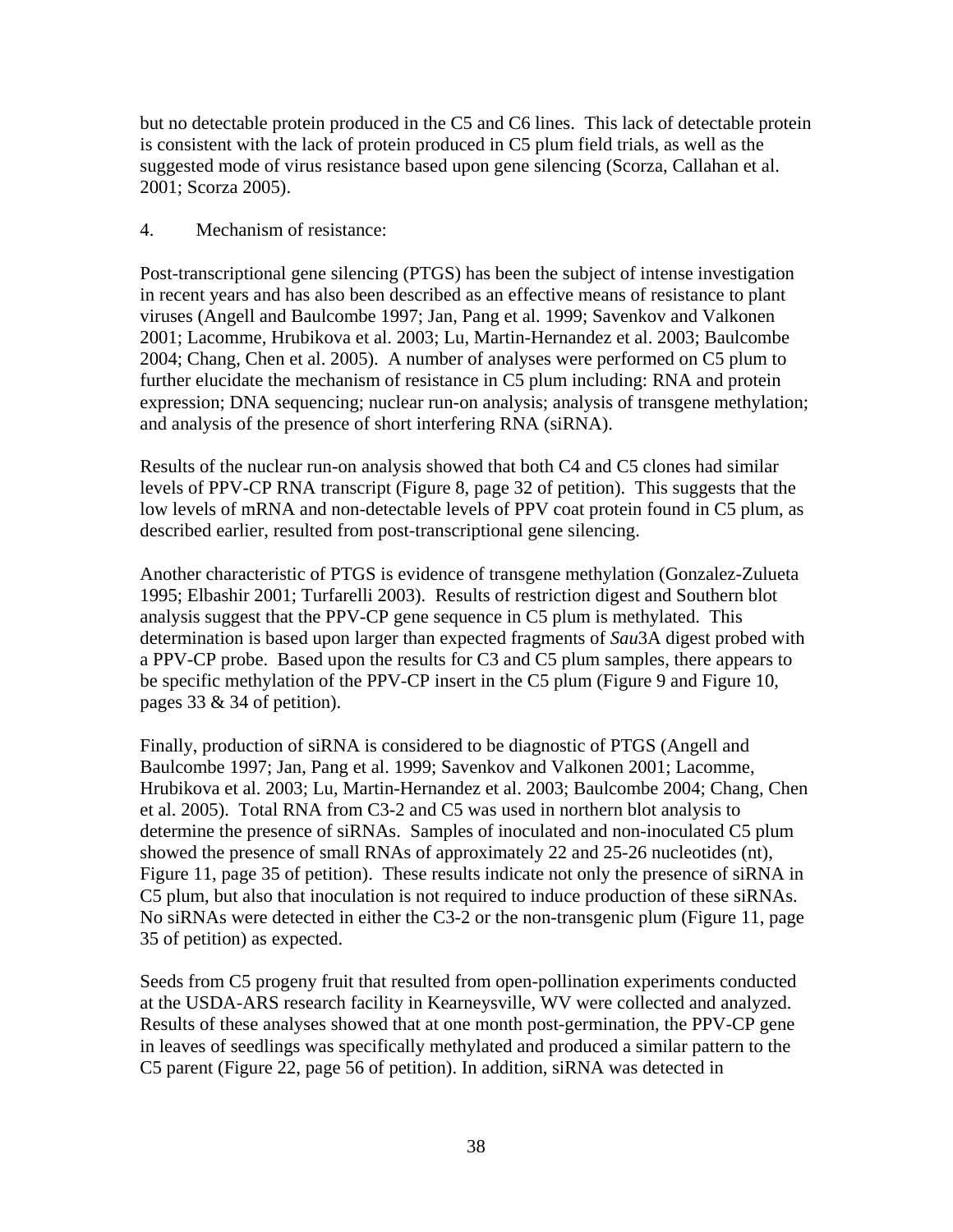ungerminated through four-week post-germination embryo samples. (Figure 25, page57 of petition).

The cumulative RNA analysis data presented, in addition to data collected over multiple years of field trials support the conclusion that the mechanism of resistance for the C5 plum is PTGS. The presence of siRNAs and the lack of detectable protein production are consistent with published literature on gene silencing and the mechanism described for other virus resistant plants.

### 5. Stability and resistance of C5 plum to PPV

Field trials were performed under appropriate European permits in Poland, Spain and Romania beginning in 1996-1997. The experimental design is described in Section X of the petition and the results of this work are thoroughly described in published literature (Ravelonandro, Monsion et al. 1992; Malinowski, Zawadzka et al. 1998; Hily, Scorza et al. 2004). Briefly, results from the field trials in Poland, conducted with plum lines C2- C6 and a non-transformed control plum, show that the C5 plum was highly resistant to PPV via aphid inoculation, and tolerant to chip bud inoculation with PPV. Despite signs of mild symptoms in chip bud inoculated C5 plum beginning in the second year of the field trial, by year seven of the trial, none of the C5 trees showed symptoms of PPV infection. In contrast, all trees from the other transformed lines (C2-C4  $\&$  C6), as well as the non-transformed plum, were infected by year seven. Infection in these other lines started in year one of the trial and increased yearly through year four where there was 95% infection, and finally at year seven when there was 100% infection. Visual symptoms of PPV infection or non-infection were confirmed by use of ELISA, reverse transcription polymerase chain reaction (RT-PCR) and immunocapture RT-PCR (IC-RT-PCR). The IC-RT-PCR test conducted in 2000 revealed the presence of PPV in some leaves of chip bud inoculated C5 trees, but very few if any symptoms. Figures 13 (A) and (B) of the petition (pages 38  $\&$  39) provide details of the plot design and results of the PPV infection analysis.

Further analysis was performed on samples collected from the Poland field trials which compared transgene RNA produced by C3 and C5 plum. Consistent with earlier results, C5 plum produced very small amounts of detectable transgene RNA compared to C3 plum, providing confirmation for the stability of PTGS in C5 plum field trials (Figure 15, page 42 of petition).

Results from both the Spain and Romania field trials corroborated the data obtained in Poland. In both of these trials, both PPV inoculum and aphid vectors were present. Despite adequate virus pressure from two PPV serotypes, and from aphid vectors as evidenced from nearly 100% infection of non-C5 plum trees, none of the C5 trees were infected by PPV (see Figure 17, page 44 of petition). In Spain, the C4 plum showed good initial resistance against aphid-vectored infection, but once the protection broke down, virus was able to spread throughout the C4 tree.

Data provided and reviewed by APHIS demonstrate stable integration and inheritance of the PPV-CP gene and its associated regulatory sequences over several years of field trials